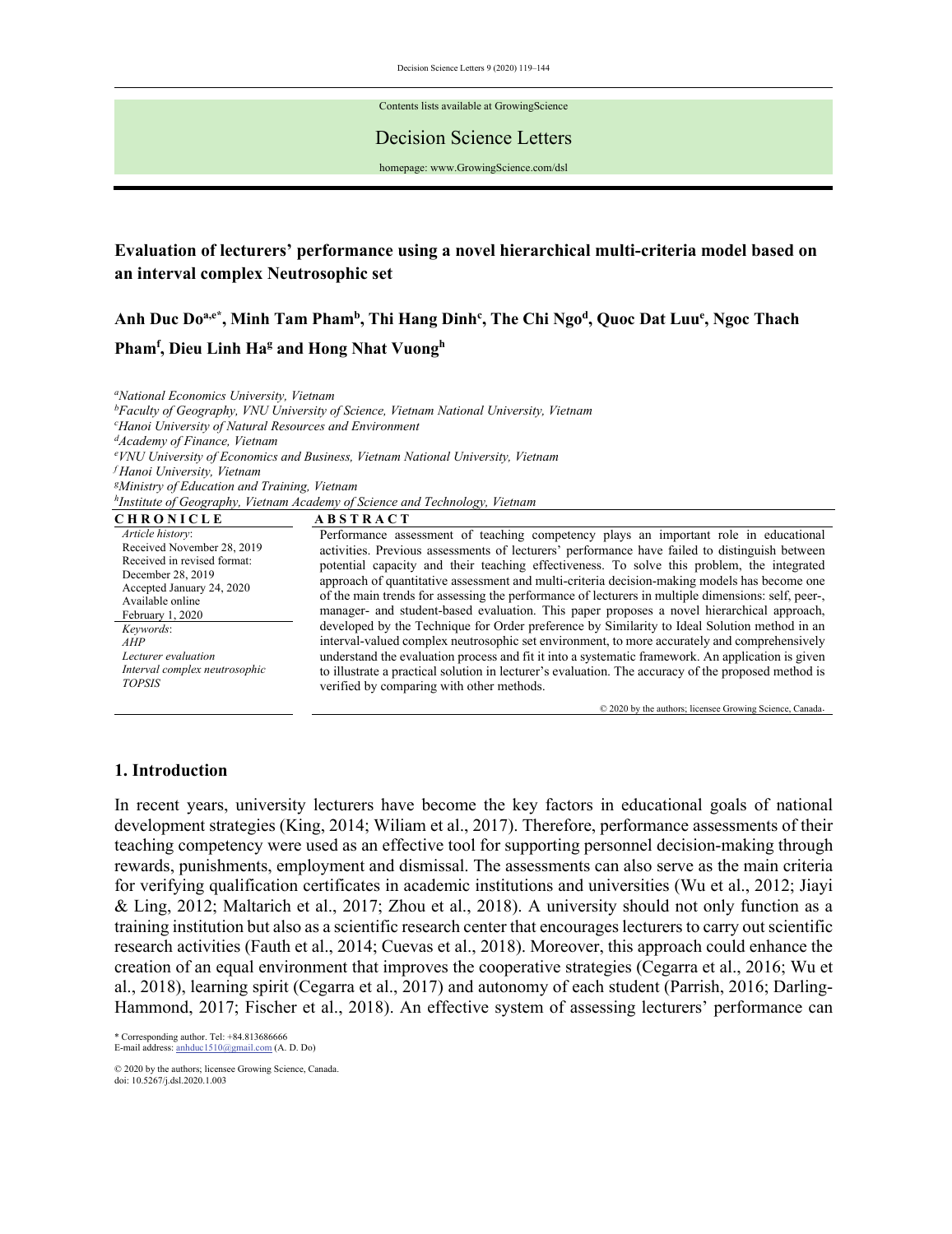directly help to estimate educational achievements from many perspectives, such as: improving meaningful and sustainable learning (Almeida, 2017); finding and fostering young talents (Bohlmann & Weinstein, 2013); and indirectly impacting the wealth of each country (Lazarides et al., 2018), and becoming a preferred policy at the global and local levels (Steinberg & Garrett, 2016; Tuytens & Devos, 2017). Lecturer assessment has been regarded as a complex issue with several complicated factors such as personal interests and the development strategy of the education system (Schön, 2017). One of the most difficult issues at any university is to have a fair and accurate assessment of its lecturers' activities from which to delegate their respective tasks and positions. The absences of an appropriate set of standards and tools may lead to inaccuracy and subjectivity in assessing the competence of each lecturer. There is a need to constantly evaluate lecturers from principals/managers (OECD, 2009; Marzano & Toth, 2013), through self-report (Singh & Jha, 2014), students (Kilic, 2010; Nilson, 2016; Lans et al., 2018) and peer-review from colleagues (Alias et al., 2015). Needless to say, most lecturers expect to receive good and fair reports, regardless of reality (Liu & Zhao, 2013; Nahid et al., 2016). Indeed, a multi-dimensional assessment could augment lecturers' knowledge background, expand their teaching repertoires and develop them professionally (Malakolunthu & Vasudevan, 2012; Skedsmo & Huber, 2018). It has been argued that a multi-objective formal process can improve lecturers' ability make professional decisions and judgments (Bambaeeroo & Shokrpour, 2017). Furthermore, since each locality and context is unique, lecturer evaluation should consider different local characteristics and various methodology and data resources (Sonnert et al., 2018). Criteria for this assessment include standards related to research capacity, teaching capacity and service activities that act as a multistandard decision-making process (Wu et al., 2012).

Currently, multi-criteria decision-making (MCDM) is used to navigate real-world problems and the uncertainty of human thinking at large (Li et al., 2015; Yang & Pang, 2018). The Analytical Hierarchy Process (AHP) and Technique for Order preference by Similarity to Ideal Solution (TOPSIS) are the most popular MCDM models that allow identifying and selecting the best solutions that use heterogeneous data (Torkabadi et al., 2018). The AHP model can be used to analyze complex problems by separating branching structure systems to calculate the weight of each criterion (Saaty, 2008). Although this model has some weaknesses regarding the number of criteria for quantitative analysis, it does not require clear information (Ishizaka & Labib, 2009; Karthikeyan et al., 2016). In contrast, TOPSIS allows determining the ranking through the use of many criteria (Hwang & Yoon, 1981; Chi & Liu, 2013; Wang & Chan, 2013). The basic principle of TOPSIS technique is that the most preferred alternative should simultaneously have the shortest distance from the positive ideal solution and the farthest distance from the negative ideal solution. It also reflects the rationale of human choice (Baykasoğlu et al., 2013). This method requires using the input data to find the weight of each criterion. Thus, integrating these popular MCDM techniques could effectively improve quantitative assessments for determining the performance and relative importance of lecturers.

Smarandache (1998) proposed the neutrosophic set, which is independently characterized by a truthmembership degree (T), an indeterminacy-membership degree (I) and a falsity-membership degree (F), all of which are within the real standard or nonstandard unit interval (Chi & Liu, 2013). If a range is restrained within this interval, the neutrosophic set can be easily applied to problems in education (Akram et al., 2018). In this aspect, Wang et al. (2010) introduced the concept of the single-valued neutrosophic set as a sub-class of the neutrosophic set. Wang also proposed the use of interval-valued neutrosophic set as a subclass of neutrosophic sets with the values of truth-membership, indeterminacymembership, and falsity-membership. This set has been applied in different fields, such as decisionmaking sciences, social sciences, and humanities to solve problems involving imprecise, indeterminate and inconsistent information (Zhang et al., 2014). Later, Ye (2014) introduced another concept, the interval neutrosophic linguistic set, that involves new aggregation operators for interval neutrosophic linguistic information. In the same effort, Said et al. (2015) proposed another decision-making method that extends the TOPSIS method to deal with uncertain linguistic information in interval neutrosophic sets. However, to the best of our knowledge, there has been no research on integrating hierarchical TOPSIS in interval neutrosophic complex sets, especially for lecturer evaluation. Therefore, the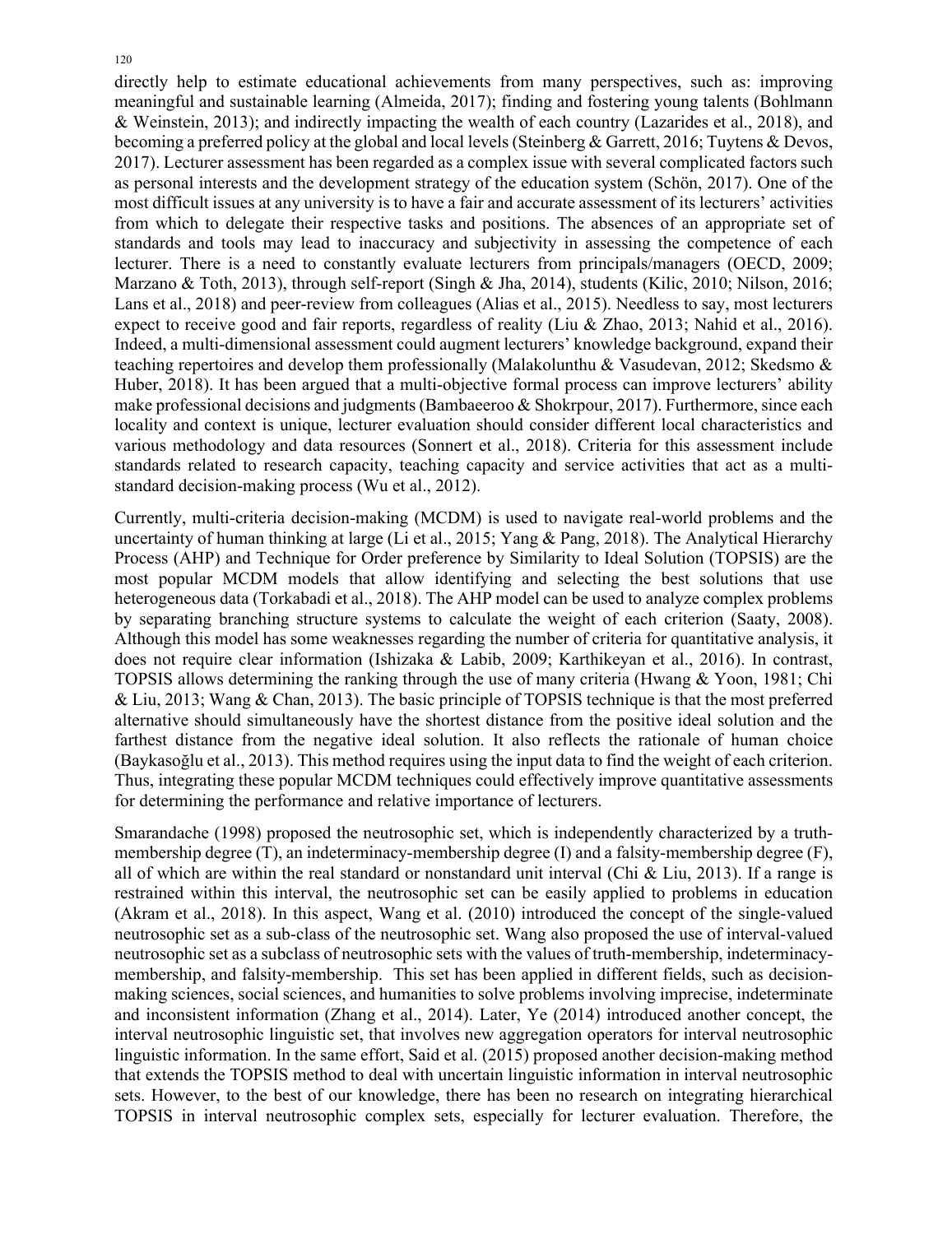combination of two useful techniques of MCDM such as AHP and TOPSIS and the interval-valued complex set in neutrosophic environment can reduce the shortcomings of traditional approach for lecturer evaluation (Biggs & Collis, 2014; Gormally et al., 2014).

In this paper, lecturer evaluation is the particular case study of the MCDM models. However, the complexity and uncertainty of this approach mean that it is necessary to integrate the hierarchical neutrosophic TOPSIS and the interval-valued complex set. Thus, this study presents the results of weighting performance evaluation criteria to rank five different lecturers of the University of Economics and Business - Vietnam National University, Hanoi. The rest of the study is organized as follows: Section 2 displays a review of the principal characteristics of lecturer evaluation. Section 3 presents the methodology of using the hierarchical neutrosophic TOPSIS to rank alternatives. An illustrative application is then presented in Section 4 to describe how the model works. Finally, conclusions and discussion are given in Section 5.

## **2. Literature review on lecturer evaluation methods and criteria**

## *2.1. Lecturer evaluation methods*

In recent decades, lecturer evaluation has received much attention from researchers seeking to enhance professional teaching (King, 2014). According to Colby et al. (2002), lecturer evaluation concerns competency, professionalism, advancement and student achievement. Buttram and Wilson (1987) suggested that the best evaluation is identifying the effective approaches used in teaching and knowledge at the university level. Doing this can improve the quality of students in the future. In another study (Davey, 1991), a lecturer was evaluated based on the dimensions of effective job performance, comprehensive excises and the use of multiple objects to eliminate bias. This process required frequent assessments and appropriate development strategies from the relevant institution. It has been argued that, assessment is primarily an organizational problem, not a technical problem (Schön, 2017). However, ineffective efforts are typically diagnosed in terms of a useless assessment instrument, prompting the search for better instruments (Lans et al., 2018). Evaluation experiences have long been considered influential in organizational behavior as sources of support for feedback, need satisfaction, feelings of competence and psychological success. Moreover, a lecturer evaluation system should include different components: vocational morality, attendance rate in school meetings and events, teaching and researching ability and student performance (based on student tests and report scores) (Chi & Liu, 2013; Reddy et al., 2018).

Lecturer evaluation requires the establishment of reference standards and evaluation criteria (OECD, 2009). Traditionally, this approach depended on classroom observations conducted by managers of a university (Danielson, 2000). This approach gave powerful tools for human resources, but the effects of this system are mixed (Zerem, 2017). Indeed, manager-based evaluation has many disadvantages regarding transparency and promoting the image of the university. Furthermore, the traditional approach used the test scores of students to determine lecturer performance (Tondeur et al., 2017). It was based on an image of the lecturer and beliefs about teaching that is inconsistent (Zare et al. 2016). Consequently, it had negative impacts on professional development and failed to improve the quality of teaching (Chappuis et al., 2016). Lecturers tended to try to impress managers and compete with their peers all of cost (Liu & Teddlie, 2007). Current curriculum reforms focus on the participation of managers, peers, students and the lecturers themselves for self-evaluation (Ovando, 2001; Muijs & Reynolds, 2017). Even if given feedback from such an evaluation system, lecturers might not be inclined to reflect on their practices (Cheng et al., 2009; Kurtz et al., 2017). In the best practices, the evaluation of teaching should provide an opportunity for dialogue between lecturers and evaluators based on a shared understanding of good teaching (Nilson 2016).

# *2.2. Main criteria used in the lecturer evaluation framework*

In this study, a multi-criteria evaluation process was introduced to assess the efficiency and capacity of lecturers at the university level. Based on previous studies, the following criteria were divided into four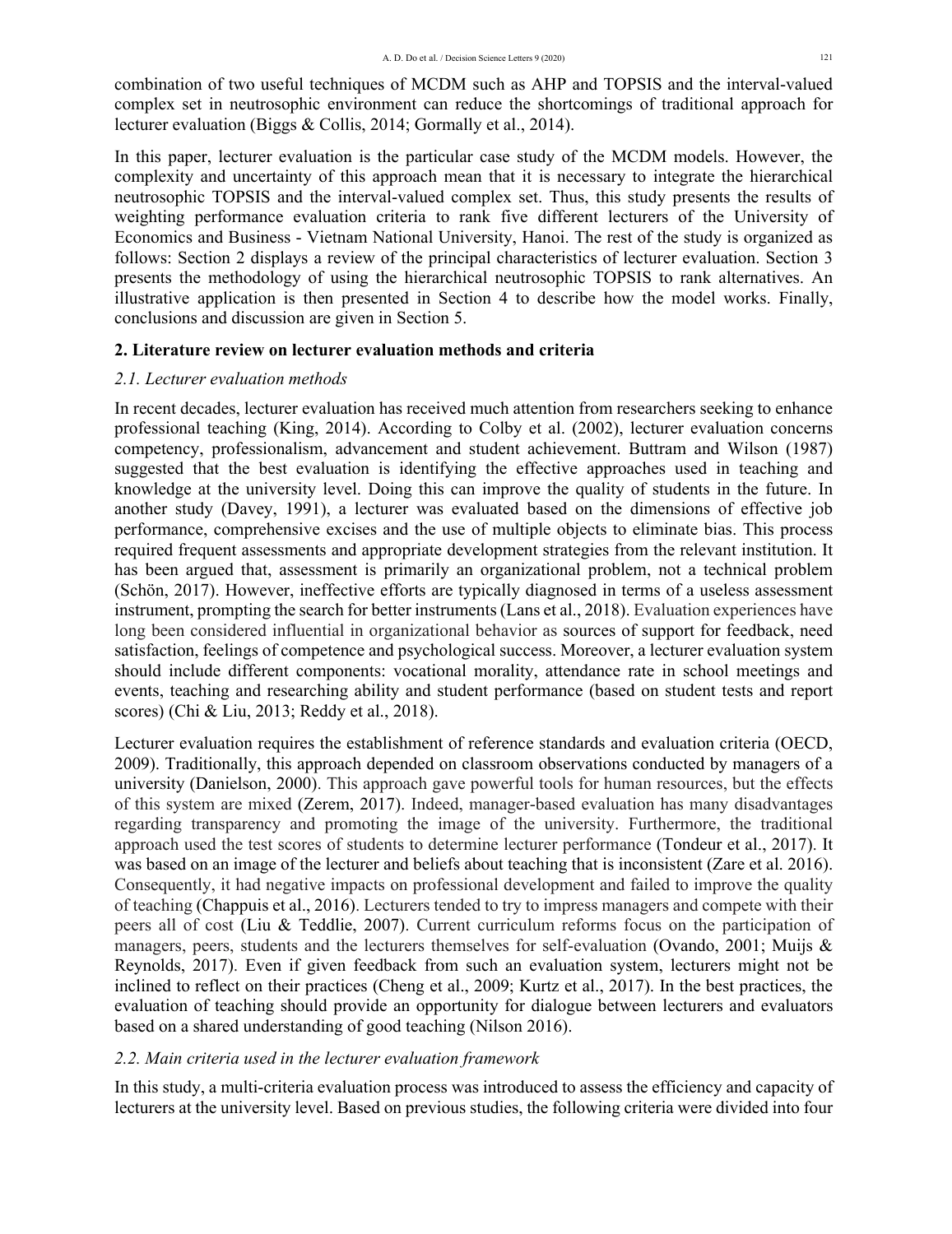main groups: self-, manager-, peer- and student-based evaluation - and 13 sub-criteria (Wu et al., 2012) as shown in Fig. 1. These four aspects can be used to clearly evaluate and improve lecturer performance (Odden, 2014).

# *2.2.1. Scientific publication* (*C*11)

Scientific publications are an effective criterion for academics, methodical evaluation and human recruitment. Published articles treat complex problems (Zare et al., 2016). Also, having journal articles published important in the academic community in developing countries (Jaramillo et al., 2017). Writing an article for publication is difficult, so publications can be used to determine and classify a lecturer's academic ability (Wu et al., 2012). Thus, in this study, this criterion was assessed as the ratio between the number of articles over two per year and the total in a year. Another important aspect is the duration of research: a good lecturer usually requires less time to publish an article (Zerem, 2017).

# *2.2.2. Supervising postgraduate students* (*C*12)

Students expect their supervisors to have sufficient professional ability and knowledge to provide advice on research (Wu et al., 2012). Thus, lecturers must be up-to-date and pursue research activities in numerous aspects and multiple fields (Sharp et al., 2017). They must supervise many students and act as learning mentors (Wisker, 2012). In addition, publications made during the supervision of trainees have certain scientific value. When a lecturer's trainees require less time to publish, it reflects well on the lecturer.

# *2.2.3. The journal peer-review process* (*C*13)

Researchers usually seek various opportunities to indicate their knowledge and skills. One of the key steps in the climb to academic success is becoming a peer reviewer (Wolf, 2016). Content and methodology experts review papers and create recommendations to increase the value of the publications for a specific journal (Thomas et al., 2014). They supply feedback for articles and research, suggest improvements and make recommendations to the editors about whether to accept, reject or request changes to articles (Iantorno et al., 2016). Thus, to become a journal peer reviewer, researchers must spend a great deal of time accumulating professional experience (Wu et al., 2012). As one of the aspects of evaluation, this study used the length of time before becoming a journal reviewer.

# *2.2.4. Lecturing activities* (*C*21)

This criterion involves preparation time and statutory teaching time. It is the number of hours spent teaching a group or class of students according to the formal policy in a country. At universities, lecturing time is counted by the number of lessons. The duration of each lesson is regulated at 45 or 50 minutes, and this was used to determine the time spent teaching. The ratio between the number of lessons and subjects per year and the total in a year was used to evaluate standard lecturing time. Additionally, the number of scientific publications can be compared with lecturing time (Zare et al., 2016).

# *2.2.5. Language of instruction* (*C*22)

A search of the relevant literature revealed a lack of research on pre-service English lecturer teaching programs. There is a concern for the standards of teaching and learning in a non-native language (Wu et al., 2012). Consequently, lecturers are compelled to constantly adapt their lecture, which affects the standards and amount of content taught during a semester. Thus, limitations in lecturers' linguistic competencies have negative effects on program quality (Bradford, 2015).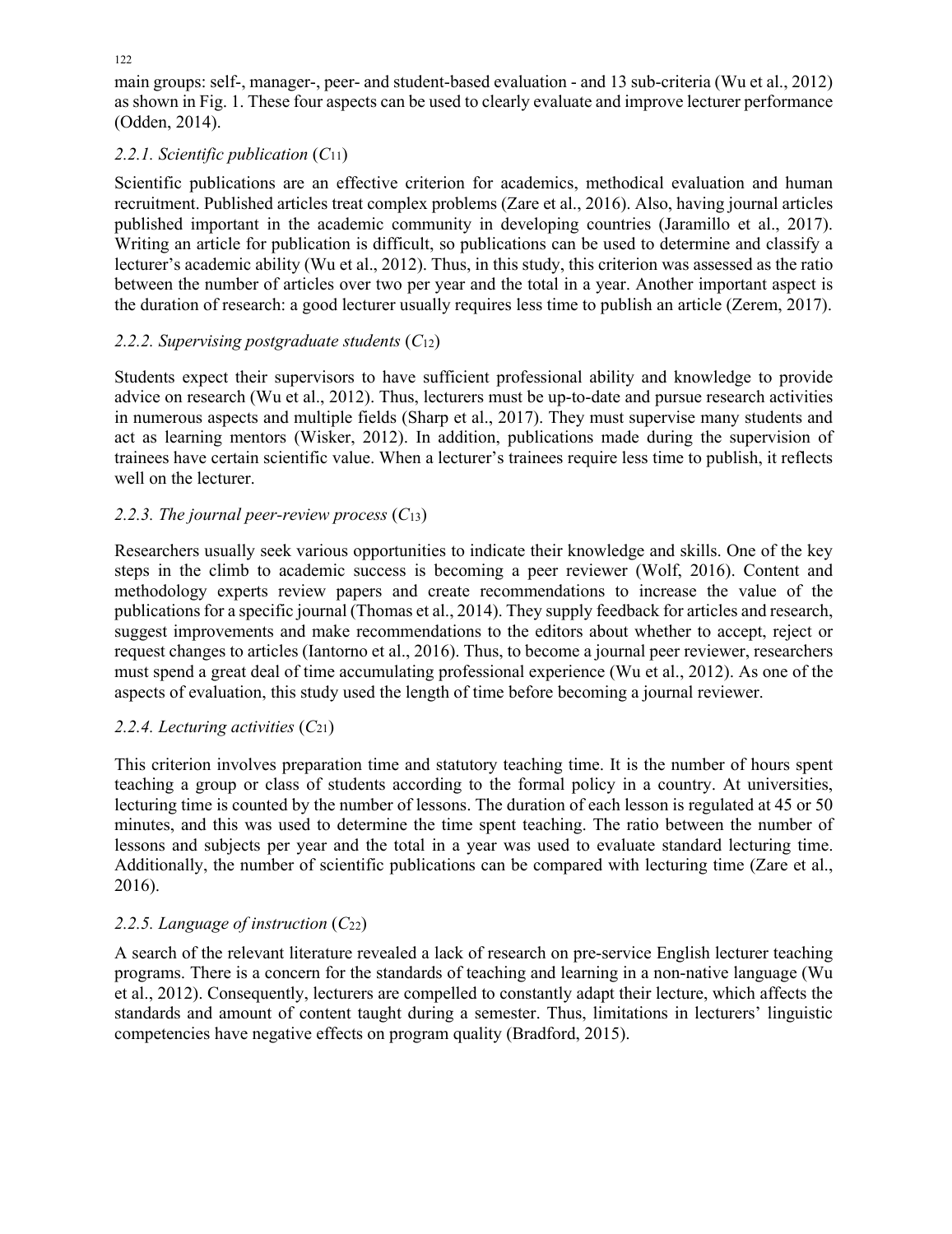# *2.2.6. Lecturing attitude and spirit* (*C*23)

Lecturing attitude and spirit are a sum of several behaviors. However, a gradual decline in attitude over a lecturer's career may flatten variations between these behaviors (Frunză, 2014). Lecturing attitude is a common concern in psychology pedagogy research (Zyad, 2016). For example, some lecturers come to class late, which has negative impacts on student acceptance.

# *2.2.7. Evaluation and scoring system* (*C*24)

The procedures used for training lecturers to score students' work dependably are consistent across colleges (Wu et al. 2012). Student work samples represent completely different levels of performance on rubrics. To score fairly, lecturers should give examples and clarify the distinctions between score levels. Lecturers rated a pre-selected example to evaluate scoring (Tondeur et al., 2017).

## *2.2.8. Cooperation in research projects* (*C*31)

Research projects require cooperation between researchers and a good working environment (Hein et al., 2015). Management is accountable for the conduct of editors, for safeguarding research records and for ensuring the reliability of published research. It is important for researchers to communicate and collaborate effectively on cases related to research integrity (Wager & Kleinert, 2012). Cooperation involves not only reducing the time spent on projects but also advancing and exchanging knowledge. This study used for this criterion the number of co-worker cooperation projects over two projects and the duration of these projects.

## *2.2.9. Teamwork in scientific and teaching activities* (*C*32)

The advantages of cooperation and teamwork for researchers include assistance for testing and measuring, access to vast amounts of knowledge and assistance in developing new initiatives (Johnson et al., 2012). Furthermore, different researchers contribute different types and amounts of resources, which increases the number of publications of all involved in the cooperation (Wardil & Hauert, 2015). Research teamwork refers to a broad variety of activities, from simple opinion exchanges to side-byside work in the laboratory. Thus, it is important to the evaluate lecturers' cooperation and teamwork.

### *2.2.10. Participation in school meetings and events* (*C*33)

Lecturers build good relationships with their co-workers and students when they take part in school meetings and events (Wang  $&$  Hsieh 2017). It is widely acknowledged that school meetings and events are important for guaranteeing cooperation, ensuring that lecturers are professionally ready for work and identifying basic problems related to their work (Frunză, 2014; Zyad, 2016). Lecturers can be evaluated at a high level for behavior that demonstrates professional responsibility (Frunză, 2014). Thus, the ratio between the number of attended school meetings and events and total compulsory school meetings and events was used to evaluate lecturers.

### *2.2.11. The content of the lessons* (*C*41)

Regarding teaching and learning, students especially evaluate lecturers based on the quality of teaching content (Nilson, 2016). Alongside these two players (lecturer and students), this approach evaluates school factors that are expected to influence teaching and learning (Shingphachanh, 2018). Moreover, lecturers should offer real-world examples to create interest for students (Brookfield, 2017). This research used the number of students who understood lessons and the theoretical learning duration to finish the subject to a satisfactory level for this criterion.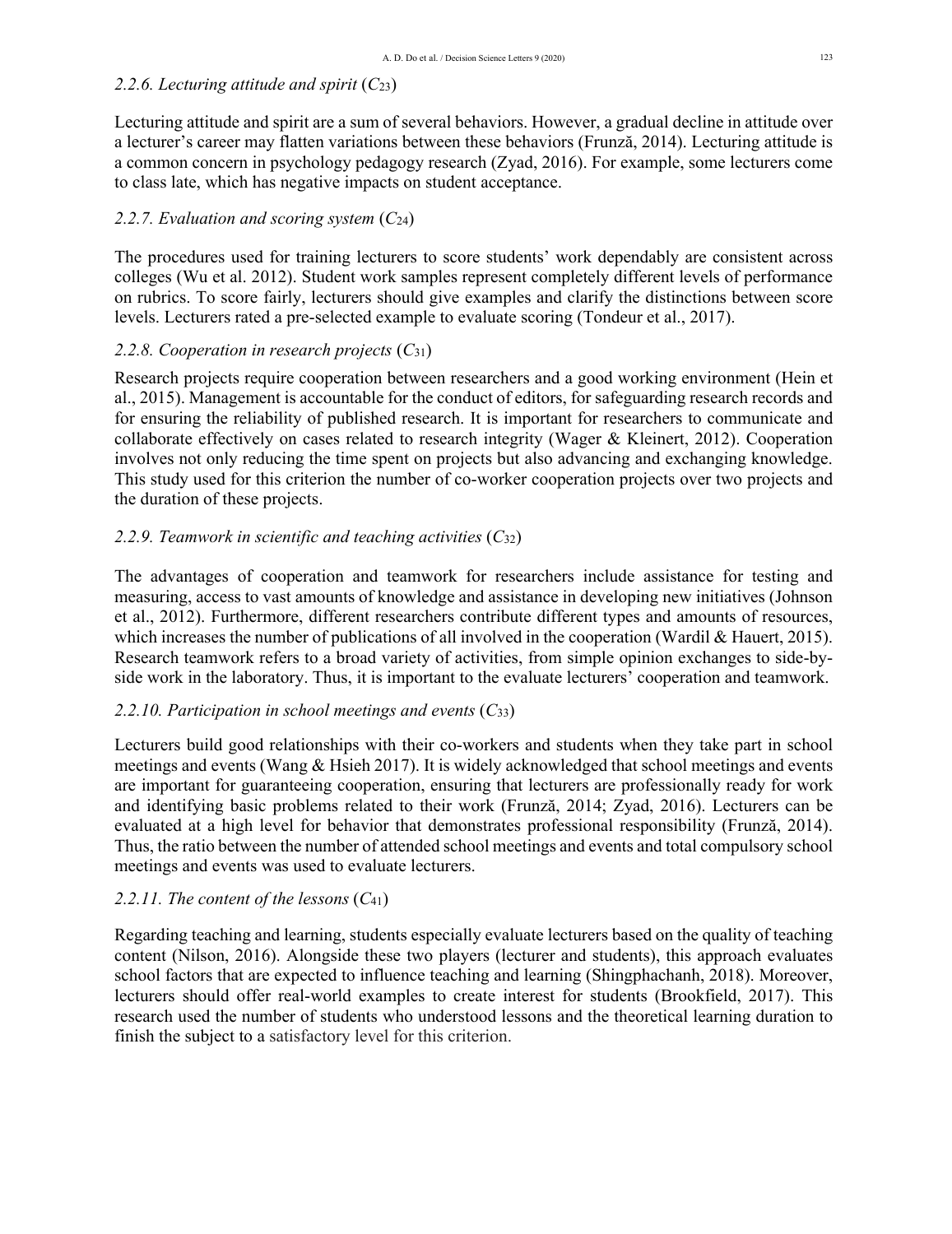# 124 *2.2.12. Lecturer-student interaction* (*C*42)

Lecturer-student relationships are associated with both attrition and the general mental and physical health of lecturers (Kupers et al., 2015). These relationships are usually characterized by respect, warmth, and trust, as well as low levels of social conflict. Likewise, lecturers have more experience, education, and skills than their students, and thus they have a unique set of responsibilities to students (Aldrup et al., 2018). They are expected and trained to act in the best interests of their students. Therefore, they should be motivated to act appropriately and responsibly toward students.

# *2.2.13. The irrelevance of the subjects* (*C*43)

This criterion involves the essential and traditional method whereby practitioners request information on whether their teaching has impacts (Nilson, 2016). Subjects should be sporadically assessed and reviewed. The issues include content and objectives, teaching plans, assessment procedures, the behaviors of students in the class and the experience of the lecturers (Brookfield, 2017). This includes the expectations for students' educational outcomes in a subject matter, as well as the appropriateness of the objectives and content in achieving these outcomes. Thus, any irrelevance in teaching can have negative impacts on the behaviors and outcomes of students and trainees. The list criteria used in evaluating a lecturer performance can be exhaustive. However, they can be summarized in Figure 1, which shows that lecturer evaluation depends on four main groups for assessment. Each of these patterns consists of three sub-criteria, except for the second group of manager-based evaluation, which includes four sub-criteria. This study provides an integrated approach to find the best alternative. It presents a hierarchical structure and provides the most appropriate approach to evaluate lecturer.



**Fig. 1.** The criteria used in lecturer evaluation

Table 1 also summarizes and explains the selected criteria based on the literature review. Particularly, each criterion was identified to have three corresponding aspects with the complex neutrosophic set (truth, indeterminacy, and falsity) and its real and imaginary parts. Two features of each criterion describe the amplitude and phase terms in this set, which are represented by intervals. These are the background for determining the input values based on the available data in the educational system. Consequently, experts can make changes to the levels of these parameters for a given year based on three patterns, as shown in Table 1.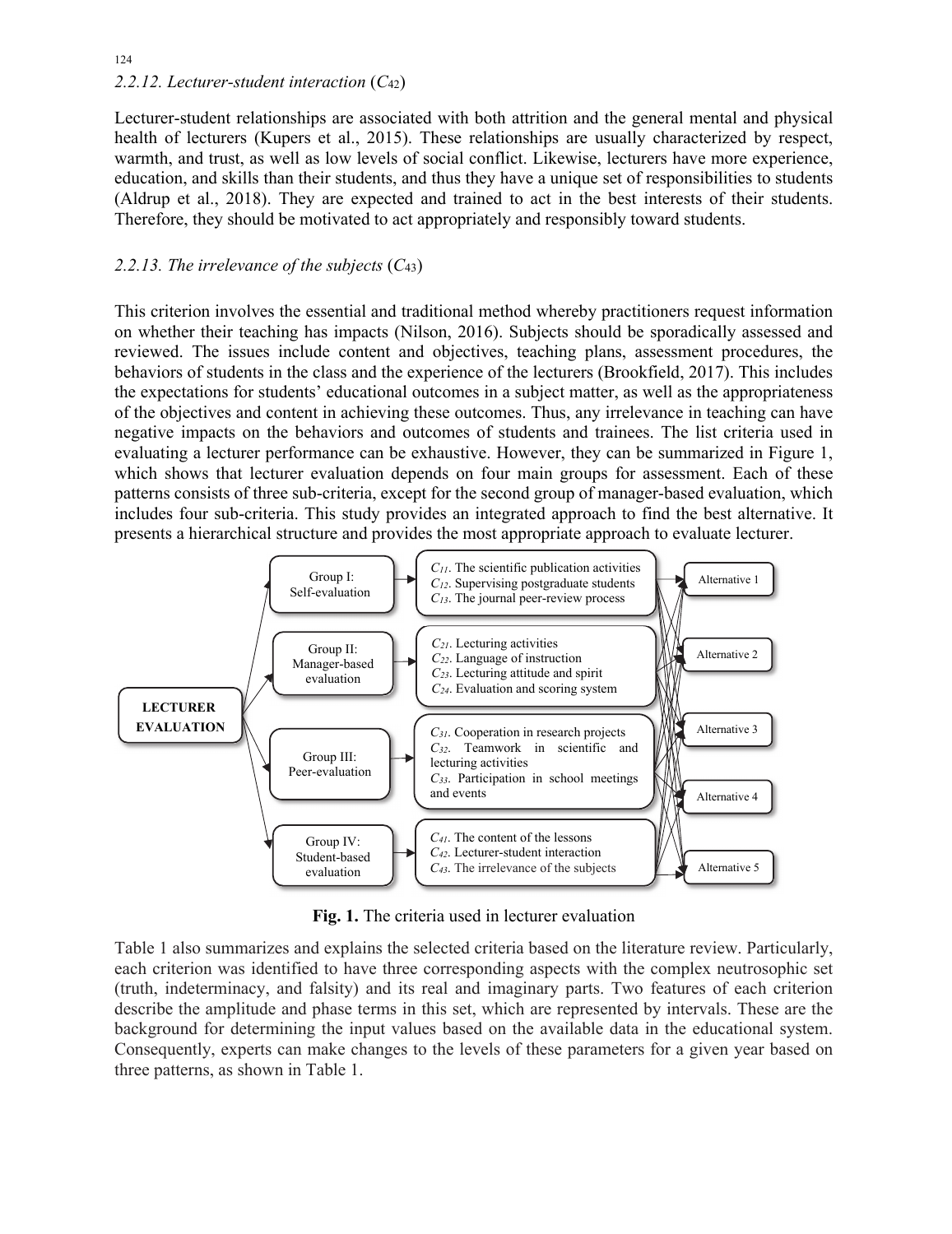# **Table 1** The hierarchical model for lecturer evaluation and calculation methods

|                                                                                                                                                                      | Description/                                                                                                                      | TRUTH (T)                                        | <b>INDETERMINAC</b>                                       | FALSITY (F)                                                         |
|----------------------------------------------------------------------------------------------------------------------------------------------------------------------|-----------------------------------------------------------------------------------------------------------------------------------|--------------------------------------------------|-----------------------------------------------------------|---------------------------------------------------------------------|
| 1. Self-evaluation $(C_1)$                                                                                                                                           | Unit                                                                                                                              |                                                  | Y(I)                                                      |                                                                     |
| 1.1. The scientific publication activities $(C_{11})$ (+) (Wu et al. 2012; Zare et al. 2016; Jaramillo et al. 2017; Zerem 2017)                                      |                                                                                                                                   |                                                  |                                                           |                                                                     |
| Real part: The number of articles at international                                                                                                                   | The ratio is between the number of articles                                                                                       | which<br>$h_{11}$                                | which<br>$h_{11}$<br>are                                  | h <sub>11</sub> which did not                                       |
| standard level $(h_{11})$ Total number of articles                                                                                                                   | over 02 articles per year and the total in a                                                                                      | completed/ $t_{11}$                              | submitting<br>or                                          | complete or rejected/                                               |
| expected published per year $(t_{11})$                                                                                                                               | year.                                                                                                                             |                                                  | processing/ $t_{11}$                                      | $t_{11}$                                                            |
| <i>Imaginary part</i> : The duration to carry out                                                                                                                    | The duration to carry out researches                                                                                              | $h'_{11}$ are under 4                            | $h'_{11}$ are from 04-06                                  | $h'_{11}$ are<br>over<br>12                                         |
| researches (months) $(h'_{11})/12$ months<br>1.2. Supervising postgraduate students $(C_{12})$ (+) (Wu et al. 2012; Wisker 2012; Sharp et al. 2017)                  | $(months)/12$ months.                                                                                                             | months/12 months                                 | months/12 months                                          | months/12 months                                                    |
| Real part: The number trainees who were guided                                                                                                                       | The ratio is between the number of                                                                                                | $h_{12}$ completed/ $t_{12}$                     | h <sub>12</sub> uncompleted or                            | $h_{12}$ could not complete                                         |
| $(h_{12})$ / Total trainees per year $(t_{12})$                                                                                                                      | trainees over 05 trainees per year and the<br>total in a year.                                                                    |                                                  | processing/ $t_{12}$                                      | or rejected/ $t_{12}$                                               |
| <i>Imaginary part</i> : The number of standard<br>graduation reports $(h'_{12})$ total graduation reports                                                            | The ratio is between the number of<br>standard graduation reports over 05                                                         | $h'_{12}$ published<br>to<br>articles $/t_{12}'$ | $h'_{12}$ can<br>publish<br>lately to articles $/t_{12}'$ | $h'_{12}$ did not publish to<br>articles/ $t_{12}$                  |
| $(t'_{12})$                                                                                                                                                          | reports per year and the total in a year.                                                                                         |                                                  |                                                           |                                                                     |
| 1.3. The journal peer-review process $(C_{13})$ (+) (Wu et al. 2012; Zare et al. 2016)<br><i>Real part:</i> The number of journal publications                       | The ratio is between the number of journal                                                                                        | which<br>$h_{13}$                                | which<br>$h_{13}$<br>are                                  | h <sub>13</sub> which did not                                       |
| reviewed $(h_{13})$ Total number of journal                                                                                                                          | publications over 02 publications per year                                                                                        | completed/ $t_{13}$                              | submitting<br>or                                          | complete or rejected/                                               |
| publications were suggested per year $(t_{13})$                                                                                                                      | and the total in a year.                                                                                                          |                                                  | processing/t <sub>13</sub>                                | $t_{13}$                                                            |
| <i>Imaginary part</i> : The duration to become the                                                                                                                   | The duration to become the journal                                                                                                | $h'_{13}$ are under 03                           | $h'_{13}$ are from 03-05                                  | $h'_{13}$ are over 05 years/                                        |
| journal reviewer (months) $(h'_{13})$ Total duration                                                                                                                 | reviewer (months))/ Total duration joined                                                                                         | years/ $t_{13}'$                                 | years/ $t_{13}'$                                          | $t'_{13}$                                                           |
| joined in the scientific publication process $(t'_{13})$                                                                                                             | in the scientific publication process.                                                                                            |                                                  |                                                           |                                                                     |
| 2. Evaluation of Management $(C_2)$                                                                                                                                  |                                                                                                                                   |                                                  |                                                           |                                                                     |
| 2.1. Lecturing activities $(C_{21})$ (+) (Wisker 2012; Jaramillo et al. 2017)<br>Real part: The number of lessons per year                                           | The ratio is between the number of lessons                                                                                        | $h_{21}$ had over 70                             | from<br>50-70<br>$h_{21}$                                 | $h_{21}$ had under 50                                               |
| $(h_{21})$ Total standard lessons $(t_{21})$                                                                                                                         | per year and the total in a year.                                                                                                 | lessons per year/ $t_{21}$                       | lessons per year / $t_{21}$                               | lessons per year $/t_{21}$                                          |
| Imaginary part: The number of subjects which                                                                                                                         | The ratio is between the number of                                                                                                | $h'_{21}$ with only 1                            | $h'_{21}$ with<br>$03 - 05$                               | $h'_{21}$ with over 05                                              |
| lecturers were assigned $(h'_{21})$ Total subjects                                                                                                                   | subjects which lecturers were assigned                                                                                            | class of registration                            | classes<br>of                                             | classes of registration                                             |
| which student registered $(t'_{21})$                                                                                                                                 | and total subjects which student registered                                                                                       | $/t_{21}'$                                       | registration $/t'_{21}$                                   | $/t'_{21}$                                                          |
|                                                                                                                                                                      | in a year.                                                                                                                        |                                                  |                                                           |                                                                     |
| 2.2. Lecturing styles $(C_{22})$ (+) (Wu et al. 2012; Bradford 2015)<br>Real part: The number of courses taught in                                                   | The ratio is between the number of                                                                                                | h <sub>22</sub> had over 50                      | $h_{22}$ had from 30-50                                   | $h_{22}$ had<br>under<br>30                                         |
| English $(h_{22})$ / Total courses $(t_{22})$                                                                                                                        | number of courses taught in English and<br>total courses in a year.                                                               | peoples/t <sub>22</sub>                          | $peoples/t_{22}$                                          | peoples/t <sub>22</sub>                                             |
| <i>Imaginary part</i> : The number of students who did                                                                                                               | The ratio between the number of who did                                                                                           | $h'_{22}$ failed had score                       | $h'_{22}$ had score at                                    | $h'_{22}$ failed<br>in<br>the                                       |
| not understand lessons $(h'_{22})$ Total students $(t'_{22})$                                                                                                        | not understand lessons and total students                                                                                         | at<br>good<br>and                                | medium level in the                                       | English program $/t'_{22}$                                          |
|                                                                                                                                                                      | in a year.                                                                                                                        | excellent level in the                           | English<br>program                                        |                                                                     |
|                                                                                                                                                                      |                                                                                                                                   | English<br>program                               | $/t_{22}'$                                                |                                                                     |
| 2.3. Lecturing attitude and spirit $(C_{23})$ (-) (Frunză 2014; Zyad 2016; Wang and Hsieh 2017)                                                                      |                                                                                                                                   | $/t_{22}'$                                       |                                                           |                                                                     |
| Real part: The number of lessons which lecturers                                                                                                                     | The ratio is between the number of lessons                                                                                        | for<br>$h_{23}$ accounts                         | h <sub>23</sub> accounts for 30-                          | h <sub>23</sub> accounts for over                                   |
| came to class lately $(h_{23})$ /Total lessons $(t_{23})$                                                                                                            | which lecturers came to class lately and<br>total in a year.                                                                      | under $30\%$ of t <sub>23</sub>                  | 50% of $t_{23}$                                           | 50% of $t_{23}$                                                     |
| <i>Imaginary part</i> : The duration which lecturers                                                                                                                 | The ratio is between the duration which                                                                                           | $h'_{23}$ accounts for                           | $h'_{23}$ accounts for 20-                                | $h'_{23}$ accounts for over                                         |
| came to class lately $(h'_{23})$ Total duration of                                                                                                                   | lecturers came to class lately and total                                                                                          | under 20% of $t'_{23}$                           | 50% of $t'_{23}$                                          | 50% of $t'_{23}$                                                    |
| lessons $(t'_{23})$                                                                                                                                                  | duration in a year.                                                                                                               |                                                  |                                                           |                                                                     |
| 2.4. Score evaluation process for students $(C_{24})$ (+)<br><i>Real part</i> : The number of exams which lectures                                                   | (Bradford 2015; Tondeur et al. 2017)<br>The ratio is between the number of exams                                                  | h <sub>24</sub> accounts for over                | $h_{24}$ accounts for 60-                                 | h <sub>24</sub> accounts for under                                  |
| organized $(h_{24})$ /Total standard exams $(t_{24})$                                                                                                                | which lecturers organized and total in a<br>year.                                                                                 | $80\%$ t <sub>24</sub>                           | $80\%$ t <sub>24</sub>                                    | $60\%$ t <sub>24</sub>                                              |
| <i>Imaginary part</i> : The average duration which                                                                                                                   | The difference between the average                                                                                                | $h'_{24}$ are under 01                           | $h'_{24}$ are from 01-02                                  | $h'_{24}$ are over 02 months                                        |
| lecturers paid each exam $(h'_{24})$                                                                                                                                 | duration which lecturers paid each exam                                                                                           | month                                            | months                                                    |                                                                     |
|                                                                                                                                                                      | and the exam time before.                                                                                                         |                                                  |                                                           |                                                                     |
| 3. Peer-evaluation $(C_3)$<br>3.1. Cooperation in research projects $(C_{31})$ (+) (Wager and Kleinert 2012; Wu et al. 2012; Hein et al. 2015)                       |                                                                                                                                   |                                                  |                                                           |                                                                     |
| Real part: The number of co-worker cooperation                                                                                                                       | The ratio is between the number of co-                                                                                            | h <sub>31</sub> at ministerial                   | school<br>$h_{31}$<br>at                                  | $h_{31}$ did not belong to                                          |
| projects $(h_{31})$ Total projects $(t_{31})$                                                                                                                        | worker cooperation projects over 02<br>projects and the total in a year.                                                          | $level/t_{31}$                                   | $level/t_{31}$                                            | the<br>above<br>two<br>categories / $t_{31}$                        |
| <i>Imaginary part</i> : The average duration to carry out                                                                                                            | The ratio between the average duration to                                                                                         | $h'_{31}$ at<br>over<br>- 12                     | $h'_{31}$ at over 05-07                                   | $h'_{31}$ at<br>under<br>05                                         |
| each project (months) $(h'_{31})/12$ months                                                                                                                          | carry out project and the total in a year                                                                                         | months/12 months                                 | months/12 months                                          | months/12 months                                                    |
| 3.2. Teamwork in scientific and lecturing activities $(C_{32})$ (+) (Johnson et al. 2012; Wardil and Hauert 2015)<br>Real part: The number of initiatives to improve |                                                                                                                                   | h <sub>32</sub> at ministerial                   |                                                           |                                                                     |
| lecturing effectiveness $(h_{32})$ Total initiatives $(t_{32})$                                                                                                      | The ratio is between the number of<br>initiatives<br>to<br>improve<br>lecturing<br>effectiveness and total initiatives in a year. | $level/t_{32}$                                   | $h_{32}$ at school level<br>$/t_{32}$                     | $h_{32}$ did not belong to the<br>above two categories<br>$/t_{32}$ |
| <i>Imaginary part</i> : The duration to complete                                                                                                                     | The ratio<br>between the number of                                                                                                | $h'_{32}$ which are under                        | $h'_{32}$ which are from                                  | $h'_{32}$ which are over 12                                         |
| initiatives (months) $(h'_{32})/12$ months                                                                                                                           | initiatives to duration and total in a year.                                                                                      | 05<br>months/12                                  | 05-07<br>months/12                                        | months/12 months                                                    |
|                                                                                                                                                                      |                                                                                                                                   | months                                           | months                                                    |                                                                     |
| 3.3. Participation school meetings and events $(C_{33})$                                                                                                             | (+) (Frunză 2014; Zyad 2016)                                                                                                      |                                                  |                                                           |                                                                     |
| Real part: The number of participation school                                                                                                                        | The ratio is between the number of                                                                                                | accounts<br>for<br>$h_{33}$                      | $h_{33}$ accounts for 60-                                 | h <sub>33</sub> accounts for under                                  |
| meetings and events $(h_{33})$ Total compulsory<br>school meetings and events $(t_{33})$                                                                             | participation school meetings and events<br>and total compulsory school meetings and                                              | over 80% t <sub>33</sub>                         | $80\%$ t <sub>33</sub>                                    | $60\%$ t <sub>33</sub>                                              |
|                                                                                                                                                                      | events in a year.                                                                                                                 |                                                  |                                                           |                                                                     |
| <i>Imaginary part</i> : The number of school meetings                                                                                                                | The ratio is between the number of school                                                                                         | $h'_{33}$ which accounts                         | $h'_{33}$ which accounts                                  | $h'_{33}$ which accounts for                                        |
| and events were on time $(h'_{33})$ Total compulsory                                                                                                                 | meetings and events be on time and total                                                                                          | for over 80% $t'_{33}$                           | for 60-80% $t'_{33}$                                      | under $60\%$ t' <sub>33</sub>                                       |
| school meetings and events $(t'_{33})$                                                                                                                               | compulsory school meetings and events in                                                                                          |                                                  |                                                           |                                                                     |
|                                                                                                                                                                      | a year.                                                                                                                           |                                                  |                                                           |                                                                     |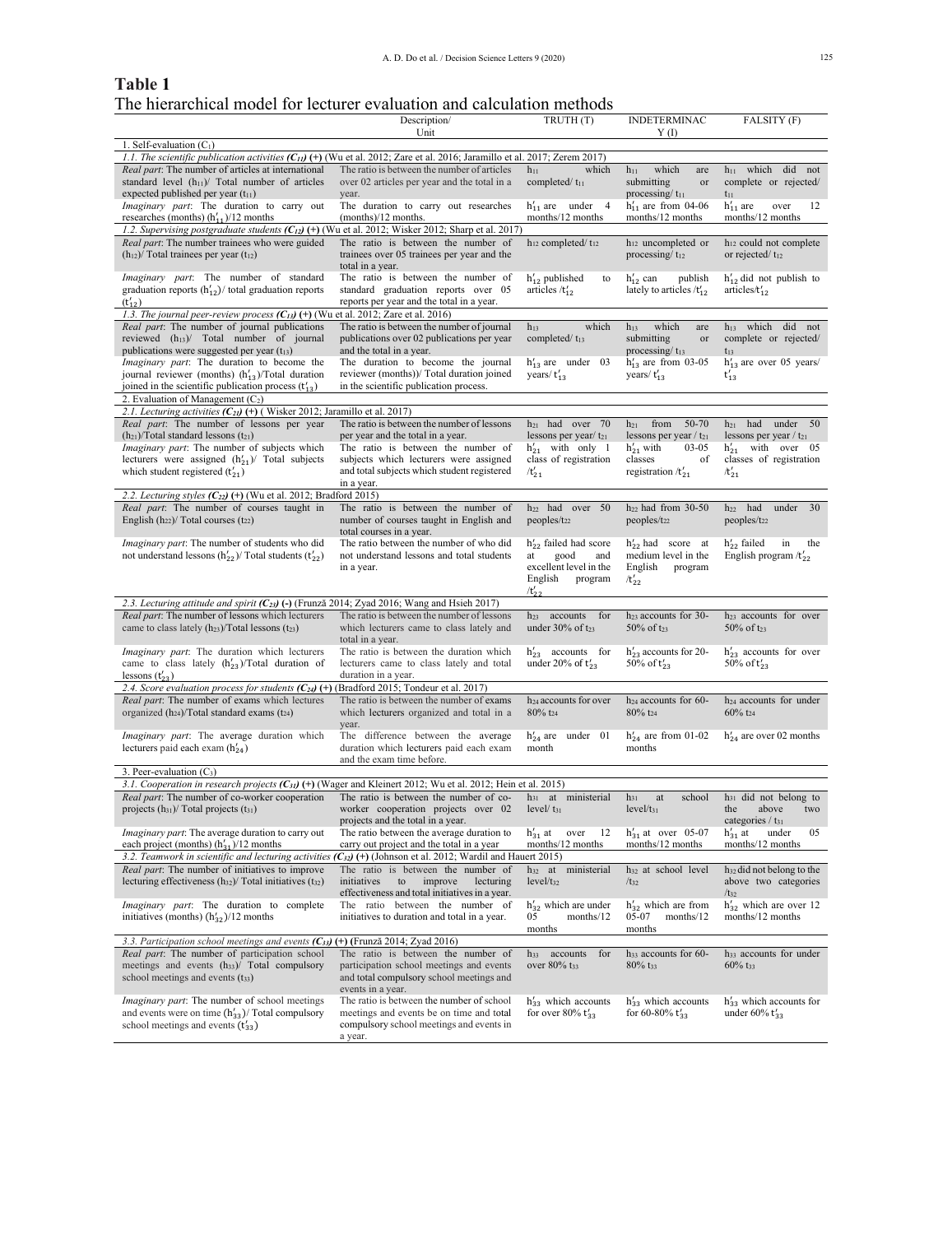| Table 1 |                                                                        |
|---------|------------------------------------------------------------------------|
|         | The hierarchical model for lecturer evaluation and calculation methods |

|                                                                                                                                                       | Description/                                                                                                                                         | TRUTH <sub>(T)</sub>                                               | <b>INDETERMINAC</b>                                                | FALSITY (F)                                                             |
|-------------------------------------------------------------------------------------------------------------------------------------------------------|------------------------------------------------------------------------------------------------------------------------------------------------------|--------------------------------------------------------------------|--------------------------------------------------------------------|-------------------------------------------------------------------------|
|                                                                                                                                                       | Unit                                                                                                                                                 |                                                                    | Y(1)                                                               |                                                                         |
| 4. Evaluation of Student $(C_4)$                                                                                                                      |                                                                                                                                                      |                                                                    |                                                                    |                                                                         |
| 4.1. The content of the lessons $(C_{41})$ (+) (Nilson 2016; Brookfield 2017; Shingphachanh 2018)                                                     |                                                                                                                                                      |                                                                    |                                                                    |                                                                         |
| Real part: Making content comprehensible to<br>students                                                                                               | The ratio is between the number of<br>students understood lessons (h <sub>41</sub> ) and total                                                       | $h_{41}$ which accounts<br>for over $80\%$ t <sub>41</sub>         | h <sub>41</sub> which accounts<br>for 50-80% $t_{41}$              | h <sub>41</sub> which accounts for<br>under $50\%$ t <sub>41</sub>      |
|                                                                                                                                                       | students $(t_{41})$ in a year.                                                                                                                       |                                                                    |                                                                    |                                                                         |
| <i>Imaginary part</i> : The duration to finish subjects                                                                                               | The ratio between the theoretical learning                                                                                                           | $h'_{41}$ which account                                            | $h'_{41}$ which account                                            | $h'_{41}$ hich account for                                              |
| $(h'_{41})$ /The maximum duration to finish subjects<br>$(t'_{41})$                                                                                   | duration and the maximum duration to<br>finish subjects in a year                                                                                    | for under 40% $t'_{41}$                                            | for 40-70% $t_{41}'$                                               | over 70% $t'_{41}$                                                      |
| 4.2. Lecturer-student interaction $(C_{42})$ (+) (Kupers et al. 2015; Aldrup et al. 2018)                                                             |                                                                                                                                                      |                                                                    |                                                                    |                                                                         |
| Real part: Active learning encouraged                                                                                                                 | The ratio is between the number of<br>discussing lessons which student have the<br>interaction $(h_{42})$ and total lessons $(t_{42})$ in a<br>year. | for<br>accounts<br>$h_{42}$<br>over 60% t <sub>42</sub>            | $h_{42}$ accounts for 30-<br>$60\%$ t <sub>42</sub>                | $h_{42}$ accounts for under<br>$30\%$ t <sub>42</sub>                   |
| <i>Imaginary part</i> : The number of lessons which<br>students asked the questions $(h'_{42})$ /Total lessons<br>$(t'_{42})$                         | The ratio is between the number of lessons<br>which students asked the questions and<br>total lessons in a year.                                     | $h'_{42}$ have under 05<br>from<br>questions<br>students/ $t_{42}$ | $h'_{42}$ have from 05-<br>10 questions from<br>students/ $t_{42}$ | $h'_{42}$<br>have<br>over 10<br>questions<br>from<br>students/ $t_{42}$ |
| 4.3. The irrelevance of subjects $(C_{43})$ (-) (Nilson 2016; Brookfield 2017; Shingphachanh 2018)                                                    |                                                                                                                                                      |                                                                    |                                                                    |                                                                         |
| Real part: The number of lessons had irrelevance<br>of subject to practice $(h_{43})$ /Total lessons $(t_{43})$                                       | The ratio is between the number of lessons<br>had irrelevance of subject to practice and<br>the total in a year.                                     | for<br>$h_{43}$<br>accounts<br>under 30% t <sub>43</sub>           | $h_{43}$ accounts for 30-<br>$60\%$ t <sub>43</sub>                | h <sub>43</sub> accounts for over<br>$60\%$ t <sub>43</sub>             |
| <i>Imaginary part</i> : The number of students who<br>complained the irrelevance of lesson into the<br>reality $(h'_{43})$ Total students $(t'_{43})$ | The ratio is between the number of<br>students had irrelevance of lessons to<br>practice and the total in a year.                                    | $h'_{43}$<br>accounts<br>for<br>under $30\%$ t <sub>43</sub>       | $h'_{43}$ accounts for 30-<br>$60\%$ t <sub>43</sub>               | $h'_{43}$ accounts for over<br>$60\%$ t <sub>43</sub>                   |

## **3. Methodology**

## *3.1. Interval Complex Neutrosophic Set*

The neutrosophic set is a generalization of the classic set, fuzzy set (Zadeh, 1965), interval-valued fuzzy set (Turksen 1986) and intuitionistic fuzzy set (Atanassov, 1986) that was proposed by Smarandache (1998). Many real-life problems have not only truth and falsehood, but indeterminacy between several suitable opinions (Ali et al., 2018). This method represents an extension of the standard interval [0, 1] used for interval fuzzy sets. To deal with this situation, the concept of interval neutrosophic sets (INSs) can be used to make these values intervals rather than real numbers. Furthermore, the Hamming and Euclidean distances between the INS and the similarity measures are based on distances (Ye, 2014). Moreover, based on complex numbers, Ali and Smarandache introduced the complex neutrosophic set to handle the amplitude and phase terms of the set's members (Ali & Smarandache, 2017). In real problems, it is difficult to find a crisp neutrosophic membership degree with unclear information, so Ali proposed the interval complex neutrosophic set (ICNS) (Ali et al., 2018). In this set, the terms of the ICNS can handle unsure values in the membership. This section provides some basic definitions of the neutrosophic set proposed by Smarandache (1998).

### *3.2. The definition, operation rules and distance of ICNS*

The interval neutrosophic linguistic set, developed based on the theory of the INS, allows solving complex problems in quantitative assessments, as shown in the following (Ye, 2014).

**Definition 1.** *Neutrosophic set* (Smarandache 1998):

Let X be a universe of discourse, with a generic element in X denoted by x. A neutrosophic set (NS)  $\overline{A}$ in  $X$  is:

$$
\overline{A} = \left\{ \left( x, T_{\overline{A}}(x), I_{\overline{A}}(x), F_{\overline{A}}(x) \right) \mid x \in X \right\},\
$$

where, the functions  $T_{\overline{A}}(x)$ ,  $T_{\overline{A}}(x)$ ,  $F_{\overline{A}}(x)$  of ]0<sup>-</sup>,1<sup>+</sup>[ define the degree of truth-membership function, indeterminacy-membership function, and the falsity-membership function respectively. There is no restriction  $T_{\overline{A}}(x)$ ,  $I_{\overline{A}}(x)$ ,  $F_{\overline{A}}(x)$  so (Wang et al., 2010):

$$
0^{-} \leq T_{\bar{A}}(x) + I_{\bar{A}}(x) + F_{\bar{A}}(x) \leq 3^{+}.
$$

126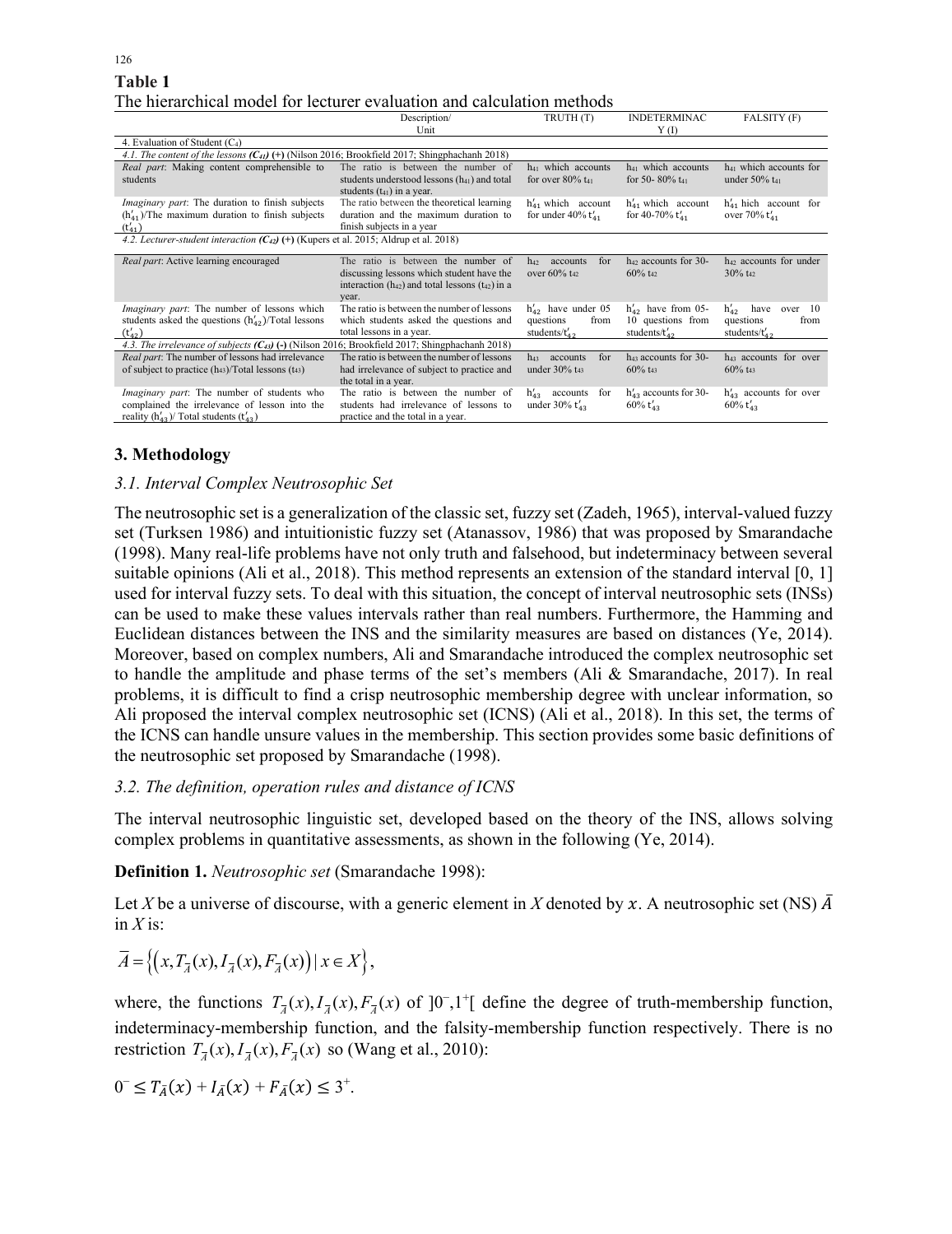### **Definition 2.** *Interval neutrosophic set*:

Let *X* be a universe of discourse, with a generic element in *X* denoted by *x* . An interval neutrosophic set  $\overline{A}$  in *X* is:

$$
\overline{A} = \left\{ \left( x, T_{\overline{A}}(x), I_{\overline{A}}(x), F_{\overline{A}}(x) \right) \mid x \in X \right\},\
$$

where, the functions  $T_{\overline{A}}(x)$ ,  $T_{\overline{A}}(x)$ ,  $F_{\overline{A}}(x) \subseteq [0,1]$  define the degree of truth-membership function, indeterminacy-membership function, and the falsity-membership function respectively, so:

$$
0 \leq \sup\left(T_{\overline{A}}(x)\right) + \sup\left(T_{\overline{A}}(x)\right) + \sup\left(F_{\overline{A}}(x)\right) \leq 3.
$$

**Definition 3.** *Complex fuzzy set*

A complex fuzzy set  $\overline{S}$ , defined on a universe of discourse U, is characterized by a membership function  $\eta_{\bar{s}}(x)$  that assigns to any element  $x \in U$  a complex-valued grade of membership in  $\bar{S}$  The values lie within the unit circle in the complex plane, and thus, all forms  $p_{\bar{s}}(x) \cdot e^{j \cdot \mu_{\bar{s}}(x)}$ . where  $p_{\bar{s}}(x)$ and  $\mu_{\overline{s}}(x)$  are both real-valued and  $p_{\overline{s}}(x) \in [0,1]$  with  $j = \sqrt{-1}$ . The term  $p_{\overline{s}}(x)$  is termed as amplitude term, and  $e^{j \cdot \mu_{\overline{s}}}(x)$  is termed as phase term. The complex fuzzy set can be represented as:

 $\overline{S} = \left\{ (x, \eta_{\overline{s}}(x)) | x \in U \right\}.$ 

**Definition 4.** *Interval-valued complex neutrosophic set* (Ali et al. 2018)

An interval-valued complex fuzzy set  $\overline{A}$  is defined over a universe of discourse X by a membership function

$$
\mu_{\overline{A}}: X \to \Gamma^{[0.1]} \times R,
$$

$$
\mu_{\overline{A}} = r_{\overline{A}}(x) \cdot e^{j \cdot \omega_{\overline{A}}(x)}
$$

In the above equation,  $\Gamma^{[0,1]}$  is the collection of interval fuzzy sets and *R* is the set of real numbers.  $r_{\bar{A}}(x)$ is the interval-valued membership function while  $e^{j \cdot \omega_{\overline{A}}(x)}$  is the phase term, with  $j = \sqrt{-1}$ .

**Definition 5**. *Union of interval complex neutrosophic sets* (ICNSs)

Two complex fuzzy sets  $\overline{A}$  and  $\overline{B}$  were defined by Ramot et al. as follows:

Let  $\mu_{\overline{A}} = r_{\overline{A}}(x) \cdot e^{j \cdot \omega_{\overline{A}}(x)}$  and  $\mu_{B} = r_{\overline{B}}(x) e^{j \cdot \omega_{\overline{B}}(x)}$  be the complex-valued membership functions of  $\overline{A}$  and *B*, respectively. The, the membership union of  $\overline{A} \cup \overline{B}$  is given by  $\mu_{\overline{A} \cup \overline{B}} = \left[ r_{\overline{A}}(x) + r_{\overline{B}}(x) \right] \cdot e^{j \cdot \omega_{\overline{A} \cup \overline{B}}(x)}$ . Since,  $r_{\overline{x}}(x)$  and  $r_{\overline{y}}(x)$  are real-valued and belong to [0,1], the operators max and min can be applied to them. For calculating phase term  $\omega_{\bar{\lambda}\cup\bar{\beta}}(x)$ , they give several methods. Let  $\bar{A}$  and  $\bar{B}$  be two IVCNSs in *X*, where

$$
\overline{A} = \left\{ \left( x, T_{\overline{A}}(x), I_{\overline{A}}(x), F_{\overline{A}}(x) \right) \mid x \in X \right\} \text{ and } \overline{B} = \left\{ \left( x, T_{\overline{B}}(x), I_{\overline{B}}(x), F_{\overline{B}}(x) \right) \mid x \in X \right\}.
$$

Then, the union of two interval neutrosophic sets was defined as follows:

$$
\overline{A} \cup \overline{B} = \left\{ \left( x, T_{\overline{A} \cup \overline{B}}(x), I_{\overline{A} \cup \overline{B}}(x), F_{\overline{A} \cup \overline{B}}(x) \right) | x \in X \right\}.
$$
 Then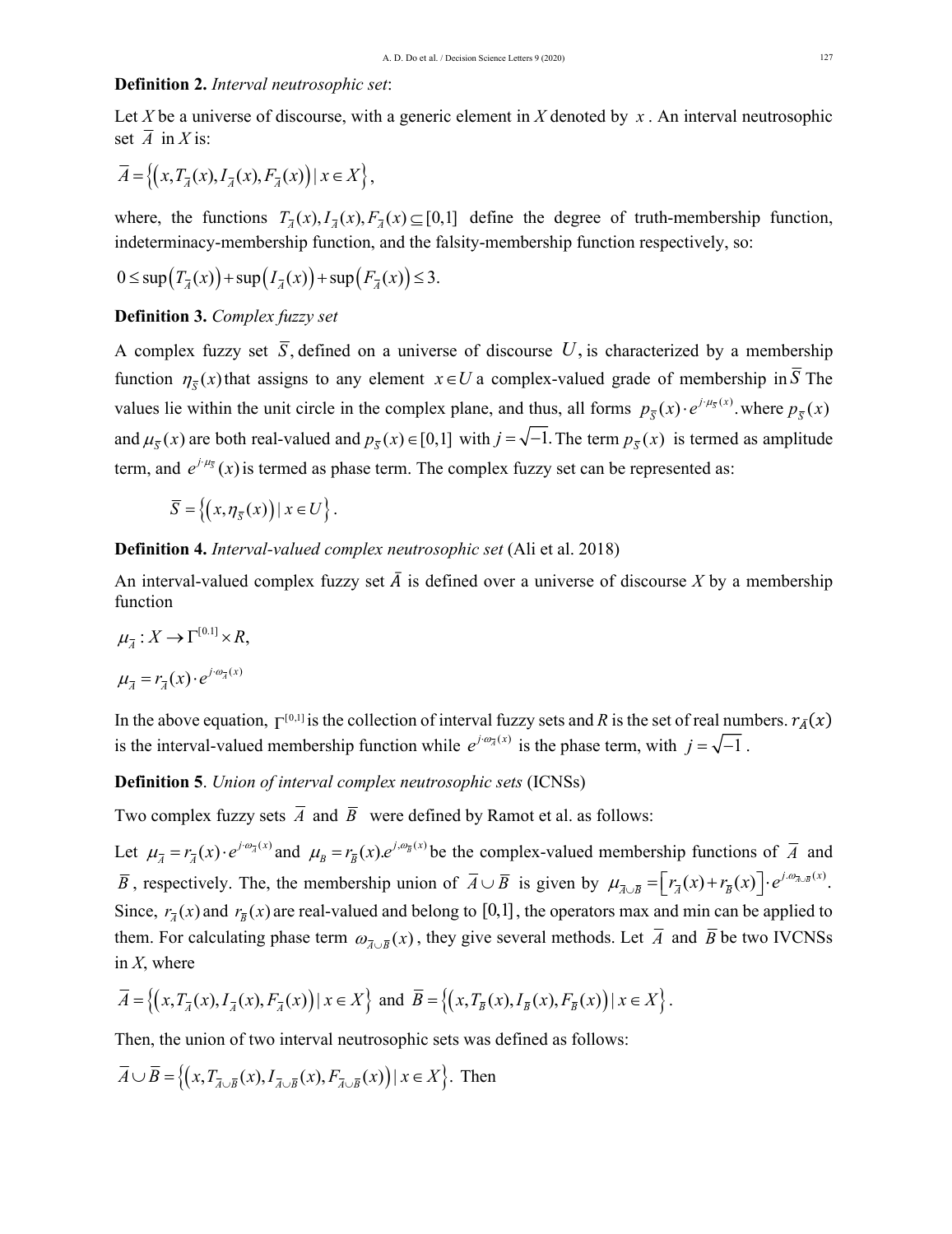$$
T_{\overline{A}\cup\overline{B}}(x) = \left[\inf p_{\overline{A}\cup\overline{B}}(x), \sup p_{\overline{A}\cup\overline{B}}(x)\right] \cdot e^{j \cdot \mu_{\overline{A}\cup\overline{B}}(x)}
$$
  
\n
$$
I_{\overline{A}\cup\overline{B}}(x) = \left[\inf q_{\overline{A}\cup\overline{B}}(x), \sup p_{\overline{A}\cup\overline{B}}(x)\right] \cdot e^{j \cdot \nu_{\overline{A}\cup\overline{B}}(x)}
$$
  
\n
$$
F_{\overline{A}\cup\overline{B}}(x) = \left[\inf r_{\overline{A}\cup\overline{B}}(x), \sup r_{\overline{A}\cup\overline{B}}(x)\right] \cdot e^{j \cdot \omega_{\overline{A}\cup\overline{B}}(x)}
$$
  
\nwhere

inf  $p_{\bar{x}}(x) = \sqrt{\inf p_{\bar{x}}(x)}$ ,  $\inf p_{\bar{x}}(x)$ ,  $\sup p_{\bar{x}}(x) = \sqrt{\sup p_{\bar{x}}(x)}$ ,  $\sup p_{\bar{x}}(x)$ ,  $\inf q_{\overline{A} \cup \overline{B}}(x) = \widehat{\wedge} \left( \inf q_{\overline{A}}(x), \inf q_{\overline{B}}(x), \sup q_{\overline{A} \cup \overline{B}}(x) \right) = \widehat{\wedge} \left( \sup q_{\overline{A}}(x), \sup q_{\overline{B}}(x) \right),$  $\inf r_{\overline{A}\cup\overline{B}}(x) = \wedge \left( \inf r_{\overline{A}}(x),\inf r_{\overline{B}}(x),\sup r_{\overline{A}\cup\overline{B}}(x) \right) = \wedge \left( \sup r_{\overline{A}}(x),\sup r_{\overline{B}}(x) \right),$ where  $\wedge$  and  $\vee$  denote the max and min operator respectively. To calculate the phase term  $e^{j\cdot\mu_{\overline{A}\cup\overline{B}}(x)}$ ,  $e^{j\cdot v_{\overline{A}\cup\overline{B}}(x)}$ ,  $e^{j\cdot\omega_{\overline{A}\cup\overline{B}}(x)}$ .

#### **Definition 6**. *Intersection of interval-valued complex neutrosophic sets* (ICNSs)

Two complex fuzzy sets  $\overline{A}$  and  $\overline{B}$  were defined by Ramot et al. as follows:

Let  $\mu_{\overline{A}} = r_{\overline{A}}(x) \cdot e^{j \cdot \omega_{\overline{A}}(x)}$  and  $\mu_{B} = r_{\overline{B}}(x) \cdot e^{j \cdot \omega_{\overline{B}}(x)}$  be the complex-valued membership functions of  $\overline{A}$  and  $\overline{B}$ , respectively. Let  $\overline{A}$  and  $\overline{B}$  be two IVCNSs in *X*, where

$$
\overline{A} = \left\{ \left( x, T_{\overline{A}}(x), I_{\overline{A}}(x), F_{\overline{A}}(x) \right) \mid x \in X \right\} \text{ and } \overline{B} = \left\{ \left( x, T_{\overline{B}}(x), I_{\overline{B}}(x), F_{\overline{B}}(x) \right) \mid x \in X \right\}
$$

Then, the intersection of two interval neutrosophic sets was defined as follows: Let  $\overline{A}$  and  $\overline{B}$  be two IVCNSs in *X*. Then:

$$
\overline{A} \cap \overline{B} = \left\{ (T_{\overline{A} \cap \overline{B}}(x), I_{\overline{A} \cap \overline{B}}(x), F_{\overline{A} \cap \overline{B}}(x) \mid x \in X \right\},\
$$

where  
\n
$$
T_{\overline{A}\cap\overline{B}}(x) = \left[\inf p_{\overline{A}\cap\overline{B}}(x), \sup p_{\overline{A}\cap\overline{B}}(x)\right] e^{j\cdot\mu_{\overline{A}\cap\overline{B}}(x)},
$$
\n
$$
I_{\overline{A}\cap\overline{B}}(x) = \left[\inf q_{\overline{A}\cap\overline{B}}(x), \sup p_{\overline{A}\cap\overline{B}}(x)\right] \cdot e^{j\cdot\mu_{\overline{A}\cap\overline{B}}(x)},
$$
\n
$$
F_{\overline{A}\cap\overline{B}}(x) = \left[\inf r_{\overline{A}\cap\overline{B}}(x), \sup r_{\overline{A}\cap\overline{B}}(x)\right] \cdot e^{j\cdot\mu_{\overline{A}\cap\overline{B}}(x)},
$$
\n
$$
\inf p_{\overline{A}\cap\overline{B}}(x) = \left(\inf p_{\overline{A}}(x), \inf p_{\overline{B}}(x), \sup p_{\overline{A}\cap\overline{B}}(x)\right) = \left(\sup p_{\overline{A}}(x), \sup p_{\overline{B}}(x)\right),
$$
\n
$$
\inf q_{\overline{A}\cap\overline{B}}(x) = \left(\inf q_{\overline{A}}(x), \inf q_{\overline{B}}(x), \sup q_{\overline{A}\cap\overline{B}}(x)\right) = \left(\sup q_{\overline{A}}(x), \sup q_{\overline{B}}(x)\right),
$$
\n
$$
\inf r_{\overline{A}\cap\overline{B}}(x) = \left(\inf r_{\overline{A}}(x), \inf r_{\overline{B}}(x), \sup r_{\overline{A}\cap\overline{B}}(x)\right) = \left(\sup r_{\overline{A}}(x), \sup r_{\overline{B}}(x)\right),
$$
\n
$$
\therefore \text{ and } \vee \text{ denote the max and min operator respectively. To calculate the phase term}
$$
\n
$$
e^{j\cdot\mu_{\overline{A}\cup\overline{B}}(x)}, e^{j\cdot\mu_{\overline{A}\cup\overline{B}}(x)}, e^{j\cdot\mu_{\overline{A}\cup\overline{B}}(x)}.
$$

### *3.3. The operation rules of interval-valued complex neutrosophic set*

**Definition 7.** *The operational rules of the interval complex neutrosophic sets*

Let  $\overline{A} = (\left[\overline{T_A^L}, T_{\overline{A}}^U\right], \left[\overline{I_A^L}, I_{\overline{A}}^U\right], \left[\overline{F_A^L}, F_{\overline{A}}^U\right]$  and  $\overline{B} = (\left[\overline{T_B^L}, T_B^U\right], \left[\overline{I_B^L}, I_{\overline{B}}^U\right], \left[\overline{F_B^L}, F_{\overline{B}}^U\right]$  be two interval neutrosophic sets over *X* which are defined by  $\left[T_{\overline{A}}^{L}, T_{\overline{A}}^{U}\right] = \left[p_{\overline{A}}^{L}, p_{\overline{A}}^{U}\right] e^{j\pi\left[\mu_{\overline{A}}^{L}(x), \mu_{\overline{A}}^{U}(x)\right]},$  $\begin{bmatrix} I_{\overline{A}}^L, I_{\overline{A}}^U \end{bmatrix} = \begin{bmatrix} q_{\overline{A}}^L, q_{\overline{A}}^U \end{bmatrix} e^{j\pi \begin{bmatrix} v_{\overline{A}}^L(x), v_{\overline{A}}^U(x) \end{bmatrix}}, \begin{bmatrix} F_{\overline{A}}^L, F_{\overline{A}}^U \end{bmatrix} = \begin{bmatrix} r_{\overline{A}}^L, r_{\overline{A}}^U \end{bmatrix} e^{j\pi \begin{bmatrix} \omega_{\overline{A}}^L(x), \omega_{\overline{A}}^U(x) \end{bmatrix}$  operational rules of ICNS are defined as follows. The complement of *x* is: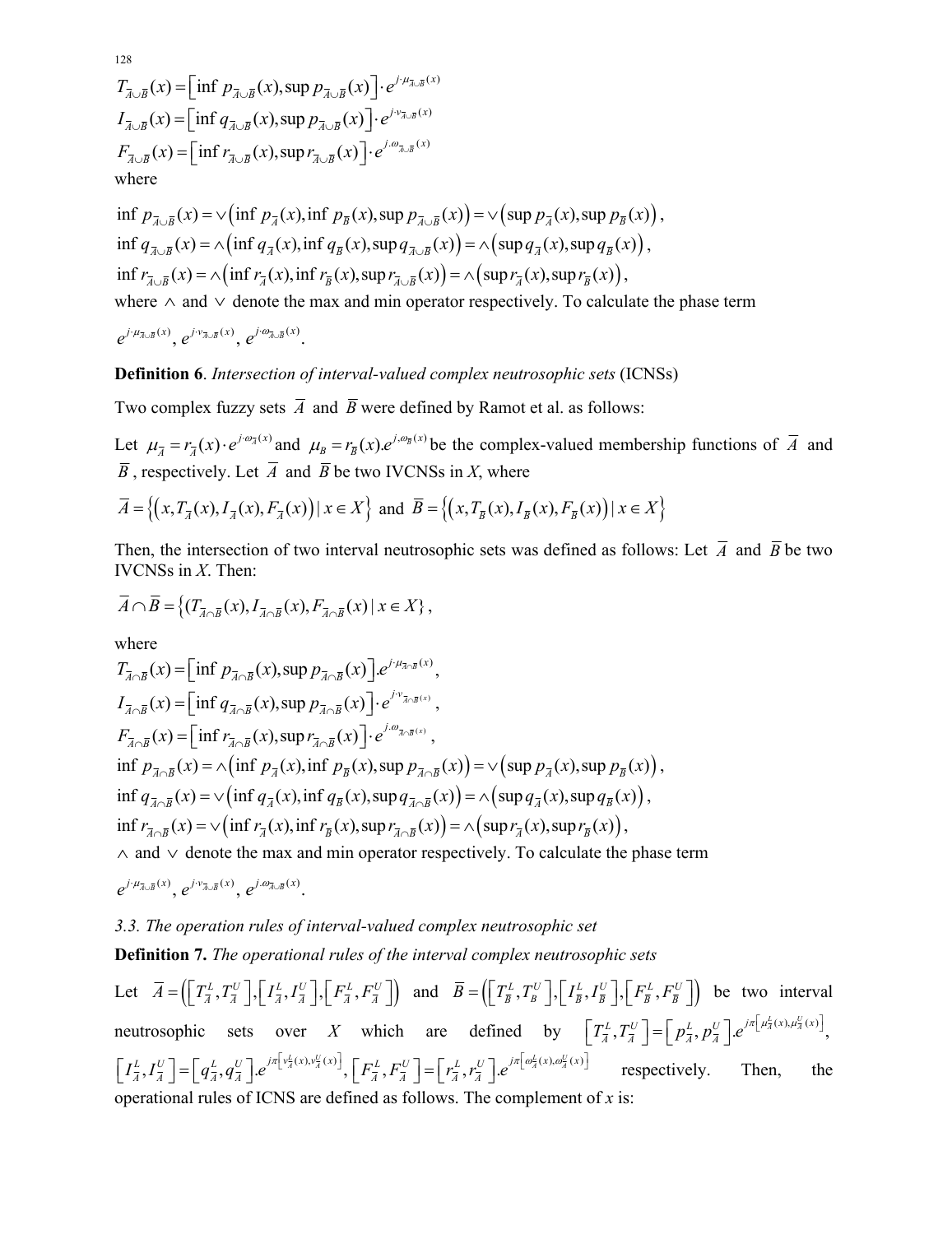$$
\overline{A} = \left( \begin{bmatrix} p_{\overline{A}}^L, p_{\overline{A}}^U \end{bmatrix}, \begin{bmatrix} q_{\overline{A}}^L, q_{\overline{A}}^U \end{bmatrix}, \begin{bmatrix} r_{\overline{A}}^L, r_{\overline{A}}^U \end{bmatrix} \right) \text{ and } \overline{B} = \left( \begin{bmatrix} p_{\overline{B}}^L, p_{\overline{B}}^U \end{bmatrix}, \begin{bmatrix} q_{\overline{B}}^L, q_{\overline{B}}^U \end{bmatrix}, \begin{bmatrix} r_{\overline{B}}^L, r_{\overline{B}}^U \end{bmatrix} \right)
$$

*(i)* The *complement* of  $\overline{A}$  is defined as:

$$
\overline{A} = \left( \left[ r_{\overline{A}}^L, r_{\overline{A}}^U \right] \cdot e^{j\pi \left[ 2 - \mu_{\overline{A}}^U(x), 2 - \mu_{\overline{A}}^L(x) \right]} , \left[ 1 - q_{\overline{A}}^L, 1 - q_{\overline{A}}^U \right] \cdot e^{j\pi \left[ 2 - \nu_{\overline{A}}^U(x), 2 - \nu_{\overline{A}}^L(x) \right]} , \left[ p_{\overline{A}}^L, p_{\overline{A}}^U \right] \cdot e^{j\pi \left[ 2 - \omega_{\overline{A}}^U(x), 2 - \omega_{\overline{A}}^L(x) \right]} \right)
$$
(1)

*(ii)* The addition of  $\overline{A}$  and  $\overline{B}$  is defined as:

$$
\overline{A} \oplus \overline{B} = \left( \begin{bmatrix} p_{\overline{A}}^L + p_{\overline{B}}^L - p_{\overline{A}}^L p_{\overline{B}}^L, p_{\overline{B}}^U + p_{\overline{B}}^U - p_{\overline{A}}^U p_{\overline{B}}^U \end{bmatrix} e^{j\pi \left[ \mu_{\overline{A}}^L(x) + \mu_{\overline{B}}^L(x) + \mu_{\overline{B}}^U(x) + \mu_{\overline{B}}^U(x) \right]},
$$
\n
$$
\left[ q_{\overline{A}}^L q_{\overline{B}}^L, q_{\overline{A}}^U q_{\overline{B}}^U \right] \cdot e^{j\pi \left[ v_{\overline{A}}^L(x) + v_{\overline{B}}^U(x) + v_{\overline{B}}^U(x) + v_{\overline{B}}^U(x) \right]},
$$
\n
$$
\left[ r_{\overline{A}}^L r_{\overline{B}}^L, r_{\overline{A}}^U r_{\overline{B}}^U \right] \cdot e^{j\pi \left[ \omega_{\overline{A}}^L(x) + \omega_{\overline{B}}^U(x) + \omega_{\overline{B}}^U(x) + v_{\overline{B}}^U(x) \right]} \right)
$$
\n(2)

*(iii)* The *bounded* between  $\overline{A}$  and  $\overline{B}$  is defined as:

$$
\overline{A} - \overline{B} = \max \left( \begin{array}{c} 0, \left[ p_{\overline{A}}^{L} - p_{\overline{B}}^{L}, p_{\overline{B}}^{U} - p_{\overline{B}}^{U} \right] \cdot e^{j\pi \cdot \max \left( 0, \left[ \mu_{\overline{A}}^{L}(x) - \mu_{\overline{B}}^{L}(x), \mu_{\overline{A}}^{U}(x) - \mu_{\overline{B}}^{U}(x) \right] \right)}, \\ \left[ q_{A}^{L} - q_{\overline{B}}^{L}, q_{\overline{B}}^{U} - q_{\overline{B}}^{U} \right] \cdot e^{j\pi \cdot \max \left( 0, \left[ \nu_{\overline{A}}^{L}(x) - \nu_{\overline{B}}^{L}(x), \nu_{\overline{A}}^{U}(x) - \nu_{\overline{B}}^{U}(x) \right] \right)}, \\ \left[ r_{A}^{L} - r_{\overline{B}}^{L}, r_{\overline{A}}^{U} - r_{\overline{B}}^{U} \right] \cdot e^{j\pi \cdot \max \left( 0, \left[ \omega_{\overline{A}}^{L}(x) - \omega_{\overline{B}}^{L}(x), \omega_{\overline{A}}^{U}(x) - \omega_{\overline{B}}^{U}(x) \right] \right)} \end{array} \right)
$$
(3)

*(iv)* The *product* of  $\overline{A}$  and  $\overline{B}$  is defined as:

$$
\overline{A} \otimes \overline{B} = \left( \begin{bmatrix} p_{\overline{A}}^L p_{\overline{B}}^L, p_{\overline{A}}^U p_{\overline{B}}^U \end{bmatrix} . e^{j\pi \left[ \mu_{\overline{A}}^L(x), \mu_{\overline{B}}^L(x), \mu_{\overline{B}}^U(x), \mu_{\overline{B}}^U(x) \right]}, \\ \left[ q_{\overline{A}}^L + q_{\overline{B}}^L - q_{\overline{A}}^L q_{\overline{B}}^L, q_{\overline{A}}^U + q_{\overline{B}}^U - q_{\overline{A}}^U q_{\overline{B}}^U \right] . e^{j\pi \left[ v_{\overline{A}}^L(x) \cdot v_{\overline{B}}^L(x), v_{\overline{A}}^U(x) \cdot v_{\overline{B}}^U(x) \right]}, \\ \left[ r_{\overline{A}}^L + r_{\overline{B}}^L - r_{\overline{A}}^L r_{\overline{B}}^L, r_{\overline{A}}^U + r_{\overline{B}}^U - r_{\overline{A}}^U r_{\overline{B}}^U \right] . e^{j\pi \left[ \omega_{\overline{A}}^L(x) \cdot \omega_{\overline{B}}^L(x), \omega_{\overline{A}}^U(x) \cdot \omega_{\overline{B}}^U(x) \right]} \end{bmatrix} \tag{4}
$$

 $(v)$  The *scalar multiplication* of  $\overline{A}$  is defined as:

$$
k \otimes \overline{A} = \begin{bmatrix} \left[1 - \left(1 - p_{\overline{A}}^L\right)^k, 1 - \left(1 - p_{\overline{A}}^U\right)^k\right] e^{j\pi \left[k, \mu_{\overline{A}}^L(x), k, \mu_{\overline{A}}^U(x)\right]} \\ \left[\left(q_{\overline{A}}^L\right)^k, \left(q_{\overline{A}}^U\right)^k\right] e^{j\pi \left[k, \nu_{\overline{A}}^L(x), k, \nu_{\overline{A}}^U(x)\right]}, \\ \left[\left(r_{\overline{A}}^L\right)^k, \left(r_{\overline{A}}^U\right)^k\right] e^{j\pi \left[k, \omega_{\overline{A}}^L(x), k, \omega_{\overline{A}}^U(x)\right]} \end{bmatrix} \qquad (k > 0)
$$

## *3.4. The difference between two interval-valued complex neutrosophic sets*

**Definition 8.** *The difference between two interval*-valued *complex neutrosophic sets* Let  $\overline{A} = \left( \left[ T_{\overline{A}}^L, T_{\overline{A}}^U \right], \left[ I_{\overline{A}}^L, I_{\overline{A}}^U \right], \left[ F_{\overline{A}}^L, F_{\overline{A}}^U \right] \right)$  and  $\overline{B} = \left( \left[ T_{\overline{B}}^L, T_{\overline{B}}^U \right], \left[ I_{\overline{B}}^L, I_{\overline{B}}^U \right], \left[ F_{\overline{B}}^L, F_{\overline{B}}^U \right] \right)$  be two interval neutrosophic sets over *X* which are defined by  $\left[T_{\overline{A}}^{L}, T_{\overline{A}}^{U}\right] = \left[p_{\overline{A}}^{L}, p_{\overline{A}}^{U}\right] e^{j\pi\left[\mu_{\overline{A}}^{L}(x), \mu_{\overline{A}}^{U}(x)\right]},$  $\begin{bmatrix} I_{\overline{A}}^L, I_{\overline{A}}^U \end{bmatrix} = \begin{bmatrix} q_{\overline{A}}^L, q_{\overline{A}}^U \end{bmatrix} e^{j\pi \begin{bmatrix} v_{\overline{A}}^L(x), v_{\overline{A}}^U(x) \end{bmatrix}}, \begin{bmatrix} F_{\overline{A}}^L, F_{\overline{A}}^U \end{bmatrix} = \begin{bmatrix} r_{\overline{A}}^L, r_{\overline{A}}^U \end{bmatrix} e^{j\pi \begin{bmatrix} \omega_{\overline{A}}^L(x), \omega_{\overline{A}}^U(x) \end{bmatrix}}$ ,

The difference between  $\overline{A}$  and  $\overline{B}$  is defined as follows:

$$
d(\overline{A},\overline{B})=\frac{1}{3n}\Big(\max\Big(\Big|T_A^L-T_{\overline{B}}^L\Big|,\Big|T_A^U-T_{\overline{B}}^U\Big|\Big)+\max\Big(\Big|I_A^L-I_B^L\Big|,\Big|I_A^U-I_{\overline{B}}^U\Big|\Big)+\max\Big(\Big|F_A^L-F_B^L\Big|,\Big|F_A^U-F_{\overline{B}}^U\Big|\Big)\Big)\hspace{1.5cm} (6)
$$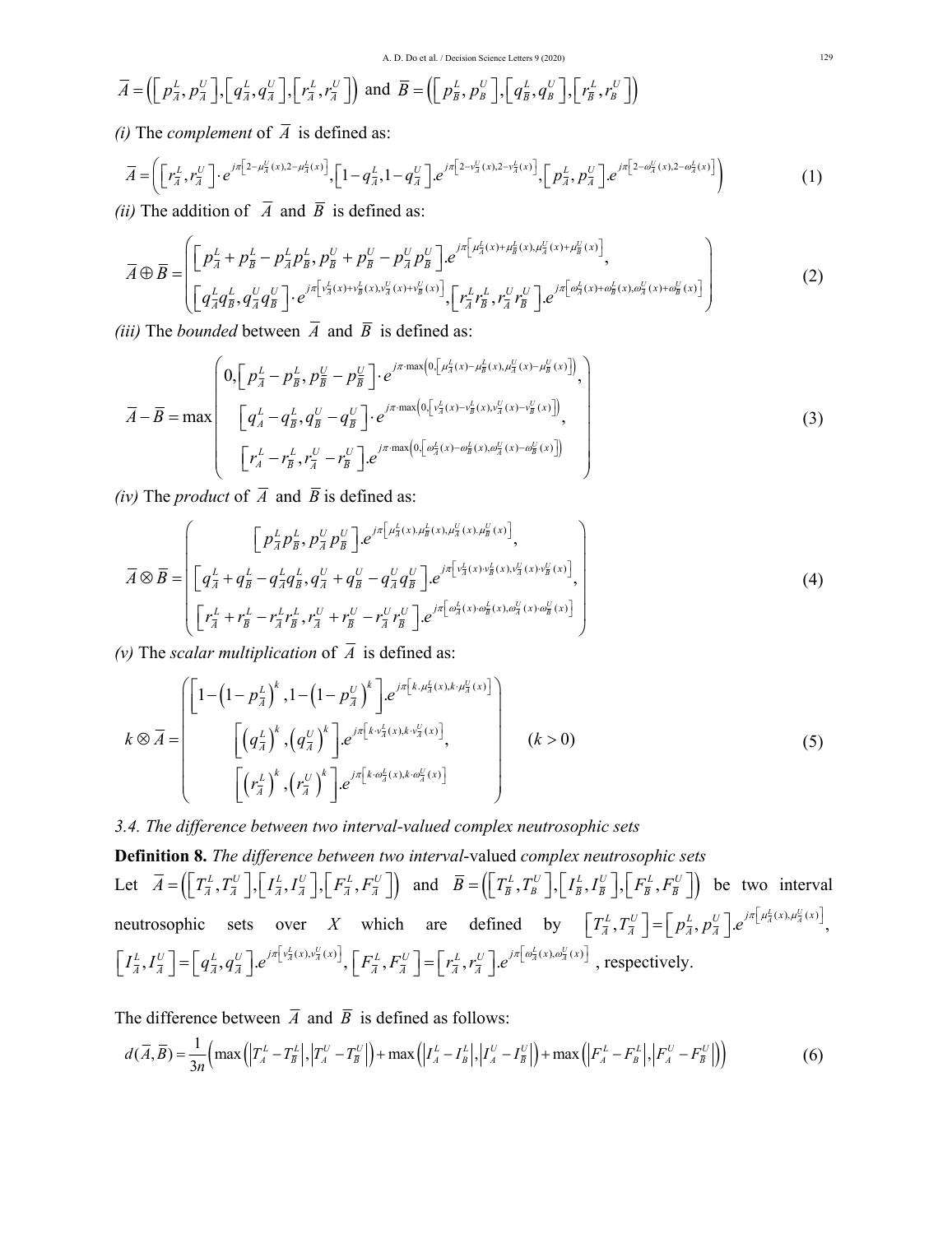$$
= \max\left(\max\left(\left|p_{\overline{A}}^{L}-p_{\overline{B}}^{L}\right| \cdot e^{j\pi \cdot \max\left(0,\mu_{\overline{A}}^{L}-\mu_{\overline{B}}^{L}\right)}, \left|p_{\overline{A}}^{U}-p_{\overline{B}}^{U}\right| \cdot e^{j\pi \cdot \max\left(0,\mu_{\overline{A}}^{U}-\mu_{\overline{B}}^{U}\right)}\right) + \right) \\ \max\left(\left|q_{\overline{A}}^{L}-q_{\overline{B}}^{L}\right| \cdot e^{j\pi \cdot \max\left(0,\nu_{\overline{A}}^{L}-\nu_{\overline{B}}^{L}\right)}, \left|q_{\overline{A}}^{U}-q_{\overline{B}}^{U}\right| \cdot e^{j\pi \cdot \max\left(0,\nu_{\overline{A}}^{U}-\nu_{\overline{B}}^{U}\right)}\right) + \\ \max\left(\left|r_{\overline{A}}^{L}-r_{\overline{B}}^{L}\right| \cdot e^{j\pi \cdot \max\left(0,\omega_{\overline{A}}^{L}-\omega_{\overline{B}}^{L}\right)}, \left|r_{\overline{A}}^{U}-r_{\overline{B}}^{U}\right| \cdot e^{j\pi \cdot \max\left(0,\omega_{\overline{A}}^{U}-\omega_{\overline{B}}^{U}\right)}\right)\right)
$$

#### *3.5. Linguistic Variables*

A linguistic variable is a variable whose values are words or sentences in a natural or artificial language. For instance, some matters are characterized by linguistic terms, such as unsatisfied, fair and satisfied. Each linguistic variable can be assigned one or more linguistic values, which are in turn connected to a numeric value through the mechanism of membership functions. The linguistic terms shown in the following were used to quantify each attribute to normalize the decision-making matrix. Then, the linguistic variables of each criterion were weighted for importance. Accordingly, this study classified the data resources into five scales to express un-quantified matters, as shown in Table 2.

.

#### **Table 2**

Linguistic variables for weighting importance based on interval complex neutrosophic values

| Linguistic variables      | Amplitude term                       | Phase term                           |
|---------------------------|--------------------------------------|--------------------------------------|
| Far Below Standards (FBS) | ([0.1, 0.2], [0.1, 0.2], [0.7, 0.8]) | ([0.1, 0.2], [0.2, 0.3], [0.7, 0.8]) |
| Below Standards (BS)      | ([0.2, 0.3], [0.2, 0.3], [0.5, 0.6]) | ([0.2, 0.3], [0.3, 0.4], [0.5, 0.6]) |
| Meets Standards (MS)      | ([0.3, 0.4], [0.3, 0.4], [0.3, 0.4]) | ([0.3, 0.4], [0.4, 0.5], [0.3, 0.4]) |
| Above Standards (AS)      | ([0.5, 0.6], [0.2, 0.3], [0.2, 0.3]) | ([0.5, 0.6], [0.3, 0.4], [0.2, 0.3]) |
| Far Above Standards (FAS) | ([0.7, 0.8], [0.1, 0.2], [0.1, 0.2]) | ([0.7, 0.8], [0.2, 0.3], [0.1, 0.2]) |

#### **4. A novel hierarchical MCDM-model-based ICNS**

#### *4.1. Brief description of the hierarchical MCDM model*

The TOPSIS method does not consider a hierarchical structure for the main criteria and sub-criteria. Thus, the relationship between overall weight and global weight lacks information about (i) the comparative analysis of different criteria and (ii) the approach separates qualitative and quantitative variables (Wang  $\&$  Chan, 2013). These reasons make the TOPSIS technique more compatible with decision-making problems than others (Bottani & Rizzi, 2006). Especially, the accuracy of this framework depends on three issues: organizing the model's structure; choosing and selecting the criteria set; and weighting each criterion for calculation in the TOPSIS technique. This paper proposes a hierarchical MCDM approach to present the framework for evaluating lecturer capacity. First, the AHP is used to determine the weights of criteria through pair-wise comparisons. Then, the TOPSIS method is used to acquire the comparative ratings of alternatives for lecturer performance. This evaluation of lecturer performance will lead to better results for two reasons: (i) the AHP technique can describe the correlations between criteria in the model; (ii) the aim of the TOPSIS technique is to convert multiple choices to a single choice.

Many researchers have highlighted the drawback of TOPSIS regarding the weight allocated to each response (Bottani & Rizzi, 2006; Wang & Chan, 2013). These weights all must sum up to one and may vary from person to person. So, these weights were determined using the AHP method for each response in order to consider which information is superior for solving complex decision problems (Saaty 1980). Any complex problem can be decomposed into several sub-problems with hierarchical levels using the AHP technique, where each level represents a set of criteria or attributes relative to other problems. This hierarchy of criteria and sub-criteria could be either quantitative or qualitative in nature. This can be done by introducing pair-wise comparisons between criteria, as assessed by professionals or experts in the corresponding areas. Implementing this lecturer evaluation could help determine the benefits and costs of educational activities. This study proposes a hierarchical TOPSIS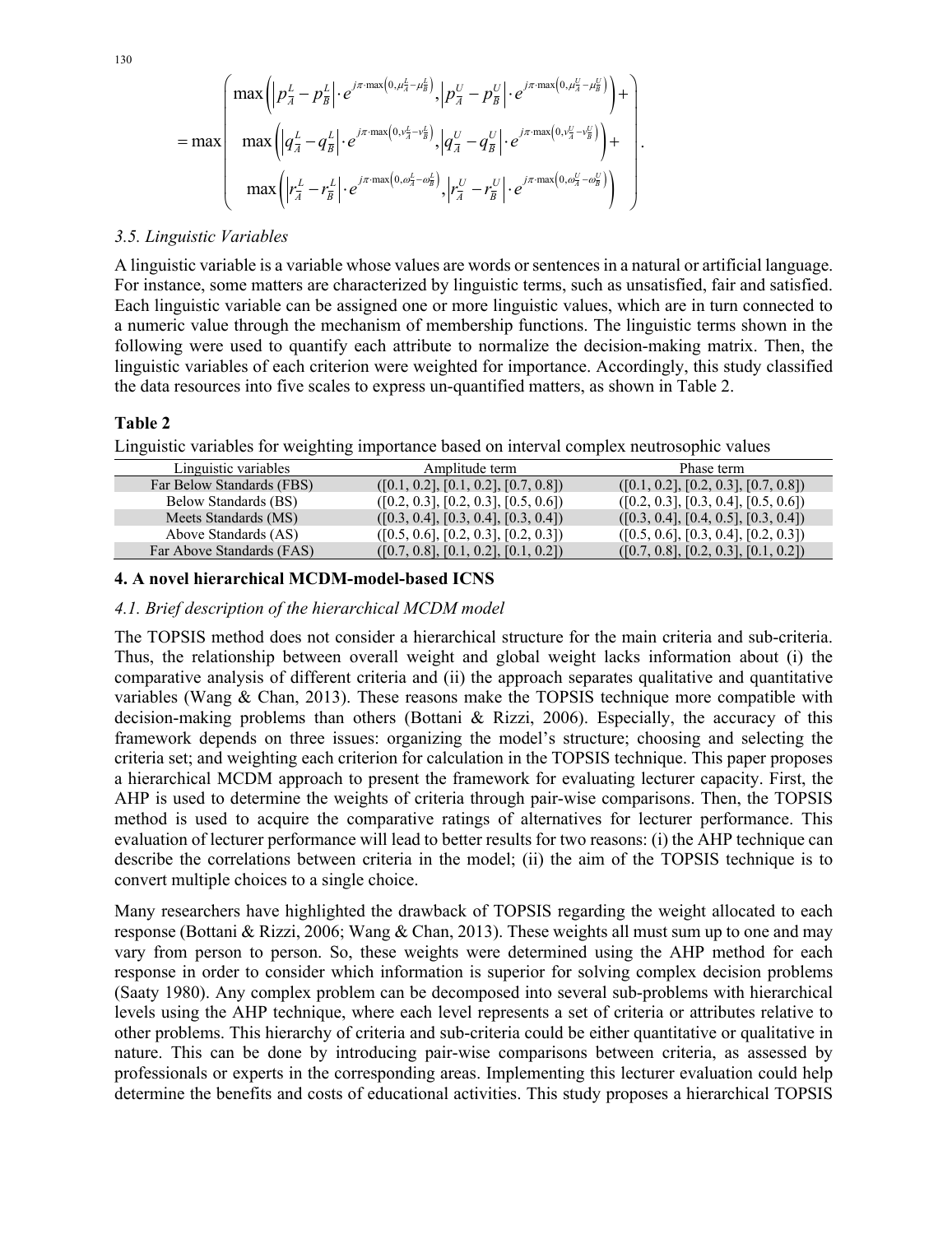approach in the interval-valued complex neutrosophic environment. This approach was extended by applying interval linguistic variables and complex numbers.

# *4.2. Analysis of criteria weights with the AHP technique*

In this methodology, the problem is structured in a hierarchy of different levels consisting of the main goal, criteria, sub-criteria, and alternatives. When assessing the improvement areas for implementing lecturer evaluation, it is essential to know the relative importance of the criteria and sub-criteria. In other words, assessors must determine the weights of the main criteria. The AHP is a capable technique for comparing the short- and long-term impacts of the gauge year. Additionally, the subjective assessments were converted to numerical values and processed to rank each alternative on the scale. The AHP method solved the problem with four necessary steps (Saaty, 1980):

*Step 1*: *Define the problem, determine the goal of analysis and build the hierarchical structure model to evaluate the quality of the lecturer*. First, the patterns needed to be defined. The criteria, sub-criteria, and alternatives were also determined. Second, all information was put in the hierarchical structures of the AHP technique. These illustrated the range of the problem from general to more detailed (Fabjanowicz et al., 2018). Note that the quality of performance affects the correctness of results, especially the consistency between the pair-wise comparisons of elements.

*Step 2*: *The construct pair-wise comparison*. This study involved collecting data from decision-makers and consultations with experts to compare alternatives. The relative importance of different elements was determined using the standard scoring values given in Table 3. The pair-wise comparison matrices for all factors were composed using expert opinions.

#### **Table 3**

Standard values of the relative importance of factors (Saaty 1980)

| Intensity of | <b>Definition</b>                                        | Explanation                                                                                      |
|--------------|----------------------------------------------------------|--------------------------------------------------------------------------------------------------|
| importance   |                                                          |                                                                                                  |
|              | Equal importance                                         | Two activities contribute equally to the objective.                                              |
|              | Essential or strong importance                           | Experience and judgment strongly favor one activity<br>over another.                             |
|              | Very strong importance                                   | An activity is favored very strongly over another, its<br>dominance.                             |
|              | Demonstrated importance                                  | The evidence favoring one activity over another is the<br>highest possible order of affirmation. |
| 2, 4, 6, 8   | Intermediate values between the two<br>adjacent judgment | When compromise is needed                                                                        |

This scale aims to determine how many times a more important or dominant element is prioritized over another element concerning the criterion or property with which that element is associated in non-trivial comparisons, according to the formula presented below (Saaty, 2008).

$$
w_{ii} = \frac{a_{ii}}{\sum_{i=1}^{n} a_{ni}} \tag{7}
$$

Then the crisp pair-wise comparisons were constructed such that:

$$
A = \left(\tilde{a}_{ij}\right)_{n \times n} = \begin{bmatrix} 1 & a_{12} & \dots & n \\ a_{21} & 1 & \dots & a_{2n} \\ \vdots & \vdots & \vdots & \vdots \\ a_{n1} & a_{n2} & \dots & 1 \end{bmatrix}
$$

*Step 3*: *Check the Consistency Ratio (CR)*. If matrix A is a consistent matrix, then the maximum eigenvalue of *A* should equal its number of orders. However, in practice, the pair-wise comparison matrix cannot achieve complete consistency. This shows the consistency of elements when the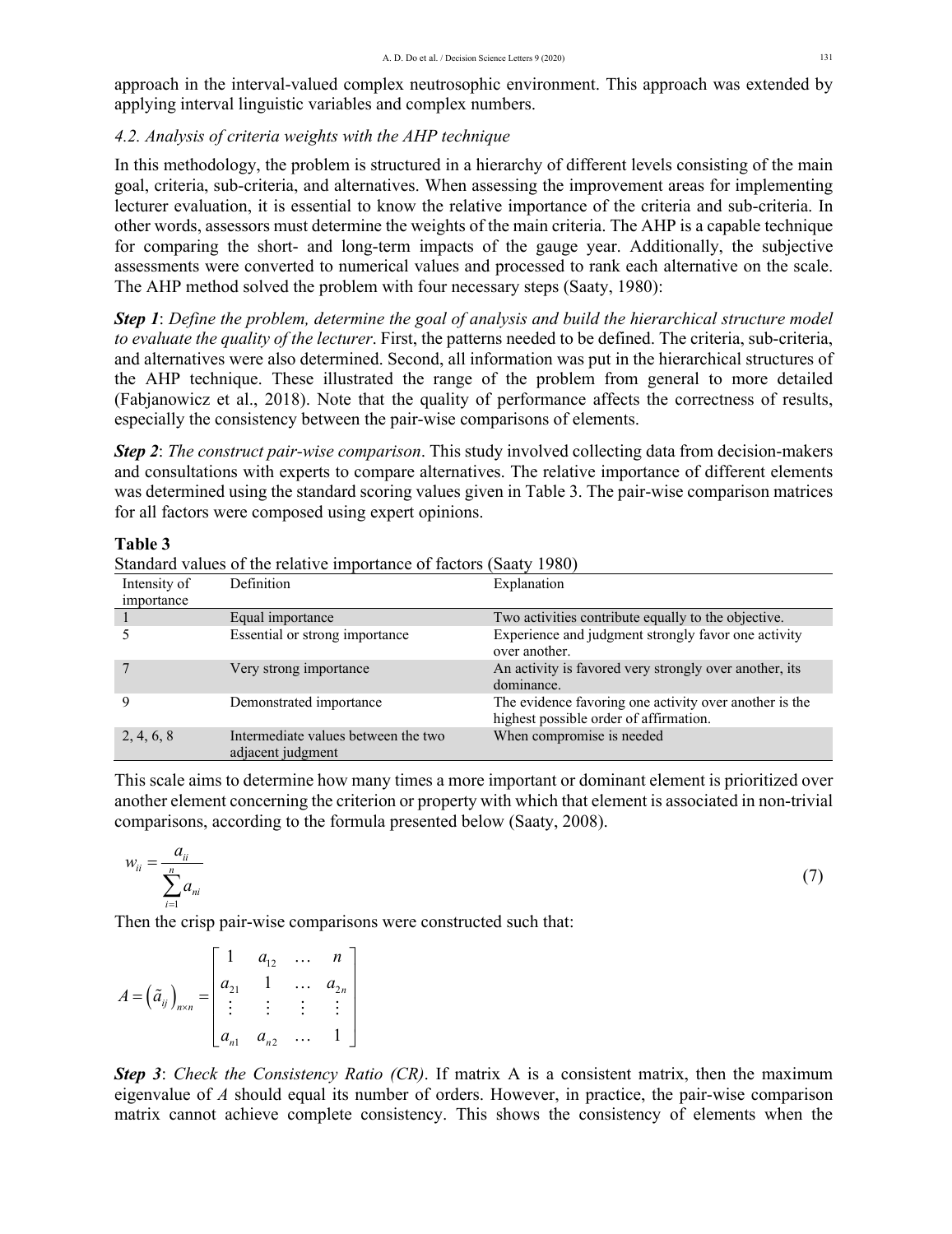decision-makers make pair-wise comparisons. The execution of this step in the algorithm confirmed that each matrix was within a permissive *CR*. Note that the result of multiplying the values in diagonal elements is 1 as shown in Table 4.

# **Table 4**

The formula of the Consistency Ratio (*CR*) in the AHP method

| <b>Consistency Ratio (CR)</b> |  | $v_{\text{max}}$                                                                                      | <b>Consistency Index</b> |                                              |      |  |  |
|-------------------------------|--|-------------------------------------------------------------------------------------------------------|--------------------------|----------------------------------------------|------|--|--|
| $CR = \frac{CI}{I}$<br>RI     |  |                                                                                                       | (9)                      | $\lambda_{\text{max}} - n$<br>$n-1$<br>$i=1$ | (10) |  |  |
| In which:                     |  | CI: The matrix's consistency index                                                                    |                          |                                              |      |  |  |
|                               |  | RI: The average consistency of random matrices                                                        |                          |                                              |      |  |  |
|                               |  | $\lambda_{\text{max}}$ . The average of the entries in consistency vector y and given by the formula. |                          |                                              |      |  |  |
|                               |  | $n$ : The number of criteria or systems                                                               |                          |                                              |      |  |  |

If the consistency ratio  $\leq 0.1$ , the evaluation within the matrix is acceptable. In contrast, if CR is more than 0.1, the judgments are untrustworthy, because they are too close to randomness and the assessment is valueless or must be repeated. The average consistency of random matrices (RI) as shown in Table 5.

# **Table 5**

| The average consistency of Random Matrices (RI) (Saaty 1980) |  |  |  |
|--------------------------------------------------------------|--|--|--|
|--------------------------------------------------------------|--|--|--|

|    |  | n 1 2 3 4 5 |  | 6 7 8                                                                   |  |  |
|----|--|-------------|--|-------------------------------------------------------------------------|--|--|
| RI |  |             |  | $0 \t 0 \t 0.58 \t 0.9 \t 1.12 \t 1.24 \t 1.32 \t 1.41 \t 1.45 \t 1.49$ |  |  |

*4.3. Hierarchical TOPSIS model based on ICNS* 

The classical TOPSIS approach was identified as the best alternative based on the estimation of Euclidean distance. This solution describes the relationship between the shortest distance from the positive ideal solution and the farthest distance from the negative ideal solution. The ideal classical TOPSIS method can be presented using the following steps:

The advantages of TOPSIS are its logicality, rationality and computational simplicity. The classical TOPSIS method and its extensions have demonstrated their capabilities and potential in dealing with MCDM problems in various fields. These extensions involve integrating the interval complex neutrosophic set and TOPSIS.

# *Step 1*: *Construct the decision-making matrix*

The process starts with the construction of a decision matrix,  $\bar{D}$ , based on a given set of criteria and sub-criteria. The data of decision matrix  $\overline{D}$  come from different sources.  $\overline{D} = \begin{bmatrix} d_{ij} \end{bmatrix}_{m \times n}$  is the decision matrix, where  $d = (\left[\begin{matrix}T_{ij}^L, T_{ij}^U\end{matrix}\right], \left[\begin{matrix}I_{ij}^L, I_{ij}^U\end{matrix}\right], \left[\begin{matrix}F_{ij}^L, F_{ij}^U\end{matrix}\right])$  and takes the form of the INVs for alternative  $A_i$ with respect to attribute  $C_j$  in which  $\left[T_{\overline{A}}^L, T_{\overline{A}}^U\right] = \left[p_{\overline{A}}^L, p_{\overline{A}}^U\right], e^{j\pi\left[\mu_{\overline{A}}^L(x), \mu_{\overline{A}}^U(x)\right]},$  $\begin{bmatrix} I_{\overline{A}}^L, I_{\overline{A}}^U \end{bmatrix} = \begin{bmatrix} q_{\overline{A}}^L, q_{\overline{A}}^U \end{bmatrix}, e^{j\pi \begin{bmatrix} v_{\overline{A}}^L(x), v_{\overline{A}}^U(x) \end{bmatrix}}, \begin{bmatrix} F_{\overline{A}}^L, F_{\overline{A}}^U \end{bmatrix} = \begin{bmatrix} r_{\overline{A}}^L, r_{\overline{A}}^U \end{bmatrix}$  and  $e^{j\pi \begin{bmatrix} \omega_{\overline{A}}^L(x), \omega_{\overline{A}}^U(x) \$ 

For a multiple attribute decision problem, let  $A = (A_1, A_2, \ldots, A_n)$  be a discrete set of alternatives,  $C = (C_1, C_2, \ldots, C_n)$  be the set of attributes,  $W = (w_1, w_2, \ldots, w_n)^T$  be the weighting vector of the attributes and  $\sum_{j=1}^{n} w_j = 1, w_j \ge 0$  $\sum_{j=1}^{N}$   $\frac{W_j - 1}{N}$  $w_i = 1, w$  $\sum_{j=1} w_j = 1, w_j \ge 0$ ,  $w_j$  be unknown. In general, the criteria can be classified into two categories: benefit and cost.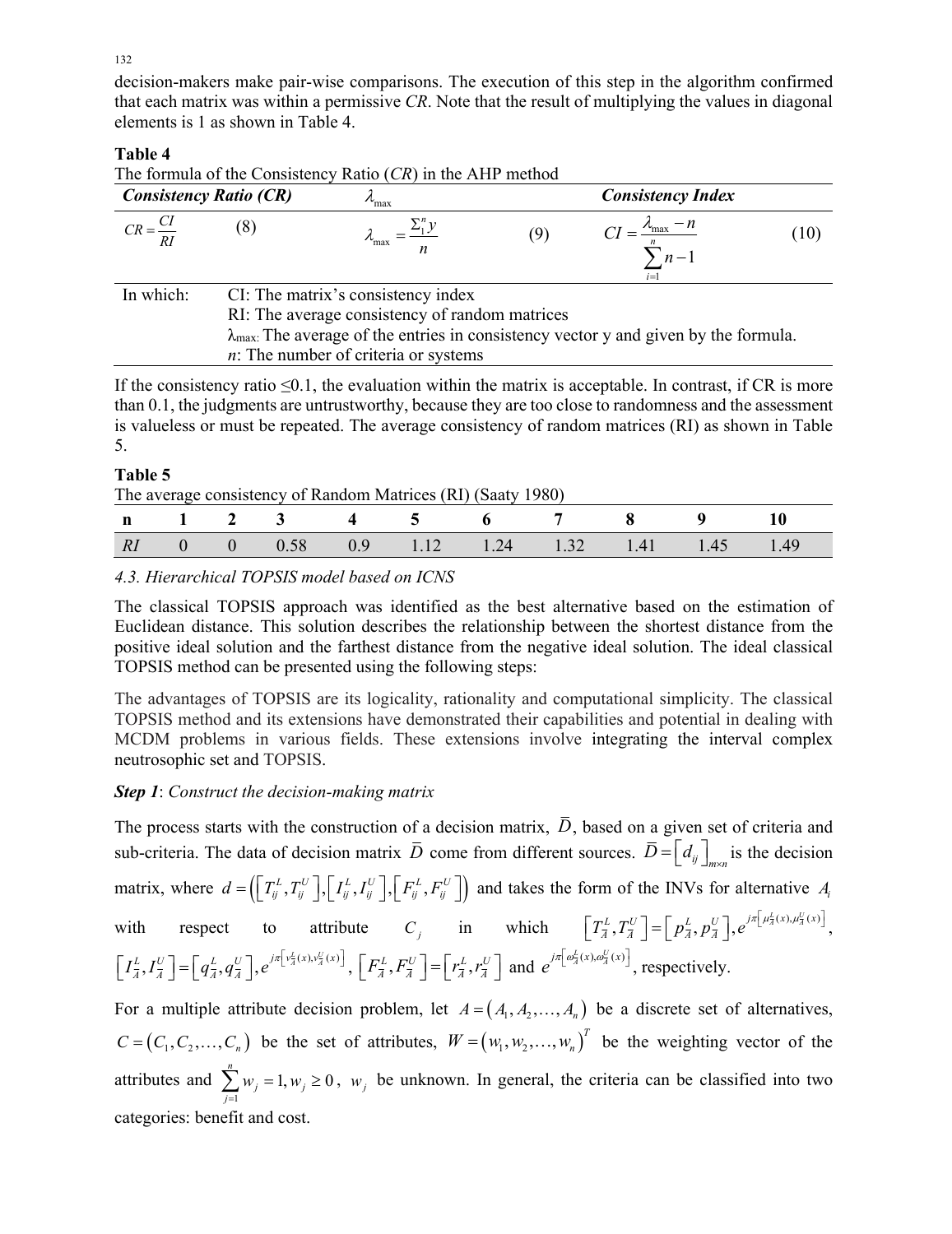# *Step 2*: *Normalize the decision matrix* (Chi & Liu 2013)

In general, the criteria can be classified into two categories: benefit and cost. The benefit criterion means that a higher value is better, while for the cost criterion the opposite holds true. Therefore, it is necessary to normalize them in order to transform them into a dimensionless matrix that allows comparing the various criteria. In this research, the normalized decision matrix is denoted by  $\overline{R}$ , as follows:

$$
\overline{R} = \left[r_{ij}\right]_{m \times n} \text{ is the decision matrix, where } r_{ij} = \left(\left[T_{ij}^{L^*}, T_{ij}^{U^*}\right], \left[I_{ij}^{L^*}, I_{ij}^{U^*}\right], \left[F_{ij}^{L^*}, F_{ij}^{U^*}\right]\right).
$$
\n
$$
\overline{R} = \begin{cases} d_{ij} & \text{if criterion } C_{ij} \text{ is benefit type} \\ \overline{d}_{ij} & \text{if criterion } C_{ij} \text{ is cost type} \end{cases} \tag{11}
$$

where  $x_{\text{max}}$  and  $x_{\text{min}}$  respectively present the largest and lowest values of each sub-criterion.

#### *Step 3*: *Determine the positive ideal solution (PIS) and negative ideal solution (NIS)*

The study involved selecting the virtual positive ideal solution and negative ideal solution by selecting the best values for each attribute from all alternatives.

$$
\begin{cases}\nS_j^+ = \left(\left[\max T_{ij}^{L^{**}}, \max T_{ij}^{U^{**}}\right], \left[\min I_{ij}^{L^{**}}, \min I_{ij}^{U^{**}}\right], \left[\min F_{ij}^{L^{**}}, \min F_{ij}^{U^{**}}\right]\right) \\
S_j^- = \left(\left[\min T_{ij}^{L^{**}}, \min T_{ij}^{U^{**}}\right], \left[\max I_{ij}^{L^{**}}, \max I_{ij}^{U^{**}}\right], \left[\max F_{ij}^{L^{**}}, \max F_{ij}^{U^{**}}\right]\right)\n\end{cases}\n\quad j = 1, 2, ..., n\n\tag{12}
$$

*Step 4*: *Calculate the separation measures from the positive ideal solution (PIS) and negative ideal solution (NIS).*

The distance between the alternative *Ai* and the positive ideal solution/negative ideal solution is:

$$
\begin{cases}\nD_i^+ = \sum_{j=1}^n d(S_{ij}, S_j^+)\n\end{cases}
$$
\n
$$
i = 1, 2, ..., m
$$
\n(13)\n
$$
i = 1, 2, ..., m
$$

 *Step 5*: *Select the best alternative*

Rule 1: When  $d_i^+$  is smaller,  $A_i$  is nearer to the best  $A^*$ , i.e.,  $A_i$  is the best solution. Rule 2: When  $d_i^$ is bigger,  $A_i$  is farther from the worst  $A^*$ , i.e.,  $A_i$  is the best solution.

Let  $\overline{A} = (\left[\overline{T_A^L}, T_{\overline{A}}^U\right], \left[\overline{I_A^L}, I_{\overline{A}}^U\right], \left[\overline{F_{\overline{A}}^L}, F_{\overline{A}}^U\right]$  and  $\overline{B} = (\left[\overline{T_B^L}, T_B^U\right], \left[\overline{I_B^L}, I_{\overline{B}}^U\right], \left[\overline{F_{\overline{B}}^L}, F_{\overline{B}}^U\right]$  be two interval neutrosophic sets over *X* which are defined by  $\left[T_{\overline{A}}^{L}, T_{\overline{A}}^{U}\right] = \left[p_{\overline{A}}^{L}, p_{\overline{A}}^{U}\right] e^{j\pi\left[\mu_{\overline{A}}^{L}(x), \mu_{\overline{A}}^{U}(x)\right]},$  $\left[I_{\overline{A}}^{L}, I_{\overline{A}}^{U}\right] = \left[q_{\overline{A}}^{L}, q_{\overline{A}}^{U}\right] e^{j\pi\left[v_{\overline{A}}^{L}(x), v_{\overline{A}}^{U}(x)\right]}, \left[F_{\overline{A}}^{L}, F_{\overline{A}}^{U}\right] = \left[r_{\overline{A}}^{L}, r_{\overline{A}}^{U}\right] e^{j\pi\left[\omega_{\overline{A}}^{L}(x), \omega_{\overline{A}}^{U}(x)\right]}$ , respectively. Let  $x_{\overline{X}}^{a}$  and  $x_{$ the amplitude and phase terms of interval complex number  $\overline{X}$ . The comparison between  $\overline{A}$  and  $\overline{B}$  is defined as follows:

$$
\overline{A} > \overline{B} \le \ge \begin{cases} x_{\overline{A}}^a > x_{\overline{B}}^a \\ x_{\overline{A}}^a = x_{\overline{B}}^a, x_{\overline{A}}^{\underline{p}} > x_{\overline{B}}^p \end{cases} \tag{14}
$$

### *4.4. Steps in the novel hierarchical TOPSIS model*

From the proposed algorithm of the AHP technique and the integration of the interval complex neutrosophic set and TOPSIS, it was possible to compute the basic steps of the novel hierarchical TOPSIS models as follows: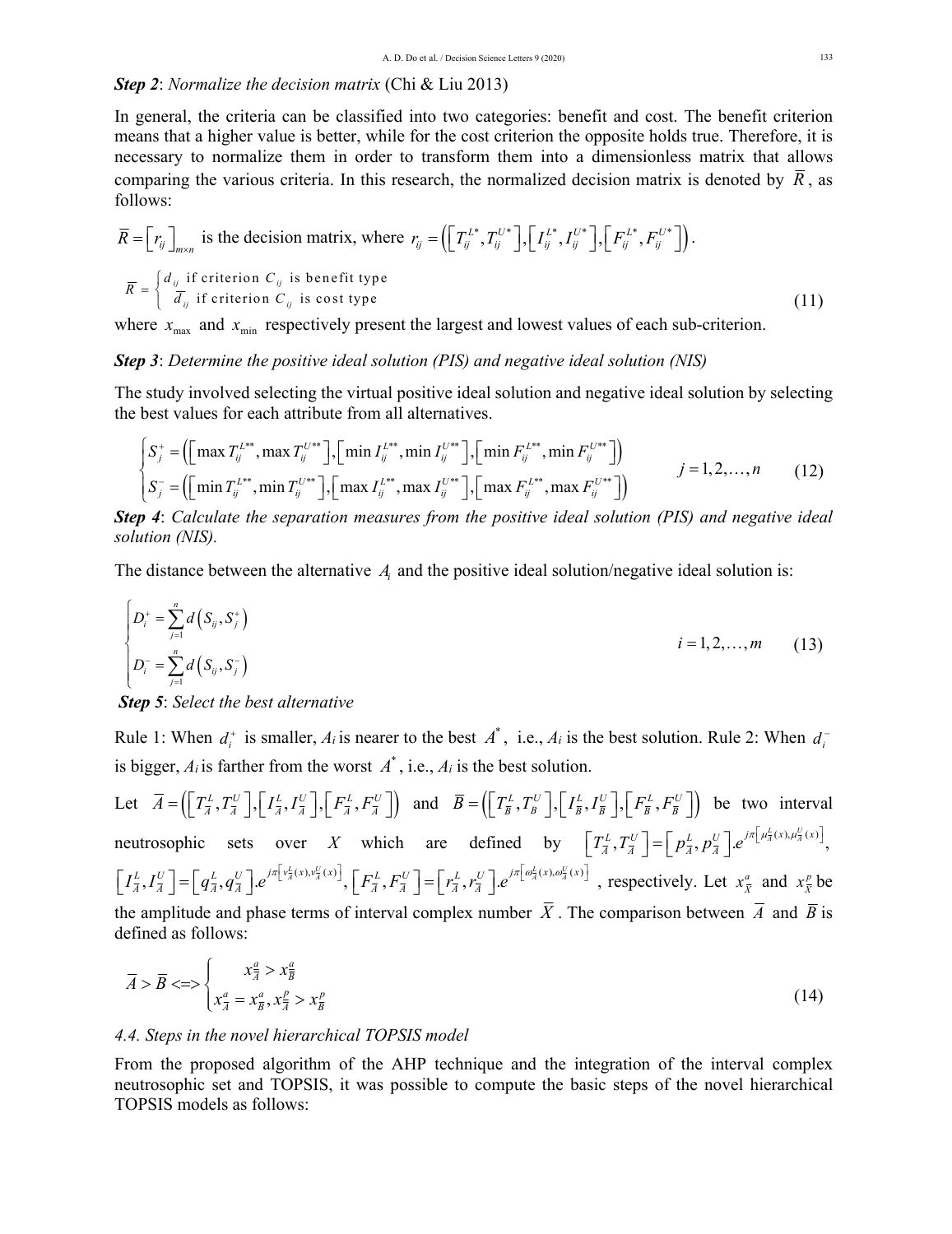*Step 1*: Determined the criteria, sub-criteria and alternatives/objects of the decision-making problems and establish a hierarchical structure.

*Step 2*: Obtained the degree of importance and the performance of the alternatives/objects for all criteria using expert opinions.

*Step 3*: After collecting information from experts, the pair-wise comparison matrix was constructed based on the standard values of the relative importance of factors.

*Step 4*: Used the Lambda-max method to calculate the weight of each criterion given by the experts. The consistency index of a comparison matrix must be below 0.1. If it exceeded this value, the decision maker checked the pair-wise comparison matrix in Step 3.

*Step 5*: Applied the AHP method to integrate all expert opinions to obtain a weight for each aggregative criterion.

*Step 6*: Constructed the decision matrix from the input data that were collected in Step 1 based on the interval-valued linguistics and complex neutrosophic set. The matrix was built by putting  $D^{(k)} = (d_{ij}^{(k)})_{m \times n}$  ( $k = 1, 2, ..., l$ ) into a collective interval complex neutrosophic decision matrix  $D = (d_{ij})_{m \times n}$ .

*Step* 7: Established a normalized performance matrix where two types of criteria (benefit and cost criteria) were converted.

*Step 8*: Calculated the weighted normalized matrix.

*Step 9*: Determined the maximum and minimum of the differences and calculated the positive and negative ideal solutions (PIS and NIS).

*Step 10*: Used the separation measures of each point to PIS and NIS and compared them to select the best alternatives.

Fig. 2 shows the methodology framework for lecturer evaluation using a hierarchical TOPSIS model and Interval-valued Complex Neutrosophic Set.



**Fig 2.** The methodology framework

134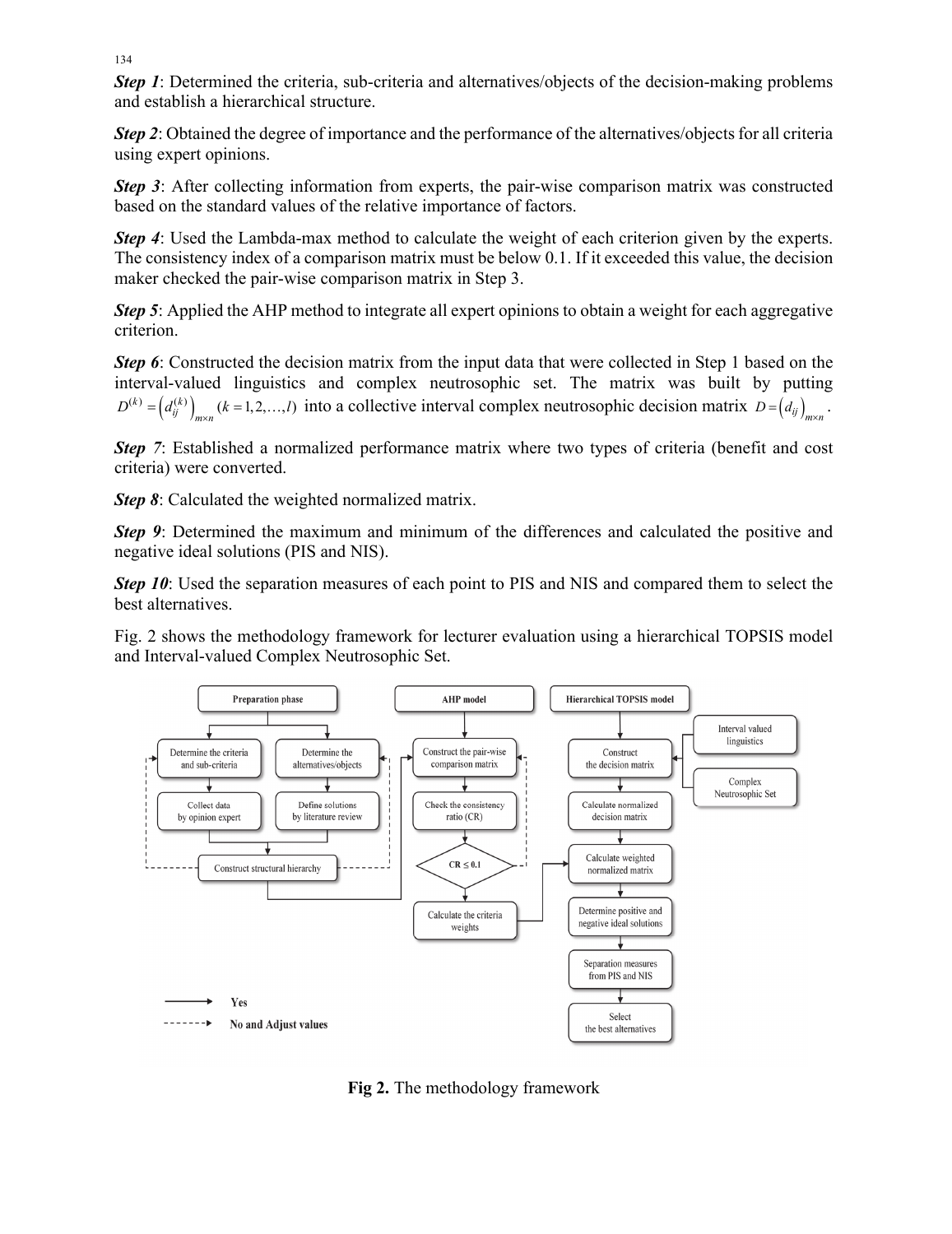## **5. Application of the proposed hierarchical multi-criteria model for lecturer evaluation**

This section presents a numerical example to demonstrate the proposed method. A university needs to choose the best lecturer from five possible options, denoted as *A1*, *A2*, *A3*, *A4* and *A5*. There are 13 subcriteria in four groups in the database; these represent the average values of each surveyed group. The four criteria are: *C1*, Self-evaluation; *C2*, Manager-based evaluation; *C3*, Peer-evaluation; *C4*, Studentbased evaluation. Sub-criteria *C23* and *C43* are cost criteria and the others are benefit criteria. In order to select the best lecturer, the hierarchical TOPSIS in the interval-valued complex neutrosophic set is applied as follows.

# *Steps 1-5*: Calculate the weight of criteria and sub-criteria

Tables 6 and 7 show the weight of the sub-criteria and criteria based on the AHP methodology using formulas (8-10).

# **Table 6**

The values of pair-wise comparison matrices and weights of criteria

| Criteria |                                                                                                                            |  | Weight |
|----------|----------------------------------------------------------------------------------------------------------------------------|--|--------|
|          |                                                                                                                            |  | 0.084  |
|          |                                                                                                                            |  | 0.454  |
|          |                                                                                                                            |  | 0.154  |
|          |                                                                                                                            |  | 0.309  |
|          | $\Omega_{\text{max}} = 4.090 \text{ } CI = 0.030 \text{ } RI = 0.900 \text{ } CR = 0.003 < 0.10 \text{ } (Consistency OK)$ |  |        |

*λ max =4.090, CI=0.030, RI=0.900, CR=0.003< 0.10 (Consistency OK)* 

# **Table 7**

The values of pair-wise comparison matrices and weights of sub-criteria

| Sub-                                                                                       |                                                | Pair-wise comparison<br>matrix |          |                                                                                           | Overall  | Sub-             |          |                                | Pair-wise comparison matrix |   | Local                                                                                     | Overall           |
|--------------------------------------------------------------------------------------------|------------------------------------------------|--------------------------------|----------|-------------------------------------------------------------------------------------------|----------|------------------|----------|--------------------------------|-----------------------------|---|-------------------------------------------------------------------------------------------|-------------------|
| criteria                                                                                   | Weight<br>Weight<br>$C_{12}$<br>$C_{13}$<br>Uп |                                | criteria | $C_{21}$                                                                                  | $C_{22}$ | $C_{23}$         | $C_{24}$ | Weight                         | Weight                      |   |                                                                                           |                   |
| $C_{II}$                                                                                   |                                                | 1/3                            |          | 0.230                                                                                     | 0.018    | $C_{2I}$         |          |                                |                             |   | 0.471                                                                                     | 0.214             |
| $C_{12}$                                                                                   |                                                |                                |          | 0.640                                                                                     | 0.053    | $C_{22}$         | 1/2      |                                | $\mathfrak{D}$              | 4 | 0.284                                                                                     | 0.129             |
| $C_{13}$                                                                                   | 1/2                                            | 1/5                            |          | 0.130                                                                                     | 0.011    | $C_{23}$         | 1/3      | 1/2                            |                             | 3 | 0.171                                                                                     | 0.078             |
| $W = 0.083$ ; $\lambda_{max} = 3.005$ , $CI = 0.003$ , $RI = 0.58$ , $CR = 0.005 \le 0.10$ |                                                |                                |          |                                                                                           |          | $C_{24}$         | 1/5      | 1/4                            | 1/3                         |   | 0.074                                                                                     | 0.034             |
|                                                                                            |                                                |                                |          |                                                                                           |          |                  |          |                                |                             |   | $W = 0.454$ ; $\lambda_{max} = 4.066$ , CI=0.0219, RI= 0.900, CR= 0.0240 < 0.10           |                   |
| Sub-<br>criteria                                                                           |                                                | Pair-wise comparison<br>matrix |          |                                                                                           | Overall  | Sub-<br>criteria |          | Pair-wise comparison<br>matrix |                             |   | Local<br>Weight                                                                           | Overall<br>Weight |
|                                                                                            | $C_{3I}$                                       | $C_{32}$                       | $C_{33}$ | Weight                                                                                    | Weight   |                  | $C_{41}$ | $C_{42}$                       | $C_{43}$                    |   |                                                                                           |                   |
| $C_{3I}$                                                                                   |                                                | 1/2                            | 4        | 0.324                                                                                     | 0.050    | $C_{41}$         |          | $\mathbf{3}$                   | $\overline{4}$              |   | 0.623                                                                                     | 0.193             |
| $C_{32}$                                                                                   |                                                |                                | 6        | 0.587                                                                                     | 0.090    | $C_{42}$         | 1/3      |                                | C                           |   | 0.239                                                                                     | 0.074             |
| $C_{33}$                                                                                   | 1/4                                            | 1/6                            |          | 0.089                                                                                     | 0.014    | $C_{43}$         | 1/4      | 1/2                            |                             |   | 0.137                                                                                     | 0.042             |
|                                                                                            |                                                |                                |          | $W = 0.154$ ; $\lambda_{max} = 3.012$ , $CI = 0.006$ , $RI = 0.580$ , $CR = 0.011 < 0.10$ |          |                  |          |                                |                             |   | $W = 0.309$ ; $\lambda_{max} = 3.025$ , $CI = 0.013$ , $RI = 0.580$ , $CR = 0.022 < 0.10$ |                   |

**Step 6:** Construct the decision matrix from the collected input data, based on the interval-valued linguistics and complex neutrosophic set as seen in Table 2. The hierarchical linguistic variables for the importance weight of each criterion was presented and the ratings of alternatives under all criteria by decision-makers in Table 8 and Table 9.

### **Table 8**

Hierarchical linguistic variables for the importance weights of criteria

| Criteria | A <sub>1</sub> | A <sub>2</sub> | $A_3$     | $A_4$     | $A_5$     | Criteria | $A_1$      | A <sub>2</sub> | $A_3$     | $A_4$     | $A_5$     |
|----------|----------------|----------------|-----------|-----------|-----------|----------|------------|----------------|-----------|-----------|-----------|
| $C_{11}$ | <b>MS</b>      | AS             | <b>BS</b> | AS        | <b>MS</b> | $C_{31}$ | MS         | AS             | AS        | AS        | MS        |
| $C_{12}$ | MS             | <b>BS</b>      | MS        | AS        | AS        | $C_{32}$ | MS         | FAS            | MS        | MS        | FAS       |
| $C_{13}$ | <b>MS</b>      | AS             | <b>BS</b> | AS        | <b>BS</b> | $C_{33}$ | <b>FBS</b> | <b>MS</b>      | <b>MS</b> | <b>MS</b> | <b>MS</b> |
| $C_{21}$ | FAS            | AS             | FAS       | <b>MS</b> | AS        | $C_{41}$ | BS         | FAS            | FAS       | MS        | <b>MS</b> |
| $C_{22}$ | <b>BS</b>      | <b>MS</b>      | AS        | <b>MS</b> | AS        | $C_{42}$ | AS         | FAS            | FAS       | FAS       | FAS       |
| $C_{23}$ | <b>BS</b>      | MS             | MS        | FAS       | FAS       |          |            |                |           |           |           |
| $C_{24}$ | <b>BS</b>      | AS             | AS        | <b>MS</b> | <b>MS</b> | $C_{43}$ | AS         | AS             | FAS       | FAS       | FAS       |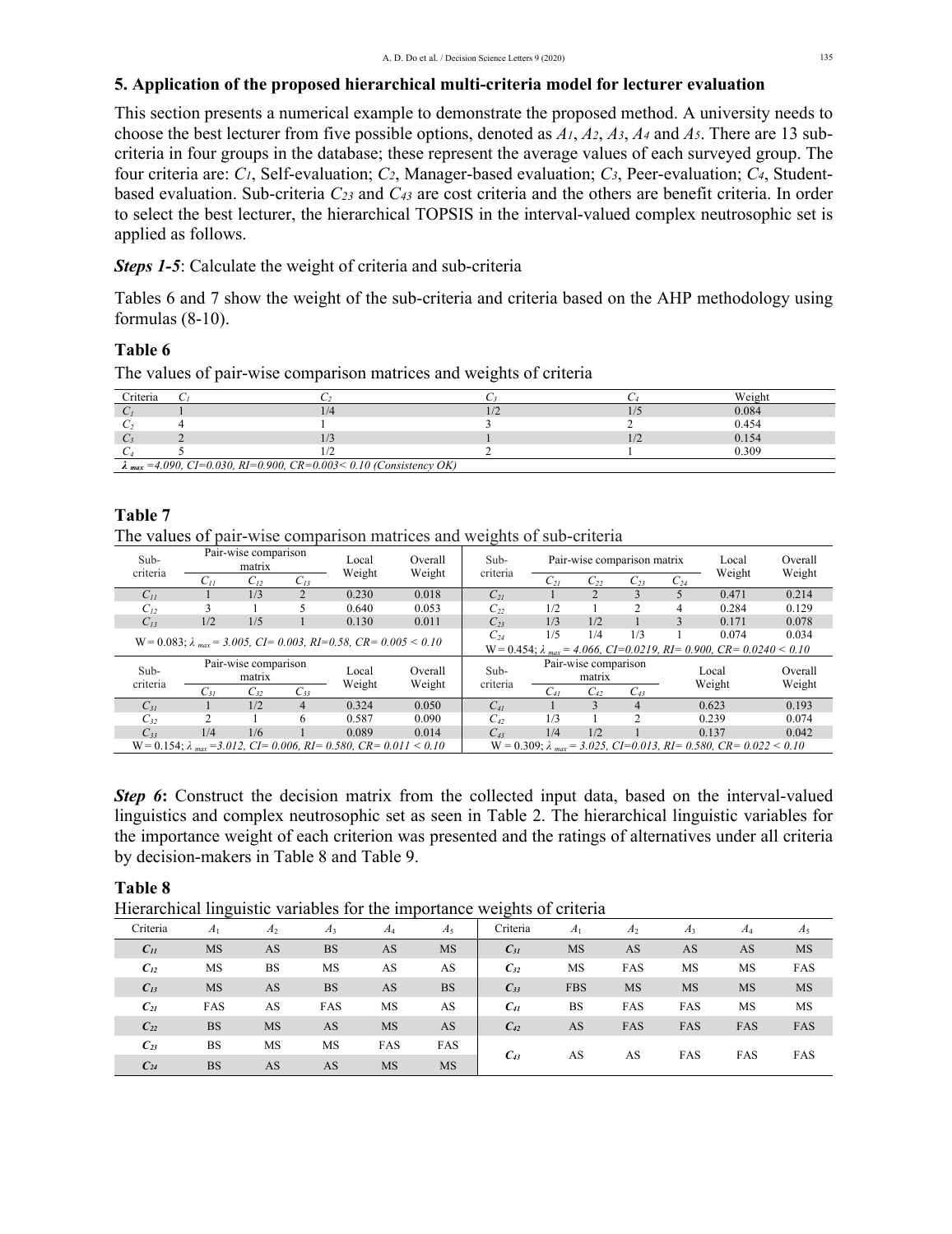| Table 9            |                | The ratings of alternatives under all criteria by decision-makers |       |                |                         |  |
|--------------------|----------------|-------------------------------------------------------------------|-------|----------------|-------------------------|--|
|                    |                |                                                                   |       |                |                         |  |
| Phase<br>Amplitude | Amplitude term | Phase<br>Amplitude term                                           | Phase | Amplitude term | Phase<br>Amplitude term |  |

|          | A <sub>I</sub>                               |                                              | A2                                           |                                              | Aз                                           |                                                | A4                                           |                                                | A5                                            |                                              |
|----------|----------------------------------------------|----------------------------------------------|----------------------------------------------|----------------------------------------------|----------------------------------------------|------------------------------------------------|----------------------------------------------|------------------------------------------------|-----------------------------------------------|----------------------------------------------|
|          | Amplitude                                    | Phase                                        | Amplitude term                               | Phase                                        | Amplitude term                               | Phase                                          | Amplitude term                               | Phase                                          | Amplitude term                                | Phase                                        |
|          | term                                         | term                                         |                                              | term                                         |                                              | term                                           |                                              | term                                           |                                               | term                                         |
| $C_{11}$ | ([0.3, 0.4],<br>$[0.3, 0.4]$ ,<br>[0.3, 0.4] | ([0.3, 0.4],<br>$[0.4, 0.5]$ ,<br>[0.3, 0.4] | ([0.5, 0.6], [0.2,<br>$[0.3]$ , $[0.2, 0.3]$ | ([0.5, 0.6], [0.3,<br>[0.4], [0.2, 0.3])     | ([0.2, 0.3], [0.2,<br>$[0.3]$ , $[0.5, 0.6]$ | ([0.2, 0.3], [0.3,<br>[0.4], [0.5, 0.6]        | ([0.5, 0.6], [0.2,<br>$[0.3]$ , $[0.2, 0.3]$ | ([0.5, 0.6], [0.3,<br>[0.4], [0.2, 0.3])       | ([0.3, 0.4], [0.3,<br>[0.4], [0.3, 0.4]       | ([0.3, 0.4],<br>$[0.4, 0.5]$ ,<br>[0.3, 0.4] |
| $C_{12}$ | ([0.3, 0.4],<br>$[0.3, 0.4]$ ,<br>[0.3, 0.4] | ([0.3, 0.4],<br>$[0.4, 0.5]$ ,<br>[0.3, 0.4] | ([0.2, 0.3], [0.2,<br>$[0.3]$ , $[0.5, 0.6]$ | ([0.2, 0.3], [0.3,<br>$[0.4]$ , $[0.5, 0.6]$ | ([0.3, 0.4], [0.3,<br>$(0.4$ ], $[0.3, 0.4]$ | ([0.3, 0.4], [0.4,<br>$[0.5]$ , $[0.3, 0.4]$   | ([0.5, 0.6], [0.2,<br>$[0.3]$ , $[0.2, 0.3]$ | ([0.5, 0.6], [0.3,<br>$[0.4]$ , $[0.2, 0.3]$   | ([0.5, 0.6], [0.2,<br>$0.3$ ], $[0.2, 0.3]$ ) | ([0.5, 0.6],<br>$[0.3, 0.4]$ ,<br>[0.2, 0.3] |
| $C_{13}$ | ([0.3, 0.4],<br>$[0.3, 0.4]$ ,<br>[0.3, 0.4] | ([0.3, 0.4],<br>$[0.4, 0.5]$ ,<br>[0.3, 0.4] | ([0.5, 0.6], [0.2,<br>$[0.3]$ , $[0.2, 0.3]$ | ([0.5, 0.6], [0.3,<br>[0.4], [0.2, 0.3])     | ([0.2, 0.3], [0.2,<br>$[0.3]$ , $[0.5, 0.6]$ | ([0.2, 0.3], [0.3,<br>[0.4], [0.5, 0.6]        | ([0.5, 0.6], [0.2,<br>$[0.3]$ , $[0.2, 0.3]$ | ([0.5, 0.6], [0.3,<br>[0.4], [0.2, 0.3])       | ([0.2, 0.3], [0.2,<br>$[0.3]$ , $[0.5, 0.6]$  | ([0.2, 0.3],<br>$[0.3, 0.4]$ ,<br>[0.5, 0.6] |
| $C_{21}$ | ([0.7, 0.8],<br>$[0.1, 0.2]$ ,<br>[0.1, 0.2] | ([0.7, 0.8],<br>$[0.2, 0.3]$ ,<br>[0.1, 0.2] | ([0.5, 0.6], [0.2,<br>$[0.3]$ , $[0.2, 0.3]$ | ([0.5, 0.6], [0.3,<br>[0.4], [0.2, 0.3])     | ([0.7, 0.8], [0.1,<br>$[0.2]$ , $[0.1, 0.2]$ | ([0.7, 0.8], [0.2,<br>$[0.3]$ , $[0.1, 0.2]$   | ([0.3, 0.4], [0.3,<br>$[0.4]$ , $[0.3, 0.4]$ | ([0.3, 0.4], [0.4,<br>$[0.5]$ , $[0.3, 0.4]$   | ([0.5, 0.6], [0.2,<br>$[0.3]$ , $[0.2, 0.3]$  | ([0.5, 0.6],<br>$[0.3, 0.4]$ ,<br>[0.2, 0.3] |
| $C_{22}$ | ([0.2, 0.3],<br>$[0.2, 0.3]$ ,<br>[0.5, 0.6] | ([0.2, 0.3],<br>$[0.3, 0.4]$ ,<br>[0.5, 0.6] | ([0.3, 0.4], [0.3,<br>[0.4], [0.3, 0.4]      | ([0.3, 0.4], [0.4,<br>$[0.5]$ , $[0.3, 0.4]$ | ([0.5, 0.6], [0.2,<br>$(0.3]$ , $[0.2, 0.3]$ | ([0.5, 0.6], [0.3,<br>$(0.4]$ , $[0.2, 0.3]$   | ([0.3, 0.4], [0.3,<br>$(0.4$ ], $[0.3, 0.4]$ | ([0.3, 0.4], [0.4,<br>$[0.5]$ , $[0.3, 0.4]$   | ([0.5, 0.6], [0.2,<br>$[0.3]$ , $[0.2, 0.3]$  | ([0.5, 0.6],<br>$[0.3, 0.4]$ ,<br>[0.2, 0.3] |
| $C_{23}$ | ([0.2, 0.3],<br>$[0.2, 0.3]$ ,<br>[0.5, 0.6] | ([0.2, 0.3],<br>$[0.3, 0.4]$ ,<br>[0.5, 0.6] | ([0.3, 0.4], [0.3,<br>[0.4], [0.3, 0.4]      | ([0.3, 0.4], [0.4,<br>$(0.5]$ , $[0.3, 0.4]$ | ([0.3, 0.4], [0.3,<br>[0.4], [0.3, 0.4]      | ([0.3, 0.4], [0.4,<br>$[0.5]$ , $[0.3, 0.4]$   | ([0.7, 0.8], [0.1,<br>$0.2$ ], [0.1, 0.2])   | ([0.7, 0.8], [0.2,<br>$[0.3]$ , $[0.1, 0.2]$   | ([0.7, 0.8], [0.1,<br>$0.2$ ], [0.1, 0.2])    | ([0.7, 0.8],<br>$[0.2, 0.3]$ ,<br>[0.1, 0.2] |
| $C_{24}$ | ([0.2, 0.3],<br>$[0.2, 0.3]$ ,<br>[0.5, 0.6] | ([0.2, 0.3],<br>$[0.3, 0.4]$ ,<br>[0.5, 0.6] | ([0.5, 0.6], [0.2,<br>$[0.3]$ , $[0.2, 0.3]$ | ([0.5, 0.6], [0.3,<br>$0.4$ ], [0.2, 0.3])   | ([0.5, 0.6], [0.2,<br>$[0.3]$ , $[0.2, 0.3]$ | ([0.5, 0.6], [0.3,<br>[0.4], [0.2, 0.3])       | ([0.3, 0.4], [0.3,<br>[0.4], [0.3, 0.4])     | ([0.3, 0.4], [0.4,<br>$[0.5]$ , $[0.3, 0.4]$   | ([0.3, 0.4], [0.3,<br>$(0.4$ ], [0.3, 0.4])   | ([0.3, 0.4],<br>$[0.4, 0.5]$ ,<br>[0.3, 0.4] |
| $C_{31}$ | ([0.3, 0.4],<br>$[0.3, 0.4]$ ,<br>[0.3, 0.4] | ([0.3, 0.4],<br>$[0.4, 0.5]$ ,<br>[0.3, 0.4] | ([0.5, 0.6], [0.2,<br>$[0.3]$ , $[0.2, 0.3]$ | ([0.5, 0.6], [0.3,<br>[0.4], [0.2, 0.3])     | ([0.5, 0.6], [0.2,<br>$[0.3]$ , $[0.2, 0.3]$ | ([0.5, 0.6], [0.3,<br>[0.4], [0.2, 0.3])       | ([0.5, 0.6], [0.2,<br>$[0.3]$ , $[0.2, 0.3]$ | ([0.5, 0.6], [0.3,<br>[0.4], [0.2, 0.3])       | ([0.3, 0.4], [0.3,<br>$[0.4]$ , $[0.3, 0.4]$  | ([0.3, 0.4],<br>$[0.4, 0.5]$ ,<br>[0.3, 0.4] |
| $C_{32}$ | ([0.3, 0.4],<br>$[0.3, 0.4]$ ,<br>[0.3, 0.4] | ([0.3, 0.4],<br>$[0.4, 0.5]$ ,<br>[0.3, 0.4] | ([0.7, 0.8], [0.1,<br>$[0.2]$ , $[0.1, 0.2]$ | ([0.7, 0.8], [0.2,<br>$[0.3]$ , $[0.1, 0.2]$ | ([0.3, 0.4], [0.3,<br>[0.4], [0.3, 0.4]      | ([0.3, 0.4], [0.4,<br>$[0.5]$ , $[0.3, 0.4]$   | ([0.3, 0.4], [0.3,<br>[0.4], [0.3, 0.4]      | ([0.3, 0.4], [0.4,<br>$[0.5]$ , $[0.3, 0.4]$   | ([0.7, 0.8], [0.1,<br>$[0.2]$ , $[0.1, 0.2]$  | ([0.7, 0.8],<br>$[0.2, 0.3]$ ,<br>[0.1, 0.2] |
| $C_{33}$ | ([0.7, 0.8],<br>$[0.1, 0.2]$ ,<br>[0.1, 0.2] | ([0.7, 0.8],<br>$[0.2, 0.3]$ ,<br>[0.1, 0.2] | ([0.3, 0.4], [0.3,<br>$[0.4]$ , $[0.3, 0.4]$ | ([0.3, 0.4], [0.4,<br>$0.5$ ], [0.3, 0.4])   | ([0.3, 0.4], [0.3,<br>$[0.4]$ , $[0.3, 0.4]$ | ([0.3, 0.4], [0.4,<br>$[0.5]$ , $[0.3, 0.4]$   | ([0.3, 0.4], [0.3,<br>$0.4$ ], [0.3, 0.4])   | ([0.3, 0.4], [0.4,<br>$0.5$ ], [0.3, 0.4])     | ([0.3, 0.4], [0.3,<br>$[0.4]$ , $[0.3, 0.4]$  | ([0.3, 0.4],<br>$[0.4, 0.5]$ ,<br>[0.3, 0.4] |
| $C_{41}$ | ([0.2, 0.3],<br>$[0.2, 0.3]$ ,<br>[0.5, 0.6] | ([0.2, 0.3],<br>$[0.3, 0.4]$ ,<br>[0.5, 0.6] | ([0.7, 0.8], [0.1,<br>$[0.2]$ , $[0.1, 0.2]$ | ([0.7, 0.8], [0.2,<br>$[0.3]$ , $[0.1, 0.2]$ | ([0.7, 0.8], [0.1,<br>$(0.2]$ , $[0.1, 0.2]$ | ([0.7, 0.8], [0.2,<br>$[0.3]$ , $[0.1, 0.2]$   | ([0.3, 0.4], [0.3,<br>$(0.4]$ , $(0.3, 0.4]$ | ([0.3, 0.4], [0.4,<br>$[0.5]$ , $[0.3, 0.4]$   | ([0.3, 0.4], [0.3,<br>[0.4], [0.3, 0.4]       | ([0.3, 0.4],<br>$[0.4, 0.5]$ ,<br>[0.3, 0.4] |
| $C_{42}$ | ([0.5, 0.6],<br>$[0.2, 0.3]$ ,<br>[0.2, 0.3] | ([0.5, 0.6],<br>$[0.3, 0.4]$ ,<br>[0.2, 0.3] | ([0.7, 0.8], [0.1,<br>$0.2$ ], [0.1, 0.2])   | ([0.7, 0.8], [0.2,<br>$[0.3]$ , $[0.1, 0.2]$ | ([0.7, 0.8], [0.1,<br>$0.2$ ], [0.1, 0.2])   | ([0.7, 0.8], [0.2,<br>$0.3$ ], [ $0.1, 0.2$ ]) | ([0.7, 0.8], [0.1,<br>$0.2$ ], [0.1, 0.2])   | ([0.7, 0.8], [0.2,<br>$0.3$ ], [ $0.1, 0.2$ ]) | ([0.7, 0.8], [0.1,<br>$0.2$ ], [0.1, 0.2])    | ([0.7, 0.8],<br>$[0.2, 0.3]$ ,<br>[0.1, 0.2] |
| $C_{43}$ | ([0.5, 0.6],<br>$[0.2, 0.3]$ ,<br>[0.2, 0.3] | ([0.5, 0.6],<br>$[0.3, 0.4]$ ,<br>[0.2, 0.3] | ([0.5, 0.6], [0.2,<br>$[0.3]$ , $[0.2, 0.3]$ | ([0.5, 0.6], [0.3,<br>[0.4], [0.2, 0.3])     | ([0.7, 0.8], [0.1,<br>$[0.2]$ , $[0.1, 0.2]$ | ([0.7, 0.8], [0.2,<br>$[0.3]$ , $[0.1, 0.2]$   | ([0.7, 0.8], [0.1,<br>$[0.2]$ , $[0.1, 0.2]$ | ([0.7, 0.8], [0.2,<br>$[0.3]$ , $[0.1, 0.2]$   | ([0.7, 0.8], [0.1,<br>$[0.2]$ , $[0.1, 0.2]$  | ([0.7, 0.8],<br>$[0.2, 0.3]$ ,<br>[0.1, 0.2] |

*Step 7*: Establish a normalized performance matrix in which two types of criteria (benefit and cost criteria) are converted using formula (11), as shown in Table 10.

# **Table 10** The normalized matrix after converting the benefit and cost criteria

| $\alpha$ $\beta$<br>A <sub>I</sub> |                                              |                                                |                                              | $\cdots$<br>A <sub>2</sub>                   | benent and cost enterna<br>$A_3$             |                                              |                                                | $A_4$                                             | As                                             |                                              |  |
|------------------------------------|----------------------------------------------|------------------------------------------------|----------------------------------------------|----------------------------------------------|----------------------------------------------|----------------------------------------------|------------------------------------------------|---------------------------------------------------|------------------------------------------------|----------------------------------------------|--|
|                                    | Amplitude<br>term                            | Phase<br>term                                  | Amplitude<br>term                            | Phase<br>term                                | Amplitude<br>term                            | Phase<br>term                                | Amplitude<br>term                              | Phase<br>term                                     | Amplitude<br>term                              | Phase<br>term                                |  |
| $C_{II}$                           | ([0.3, 0.4],<br>$[0.3, 0.4]$ ,<br>[0.3, 0.4] | ([0.3, 0.4], [0.4,<br>$(0.5]$ , $[0.3, 0.4]$   | ([0.5, 0.6], [0.2,<br>$[0.3]$ , $[0.2, 0.3]$ | ([0.5, 0.6], [0.3,<br>[0.4], [0.2, 0.3])     | ([0.2, 0.3],<br>$[0.2, 0.3]$ ,<br>[0.5, 0.6] | ([0.2, 0.3],<br>$[0.3, 0.4]$ ,<br>[0.5, 0.6] | ([0.5, 0.6], [0.2,<br>$(0.3]$ , $[0.2, 0.3]$   | ([0.5, 0.6], [0.3,<br>[0.4], [0.2, 0.3])          | ([0.3, 0.4], [0.3,<br>$[0.4]$ , $[0.3, 0.4]$   | ([0.3, 0.4], [0.4,<br>$[0.5]$ , $[0.3, 0.4]$ |  |
| $C_{12}$                           | ([0.3, 0.4],<br>$[0.3, 0.4]$ ,<br>[0.3, 0.4] | ([0.3, 0.4], [0.4,<br>$0.5$ ], [0.3, 0.4])     | ([0.2, 0.3], [0.2,<br>$[0.3]$ , $[0.5, 0.6]$ | ([0.2, 0.3], [0.3,<br>[0.4], [0.5, 0.6]      | ([0.3, 0.4],<br>$[0.3, 0.4]$ ,<br>[0.3, 0.4] | ([0.3, 0.4],<br>$[0.4, 0.5]$ ,<br>[0.3, 0.4] | ([0.5, 0.6], [0.2,<br>$(0.3]$ , $[0.2, 0.3]$   | ([0.5, 0.6], [0.3,<br>$(0.4$ ], $[0.2, 0.3]$      | ([0.5, 0.6], [0.2,<br>$(0.3$ ], $[0.2, 0.3]$   | ([0.5, 0.6], [0.3,<br>[0.4], [0.2, 0.3])     |  |
| $C_{13}$                           | ([0.3, 0.4],<br>$[0.3, 0.4]$ ,<br>[0.3, 0.4] | ([0.3, 0.4], [0.4,<br>$(0.5]$ , $[0.3, 0.4]$   | ([0.5, 0.6], [0.2,<br>$[0.3]$ , $[0.2, 0.3]$ | ([0.5, 0.6], [0.3,<br>[0.4], [0.2, 0.3])     | ([0.2, 0.3],<br>$[0.2, 0.3]$ ,<br>[0.5, 0.6] | ([0.2, 0.3],<br>$[0.3, 0.4]$ ,<br>[0.5, 0.6] | ([0.5, 0.6], [0.2,<br>$[0.3]$ , $[0.2, 0.3]$   | ([0.5, 0.6], [0.3,<br>$(0.4]$ , $[0.2, 0.3]$      | ([0.2, 0.3], [0.2,<br>$[0.3]$ , $[0.5, 0.6]$   | ([0.2, 0.3], [0.3,<br>[0.4], [0.5, 0.6]      |  |
| $C_{2I}$                           | ([0.7, 0.8],<br>$[0.1, 0.2]$ ,<br>[0.1, 0.2] | ([0.7, 0.8], [0.2,<br>$[0.3]$ , $[0.1, 0.2]$   | ([0.5, 0.6], [0.2,<br>$[0.3]$ , $[0.2, 0.3]$ | ([0.5, 0.6], [0.3,<br>[0.4], [0.2, 0.3])     | ([0.7, 0.8],<br>$[0.1, 0.2]$ ,<br>[0.1, 0.2] | ([0.7, 0.8],<br>$[0.2, 0.3]$ ,<br>[0.1, 0.2] | ([0.3, 0.4], [0.3,<br>$0.4$ ], [0.3, 0.4])     | ([0.3, 0.4], [0.4,<br>$[0.5]$ , $[0.3, 0.4]$      | ([0.5, 0.6], [0.2,<br>$[0.3]$ , $[0.2, 0.3]$   | ([0.5, 0.6], [0.3,<br>[0.4], [0.2, 0.3])     |  |
| $C_{22}$                           | ([0.2, 0.3],<br>$[0.2, 0.3]$ ,<br>[0.5, 0.6] | ([0.2, 0.3], [0.3,<br>$[0.4]$ , $[0.5, 0.6]$   | ([0.3, 0.4], [0.3,<br>$[0.4]$ , $[0.3, 0.4]$ | ([0.3, 0.4], [0.4,<br>$[0.5]$ , $[0.3, 0.4]$ | ([0.5, 0.6],<br>$[0.2, 0.3]$ ,<br>[0.2, 0.3] | ([0.5, 0.6],<br>$[0.3, 0.4]$ ,<br>[0.2, 0.3] | ([0.3, 0.4], [0.3,<br>$0.4$ ], [ $0.3, 0.4$ ]) | ([0.3, 0.4], [0.4,<br>$(0.5]$ , $[0.3, 0.4]$      | ([0.5, 0.6], [0.2,<br>$[0.3]$ , $[0.2, 0.3]$   | ([0.5, 0.6], [0.3,<br>[0.4], [0.2, 0.3])     |  |
| $C_{23}$                           | ([0.5, 0.6],<br>[0.7, 0.8]<br>[0.5, 0.6]     | ([1.7, 1.8], [1.6,<br>$1.7$ ], [1.4, 1.5])     | ([0.3, 0.4], [0.6,<br>(0.7], [0.3, 0.4])     | ([1.6, 1.7], [1.5,<br>$1.6$ , $[1.6, 1.7]$   | ([0.3, 0.4],<br>$[0.6, 0.7]$ ,<br>[0.3, 0.4] | ([1.6, 1.7],<br>$[1.5, 1.6]$ ,<br>[1.6, 1.7] | ([0.1, 0.2], [0.8,<br>$0.9$ ], [0.7, 0.8])     | ([1.2, 1.3], [1.7,<br>$1.8$ ], [ $1.8$ , $1.9$ ]) | ([0.1, 0.2], [0.8,<br>$0.9$ ], $[0.7, 0.8]$    | ([1.2, 1.3], [1.7,<br>[1.8], [1.8, 1.9])     |  |
| $C_{24}$                           | ([0.2, 0.3],<br>$[0.2, 0.3]$ ,<br>[0.5, 0.6] | ([0.2, 0.3], [0.3,<br>$(0.4]$ , $[0.5, 0.6]$   | ([0.5, 0.6], [0.2,<br>$[0.3]$ , $[0.2, 0.3]$ | ([0.5, 0.6], [0.3,<br>[0.4], [0.2, 0.3])     | ([0.5, 0.6],<br>$[0.2, 0.3]$ ,<br>[0.2, 0.3] | ([0.5, 0.6],<br>$[0.3, 0.4]$ ,<br>[0.2, 0.3] | ([0.3, 0.4], [0.3,<br>$0.4$ ], [ $0.3, 0.4$ ]) | ([0.3, 0.4], [0.4,<br>$(0.5]$ , $[0.3, 0.4]$      | ([0.3, 0.4], [0.3,<br>$(0.4]$ , $[0.3, 0.4]$   | ([0.3, 0.4], [0.4,<br>$[0.5]$ , $[0.3, 0.4]$ |  |
| $C_{3I}$                           | ([0.3, 0.4],<br>$[0.3, 0.4]$ ,<br>[0.3, 0.4] | ([0.3, 0.4], [0.4,<br>$[0.5]$ , $[0.3, 0.4]$   | ([0.5, 0.6], [0.2,<br>$[0.3]$ , $[0.2, 0.3]$ | ([0.5, 0.6], [0.3,<br>[0.4], [0.2, 0.3])     | ([0.5, 0.6],<br>$[0.2, 0.3]$ ,<br>[0.2, 0.3] | ([0.5, 0.6],<br>$[0.3, 0.4]$ ,<br>[0.2, 0.3] | ([0.5, 0.6], [0.2,<br>$[0.3]$ , $[0.2, 0.3]$   | ([0.5, 0.6], [0.3,<br>$(0.4$ ], $[0.2, 0.3]$      | ([0.3, 0.4], [0.3,<br>$(0.4]$ , $[0.3, 0.4]$   | ([0.3, 0.4], [0.4,<br>$[0.5]$ , $[0.3, 0.4]$ |  |
| $C_{32}$                           | ([0.3, 0.4],<br>$[0.3, 0.4]$ ,<br>[0.3, 0.4] | ([0.3, 0.4], [0.4,<br>$(0.5]$ , $[0.3, 0.4]$   | ([0.7, 0.8], [0.1,<br>$[0.2]$ , $[0.1, 0.2]$ | ([0.7, 0.8], [0.2,<br>$[0.3]$ , $[0.1, 0.2]$ | ([0.3, 0.4],<br>$[0.3, 0.4]$ ,<br>[0.3, 0.4] | ([0.3, 0.4],<br>$[0.4, 0.5]$ ,<br>[0.3, 0.4] | ([0.3, 0.4], [0.3,<br>$(0.4]$ , $[0.3, 0.4]$   | ([0.3, 0.4], [0.4,<br>$(0.5]$ , $[0.3, 0.4]$      | ([0.7, 0.8], [0.1,<br>$[0.2]$ , $[0.1, 0.2]$   | ([0.7, 0.8], [0.2,<br>$[0.3]$ , $[0.1, 0.2]$ |  |
| $C_{33}$                           | ([0.7, 0.8],<br>$[0.1, 0.2]$ ,<br>[0.1, 0.2] | ([0.7, 0.8], [0.2,<br>$0.3$ ], [ $0.1, 0.2$ ]) | ([0.3, 0.4], [0.3,<br>$0.4$ ], [0.3, 0.4])   | ([0.3, 0.4], [0.4,<br>$(0.5]$ , $[0.3, 0.4]$ | ([0.3, 0.4],<br>$[0.3, 0.4]$ ,<br>[0.3, 0.4] | ([0.3, 0.4],<br>$[0.4, 0.5]$ ,<br>[0.3, 0.4] | ([0.3, 0.4], [0.3,<br>$0.4$ ], [0.3, 0.4])     | ([0.3, 0.4], [0.4,<br>$[0.5]$ , $[0.3, 0.4]$      | ([0.3, 0.4], [0.3,<br>$0.4$ ], [ $0.3, 0.4$ ]) | ([0.3, 0.4], [0.4,<br>$(0.5]$ , $[0.3, 0.4]$ |  |
| $C_{41}$                           | ([0.2, 0.3],<br>$[0.2, 0.3]$ ,<br>[0.5, 0.6] | ([0.2, 0.3], [0.3,<br>$(0.4]$ , $[0.5, 0.6]$   | ([0.7, 0.8], [0.1,<br>$[0.2]$ , $[0.1, 0.2]$ | ([0.7, 0.8], [0.2,<br>$[0.3]$ , $[0.1, 0.2]$ | ([0.7, 0.8],<br>$[0.1, 0.2]$ ,<br>[0.1, 0.2] | ([0.7, 0.8],<br>$[0.2, 0.3]$ ,<br>[0.1, 0.2] | ([0.3, 0.4], [0.3,<br>$0.4$ ], [ $0.3, 0.4$ ]) | ([0.3, 0.4], [0.4,<br>$(0.5]$ , $[0.3, 0.4]$      | ([0.3, 0.4], [0.3,<br>$(0.4]$ , $[0.3, 0.4]$   | ([0.3, 0.4], [0.4,<br>$[0.5]$ , $[0.3, 0.4]$ |  |
| $C_{42}$                           | ([0.5, 0.6],<br>$[0.2, 0.3]$ ,<br>[0.2, 0.3] | ([0.5, 0.6], [0.3,<br>[0.4], [0.2, 0.3])       | ([0.7, 0.8], [0.1,<br>$[0.2]$ , $[0.1, 0.2]$ | ([0.7, 0.8], [0.2,<br>$[0.3]$ , $[0.1, 0.2]$ | (0.7, 0.8]<br>$[0.1, 0.2]$ ,<br>[0.1, 0.2]   | ([0.7, 0.8],<br>$[0.2, 0.3]$ ,<br>[0.1, 0.2] | ([0.7, 0.8], [0.1,<br>$0.2$ ], [0.1, 0.2])     | ([0.7, 0.8], [0.2,<br>$[0.3]$ , $[0.1, 0.2]$      | ([0.7, 0.8], [0.1,<br>$0.2$ ], [0.1, 0.2])     | ([0.7, 0.8], [0.2,<br>$[0.3]$ , $[0.1, 0.2]$ |  |
| $C_{43}$                           | ([0.2, 0.3],<br>$[0.7, 0.8]$ ,<br>[0.5, 0.6] | ([1.4, 1.5], [1.6,<br>$1.7$ ], [1.7, 1.8])     | ([0.2, 0.3], [0.7,<br>$[0.8]$ , $[0.5, 0.6]$ | ([1.4, 1.5], [1.6,<br>$1.7$ ], [1.7, 1.8])   | ([0.1, 0.2],<br>$[0.8, 0.9]$ ,<br>[0.7, 0.8] | ([1.2, 1.3],<br>$[1.7, 1.8]$ ,<br>[1.8, 1.9] | ([0.1, 0.2], [0.8,<br>[0.9], [0.7, 0.8])       | ([1.2, 1.3], [1.7,<br>$1.8$ ], [ $1.8$ , $1.9$ ]) | ([0.1, 0.2], [0.8,<br>[0.9], [0.7, 0.8])       | ([1.2, 1.3], [1.7,<br>$1.8$ ], $[1.8, 1.9]$  |  |

136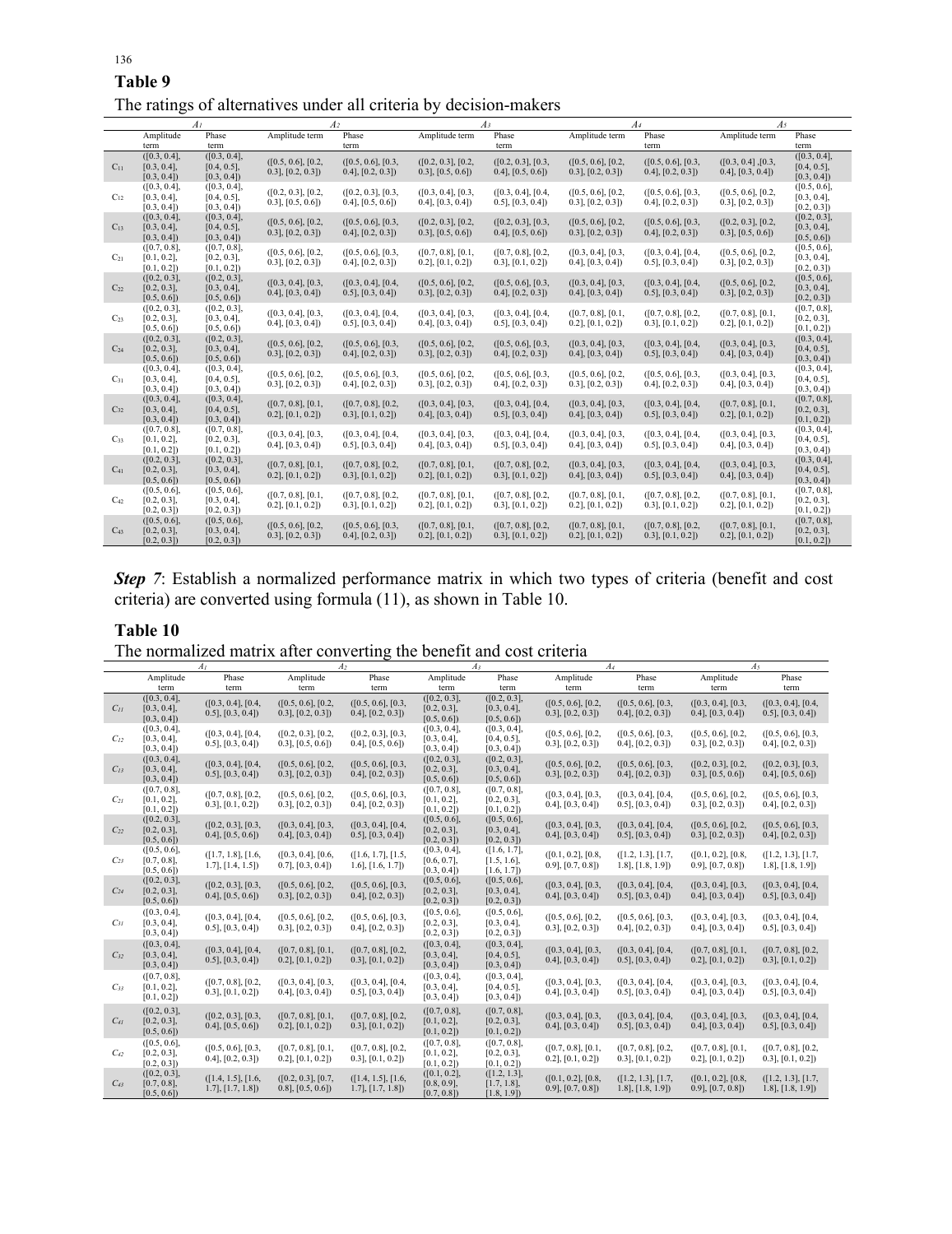*Step 8*: Calculate the weighted normalized matrix by multiplying the weight of each criterion and the corresponding values from the decision-making in step 7 (shown in Table 11).

**Table 11**

| The weight matrix of the attributes in the decision matrix |  |  |  |  |  |
|------------------------------------------------------------|--|--|--|--|--|
|                                                            |  |  |  |  |  |
|                                                            |  |  |  |  |  |

|                                             | A <sub>I</sub>                                           |                                                          | A <sub>2</sub>                                           |                                                          | $A_3$                                                    |                                                          | $A_{4}$                                                  |                                                          | $A_5$                                                    |                                                          |
|---------------------------------------------|----------------------------------------------------------|----------------------------------------------------------|----------------------------------------------------------|----------------------------------------------------------|----------------------------------------------------------|----------------------------------------------------------|----------------------------------------------------------|----------------------------------------------------------|----------------------------------------------------------|----------------------------------------------------------|
|                                             | Amplitude<br>term                                        | Phase<br>term                                            | Amplitude<br>term                                        | Phase<br>term                                            | Amplitude<br>term                                        | Phase<br>term                                            | Amplitude<br>term                                        | Phase<br>term                                            | Amplitude<br>term                                        | Phase<br>term                                            |
| $\mathcal{C}$<br>$\boldsymbol{H}$           | ([0.006, 0.009],<br>[0.979, 0.984],<br>[0.979, 0.984]    | ([0.005, 0.007],<br>$[0.007, 0.009]$ ,<br>[0.005, 0.007] | ([0.012, 0.016],<br>[0.971, 0.979],<br>[0.971, 0.979]    | ([0.009, 0.011],<br>$[0.005, 0.007]$ ,<br>[0.004, 0.005] | ([0.004, 0.006],<br>$[0.971, 0.979]$ ,<br>[0.988, 0.991] | ([0.004, 0.005],<br>$[0.005, 0.007]$ ,<br>[0.009, 0.011] | ([0.012, 0.016],<br>[0.971, 0.979],<br>[0.971, 0.979]    | ([0.009, 0.011],<br>$[0.005, 0.007]$ ,<br>[0.004, 0.005] | ([0.006, 0.009],<br>[0.979, 0.984],<br>[0.979, 0.984]    | ([0.005, 0.007],<br>[0.007, 0.009],<br>[0.005, 0.007]    |
| $\mathcal{C}$<br>12                         | ([0.019, 0.027]<br>$[0.938, 0.953]$ ,<br>[0.938, 0.953]  | ([0.016, 0.021],<br>[0.021, 0.027]<br>[0.016, 0.021]     | ([0.012, 0.019],<br>$[0.918, 0.938]$ ,<br>[0.964, 0.973] | ([0.011, 0.016],<br>$[0.016, 0.021]$ ,<br>[0.027, 0.032] | ([0.019, 0.027],<br>$[0.938, 0.953]$ ,<br>[0.938, 0.953] | ([0.016, 0.021],<br>[0.021, 0.027],<br>[0.016, 0.021]    | ([0.036, 0.047],<br>[0.918, 0.938],<br>[0.918, 0.938]    | ([0.027, 0.032],<br>$[0.016, 0.021]$ ,<br>[0.011, 0.016] | ([0.036, 0.047],<br>$[0.918, 0.938]$ ,<br>[0.918, 0.938] | ([0.027, 0.032],<br>$[0.016, 0.021]$ ,<br>[0.011, 0.016] |
| $\mathcal{C}$<br>13                         | ([0.004, 0.006],<br>[0.987, 0.990],<br>[0.987, 0.990]    | ([0.003, 0.004],<br>[0.004, 0.006],<br>[0.003, 0.004]    | ([0.008, 0.010],<br>[0.982, 0.987],<br>[0.982, 0.987]    | ([0.006, 0.007],<br>$[0.003, 0.004]$ ,<br>[0.002, 0.003] | ([0.002, 0.004],<br>[0.982, 0.987],<br>[0.992, 0.994]    | ([0.002, 0.003],<br>[0.003, 0.004],<br>[0.006, 0.007]    | ([0.008, 0.010],<br>[0.982, 0.987],<br>[0.982, 0.987]    | ([0.006, 0.007],<br>$[0.003, 0.004]$ ,<br>[0.002, 0.003] | ([0.002, 0.004],<br>[0.982, 0.987],<br>[0.992, 0.994]    | ([0.002, 0.003],<br>$[0.003, 0.004]$ ,<br>[0.006, 0.007] |
| $\mathcal{C}$<br>$\overline{\mathcal{U}}$   | ([0.227, 0.291],<br>$[0.611, 0.709]$ ,<br>[0.611, 0.709] | ([0.150, 0.171],<br>$[0.043, 0.064]$ ,<br>[0.021, 0.043] | ([0.138, 0.178],<br>$[0.709, 0.773]$ ,<br>[0.709, 0.773] | ([0.107, 0.128],<br>$[0.064, 0.086]$ ,<br>[0.043, 0.064] | ([0.227, 0.291],<br>$[0.611, 0.709]$ ,<br>[0.611, 0.709] | ([0.15, 0.171],<br>$[0.043, 0.064]$ ,<br>[0.021, 0.043]  | ([0.073, 0.104],<br>$[0.773, 0.822]$ ,<br>[0.773, 0.822] | ([0.064, 0.086],<br>$[0.086, 0.107]$ ,<br>[0.064, 0.086] | ([0.138, 0.178],<br>$[0.709, 0.773]$ ,<br>[0.709, 0.773] | ([0.107, 0.128],<br>$[0.064, 0.086]$ ,<br>[0.043, 0.064] |
| $\cal C$<br>$22\,$                          | ([0.028, 0.045],<br>$[0.813, 0.856]$ ,<br>[0.914, 0.936] | ([0.026, 0.039],<br>[0.039, 0.052]<br>[0.065, 0.077]     | ([0.045, 0.064],<br>$[0.856, 0.889]$ ,<br>[0.856, 0.889] | ([0.039, 0.052],<br>$[0.052, 0.065]$ ,<br>[0.039, 0.052] | ([0.086, 0.111],<br>$[0.813, 0.856]$ ,<br>[0.813, 0.856] | ([0.065, 0.077],<br>$[0.039, 0.052]$ ,<br>[0.026, 0.039] | ([0.045, 0.064],<br>$[0.856, 0.889]$ ,<br>[0.856, 0.889] | ([0.039, 0.052],<br>$[0.052, 0.065]$ ,<br>[0.039, 0.052] | ([0.086, 0.111],<br>$[0.813, 0.856]$ ,<br>[0.813, 0.856] | ([0.065, 0.077],<br>$[0.039, 0.052]$ ,<br>[0.026, 0.039] |
| $\mathcal{C}$<br>23                         | ([0.053, 0.069],<br>[0.973, 0.983]<br>[0.947, 0.961]     | ([0.133, 0.140],<br>[0.125, 0.133]<br>[0.109, 0.117]     | ([0.027, 0.039],<br>$[0.961, 0.973]$ ,<br>[0.910, 0.931] | ([0.125, 0.133],<br>$[0.117, 0.125]$ ,<br>[0.125, 0.133] | ([0.027, 0.039],<br>$[0.961, 0.973]$ ,<br>[0.910, 0.931] | ([0.125, 0.133],<br>$[0.117, 0.125]$ ,<br>[0.125, 0.133] | ([0.008, 0.017],<br>$[0.983, 0.992]$ ,<br>[0.973, 0.983] | ([0.094, 0.101],<br>$[0.133, 0.140]$ ,<br>[0.140, 0.148] | ([0.008, 0.017],<br>$[0.983, 0.992]$ ,<br>[0.973, 0.983] | ([0.094, 0.101],<br>$[0.133, 0.140]$ ,<br>[0.140, 0.148] |
| $\mathcal{C}$<br>24                         | ([0.008, 0.012],<br>[0.947, 0.960],<br>[0.977, 0.983]    | ([0.007, 0.010],<br>[0.010, 0.014],<br>[0.017, 0.020]    | ([0.023, 0.031],<br>[0.947, 0.960],<br>[0.947, 0.960]    | ([0.017, 0.020],<br>[0.010, 0.014],<br>[0.007, 0.010]    | ([0.023, 0.031],<br>[0.947, 0.960],<br>[0.947, 0.960]    | ([0.017, 0.020],<br>[0.010, 0.014],<br>[0.007, 0.010]    | ([0.012, 0.017],<br>[0.960, 0.969],<br>[0.960, 0.969]    | ([0.010, 0.014],<br>$[0.014, 0.017]$ ,<br>[0.010, 0.014] | ([0.012, 0.017],<br>[0.960, 0.969],<br>[0.960, 0.969]    | ([0.010, 0.014],<br>[0.014, 0.017],<br>[0.010, 0.014]    |
| $\epsilon$<br>31                            | ([0.018, 0.025],<br>[0.942, 0.955],<br>[0.942, 0.955]    | ([0.015, 0.020],<br>[0.020, 0.025]<br>[0.015, 0.020]     | ([0.034, 0.045],<br>[0.923, 0.942]<br>[0.923, 0.942]     | ([0.025, 0.030],<br>[0.015, 0.020],<br>[0.010, 0.015]    | ([0.034, 0.045],<br>[0.923, 0.942]<br>[0.923, 0.942]     | ([0.025, 0.030],<br>[0.015, 0.020],<br>[0.010, 0.015]    | ([0.034, 0.045],<br>$[0.923, 0.942]$ ,<br>[0.923, 0.942] | ([0.025, 0.030],<br>[0.015, 0.020],<br>[0.010, 0.015]    | ([0.018, 0.025],<br>[0.942, 0.955],<br>[0.942, 0.955]    | ([0.015, 0.020],<br>[0.020, 0.025],<br>[0.015, 0.020]    |
| $\mathcal{C}$<br>32                         | ([0.032, 0.045],<br>$[0.897, 0.921]$ ,<br>[0.897, 0.921] | ([0.027, 0.036],<br>[0.036, 0.045]<br>[0.027, 0.036]     | ([0.103, 0.135],<br>$[0.813, 0.865]$ ,<br>[0.813, 0.865] | ([0.063, 0.072],<br>$[0.018, 0.027]$ ,<br>[0.009, 0.018] | ([0.032, 0.045],<br>$[0.897, 0.921]$ ,<br>[0.897, 0.921] | ([0.027, 0.036],<br>$[0.036, 0.045]$ ,<br>[0.027, 0.036] | ([0.032, 0.045],<br>$[0.897, 0.921]$ ,<br>[0.897, 0.921] | ([0.027, 0.036],<br>$[0.036, 0.045]$ ,<br>[0.027, 0.036] | ([0.103, 0.135],<br>$[0.813, 0.865]$ ,<br>[0.813, 0.865] | ([0.063, 0.072],<br>$[0.018, 0.027]$ ,<br>[0.009, 0.018] |
| $\mathcal{C}$<br>$\mathfrak{z}\mathfrak{z}$ | ([0.001, 0.003],<br>$[0.968, 0.978]$ ,<br>[0.995, 0.997] | ([0.001, 0.003],<br>$[0.003, 0.004]$ ,<br>[0.010, 0.011] | ([0.005, 0.007],<br>$[0.983, 0.987]$ ,<br>[0.983, 0.987] | ([0.004, 0.006],<br>$[0.006, 0.007]$ ,<br>[0.004, 0.006] | ([0.005, 0.007],<br>$[0.983, 0.987]$ ,<br>[0.983, 0.987] | ([0.004, 0.006],<br>$[0.006, 0.007]$ ,<br>[0.004, 0.006] | ([0.005, 0.007],<br>$[0.983, 0.987]$ ,<br>[0.983, 0.987] | ([0.004, 0.006],<br>$[0.006, 0.007]$ ,<br>[0.004, 0.006] | ([0.005, 0.007],<br>$[0.983, 0.987]$ ,<br>[0.983, 0.987] | ([0.004, 0.006],<br>$[0.006, 0.007]$ ,<br>[0.004, 0.006] |
| $\cal C$<br>41                              | ([0.042, 0.067],<br>$[0.733, 0.793]$ ,<br>[0.875, 0.906] | ([0.039, 0.058],<br>$[0.058, 0.077]$ ,<br>[0.097, 0.116] | ([0.207, 0.267],<br>$[0.641, 0.733]$ ,<br>[0.641, 0.733] | ([0.135, 0.154],<br>$[0.039, 0.058]$ ,<br>[0.019, 0.039] | ([0.207, 0.267],<br>$[0.641, 0.733]$ ,<br>[0.641, 0.733] | ([0.135, 0.154],<br>$[0.039, 0.058]$ ,<br>[0.019, 0.039] | ([0.067, 0.094],<br>$[0.793, 0.838]$ ,<br>[0.793, 0.838] | ([0.058, 0.077],<br>$[0.077, 0.097]$ ,<br>[0.058, 0.077] | ([0.067, 0.094],<br>$[0.793, 0.838]$ ,<br>[0.793, 0.838] | ([0.058, 0.077],<br>$[0.077, 0.097]$ ,<br>[0.058, 0.077] |
| $\mathcal{C}$<br>42                         | ([0.050, 0.066],<br>$[0.888, 0.915]$ ,<br>[0.888, 0.915] | ([0.037, 0.044]<br>[0.022, 0.030],<br>[0.015, 0.022]     | ([0.085, 0.112],<br>$[0.843, 0.888]$ ,<br>[0.843, 0.888] | ([0.052, 0.059],<br>$[0.015, 0.022]$ ,<br>[0.007, 0.015] | ([0.085, 0.112],<br>$[0.843, 0.888]$ ,<br>[0.843, 0.888] | ([0.052, 0.059],<br>$[0.015, 0.022]$ ,<br>[0.007, 0.015] | ([0.085, 0.112],<br>$[0.843, 0.888]$ ,<br>[0.843, 0.888] | ([0.052, 0.059],<br>$[0.015, 0.022]$ ,<br>[0.007, 0.015] | ([0.085, 0.112],<br>$[0.843, 0.888]$ ,<br>[0.843, 0.888] | ([0.052, 0.059],<br>$[0.015, 0.022]$ ,<br>[0.007, 0.015] |
| $\cal C$<br>43                              | ([0.009, 0.015],<br>$[0.985, 0.991]$ ,<br>[0.971, 0.979] | ([0.059, 0.063],<br>$[0.067, 0.071]$ ,<br>[0.071, 0.076] | ([0.009, 0.015],<br>$[0.985, 0.991]$ ,<br>[0.971, 0.979] | ([0.059, 0.063],<br>$[0.067, 0.071]$ ,<br>[0.071, 0.076] | ([0.004, 0.009],<br>[0.991, 0.996],<br>[0.985, 0.991]    | ([0.050, 0.055],<br>[0.071, 0.076],<br>[0.076, 0.080]    | ([0.004, 0.009],<br>[0.991, 0.996],<br>[0.985, 0.991]    | ([0.050, 0.055],<br>[0.071, 0.076],<br>[0.076, 0.080]    | ([0.004, 0.009],<br>[0.991, 0.996],<br>[0.985, 0.991]    | ([0.050, 0.055],<br>[0.071, 0.076],<br>[0.076, 0.080]    |

**Step 9:** Determine the maximum and minimum of the differences and calculate the positive and negative ideal solutions (PIS and NIS) using formula (12) as shown in Table 12.

## **Table 12**

The positive and negative ideal solutions (PIS and NIS)

|          |                                  | $S+$                             | $S-$                             |                                  |
|----------|----------------------------------|----------------------------------|----------------------------------|----------------------------------|
|          | Amplitude term                   | Phase term                       | Amplitude term                   | Phase term                       |
| $C_{II}$ | ([0.227, 0.291], [0.987, 0.991], | ([0.150, 0.171], [0.125, 0.133], | ([0.001, 0.003], [0.611, 0.709], | ([0.001, 0.003], [0.003, 0.004], |
|          | [0.995, 0.997]                   | [0.109, 0.117]                   | [0.611, 0.709]                   | [0.003, 0.004]                   |
| $C_{12}$ | ([0.207, 0.267], [0.985, 0.991], | ([0.135, 0.154], [0.117, 0.125], | ([0.005, 0.007], [0.641, 0.733], | ([0.004, 0.006], [0.003, 0.004], |
|          | [0.983, 0.987]                   | [0.125, 0.133]                   | [0.641, 0.733]                   | [0.002, 0.003]                   |
| $C_{13}$ | ([0.227, 0.291], [0.991, 0.996], | ([0.150, 0.007], [0.004, 0.006], | ([0.002, 0.004], [0.611, 0.709], | ([0.002, 0.003], [0.003, 0.004], |
|          | [0.992, 0.994]                   | [0.006, 0.007]                   | [0.611, 0.709]                   | [0.004, 0.006]                   |
| $C_{2I}$ | ([0.085, 0.112], [0.991, 0.996], | ([0.094, 0.101], [0.133, 0.140], | ([0.004, 0.007], [0.773, 0.822], | ([0.004, 0.006], [0.003, 0.004], |
|          | [0.985, 0.991]                   | [0.140, 0.148]                   | [0.773, 0.822]                   | [0.002, 0.003]                   |
| $C_{22}$ | ([0.107, 0.128], [0.133, 0.140], | ([0.107, 0.128], [0.133, 0.140], | ([0.002, 0.004], [0.709, 0.773], | ([0.002, 0.003], [0.003, 0.004], |
|          | [0.140, 0.148]                   | [0.140, 0.148]                   | [0.709, 0.773]                   | [0.004, 0.006]                   |

**Step 10**: Use the separation measures of each point to PIS and NIS and compare them to select the best alternatives using formula (13) that was shown in Table 13.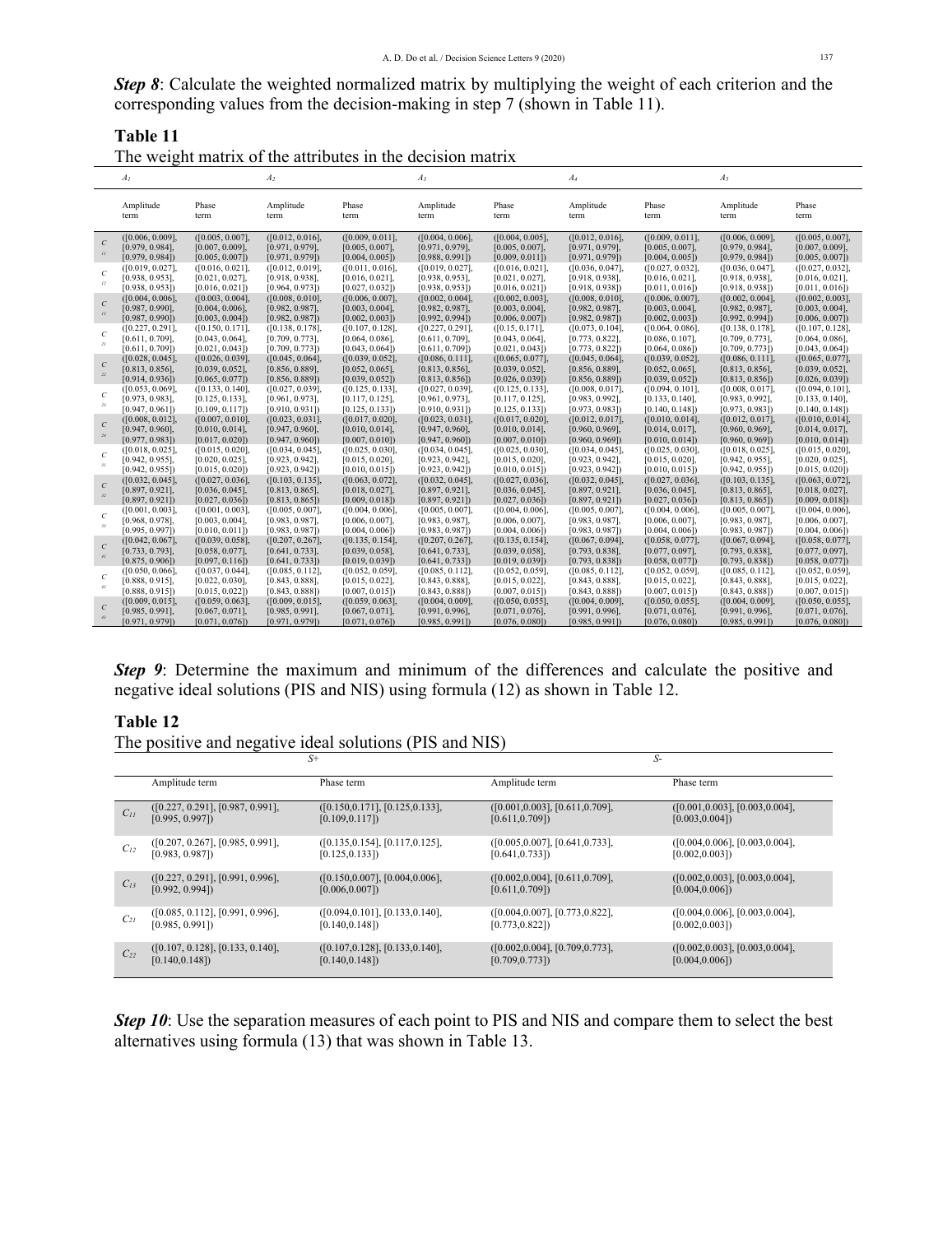| The separation measures or each point to TTD and TVD |       |       |       |       |        |       |       |       |       |       |
|------------------------------------------------------|-------|-------|-------|-------|--------|-------|-------|-------|-------|-------|
|                                                      |       |       |       |       |        |       |       |       |       |       |
|                                                      | 4     |       |       |       |        |       |       |       |       |       |
| Amplitude term                                       | 5.288 | 5.075 | 5.597 | 4.056 | 21.358 | 8.180 | 7.022 | 7.815 | 4.001 | 5.522 |
| Phase term                                           | 379   | 3.782 | 2.490 | 3.411 | 729    |       | .329  | .328  | .329  | .328  |

 138 **Table 13** The separation measures of each point to PIS and NIS

*Step 11*: Rank the alternatives:  $A_1 > A_3 > A_2 > A_5 > A_4$ .

A total of 13 evaluation dimensions exist for the four options in this study. Tables 6 and 7 illustrate that a consistency ratio of 0.10 or less is acceptable. If the consistency ratio is greater than 0.10, the weight assignments must be re-evaluated within the pair-wise comparisons matrix. It is clear that the highest number of results is for the manager-based evaluation  $(C_2)$  (0.454), while self-evaluation has the lowest (*C1*) (0.084). Therefore, the manager aspects (lecturer activities and lecturer style) and the content of the lessons are the major factors for the results of evaluation, with 0.214, 0.129 and 0.193, respectively. Managers and students are the direct and objective assessors of the quality of teaching and the capacity of the lecturer. Hence, these are the main subjects who are affected by the results of this assessment.

After identifying the relative weights of the evaluation criteria, five lecturers of the University of Economics and Business, Vietnam were ranked. We first summarize all the input data and then standardized the different units of each evaluation criterion based on a linguistic variable. Next, we utilized the hierarchical TOPSIS method in the interval-valued complex neutrosophic environment by using the relative weights acquired from the AHP in the previous Section to calculate the weighted values of each lecturer. The results derived for this approach show that *A1*'s teaching activities have the highest level and is recommended to enhance capacity. This is due to the fact that there is a focus on investment for teaching and scientific activities (at FAS and MS, respectively). Additionally, this lecturer has good lecturer-student interactions and improves the quality of the subjects. The medium grades belong to *A2*, *A3*, and *A5*, who have the low values of input data for most criteria. However, from the results indicated in Table 10, we discovered that all five criteria in  $A_4$  achieve the meets standards (MS) grade, which indicates that this alternative does not focus on cooperation with co-workers and behavior. Thus, based on the results of the evaluation, this subject was rated with the worst grade. Therefore, the proposed approach is useful for lecturer evaluation and can improve effectiveness and sustained competitive advantage. The implementation of this assessment will not only improve the lecturers' performance but also enhance the University's brand image.

### **6. Discussion and Conclusions**

### *6.1 Comparing with other models*

In this Section, the proposed method is compared with other methods. Table 14 lists the results of the comparison. The proposed method and the classic TOPSIS method can solve problems in uncertain environments. However, the TOPSIS and AHP techniques have some disadvantages in terms of calculation methods and results. Besides, the extent of the interval neutrosophic TOPSIS does not consider the capacity of each lecturer in the specific time period. The comparisons between the previous methods and the proposed hierarchical TOPSIS method are summarized in Table 14.

### **Table 14**

Comparison of interval complex neutrosophic TOPSIS with other methods of lecturer evaluation

| Method                     | Object | Aggregative value |                   |                          |                    |                         | Ranking                         |
|----------------------------|--------|-------------------|-------------------|--------------------------|--------------------|-------------------------|---------------------------------|
|                            |        |                   | А٥                |                          |                    | Aτ                      |                                 |
| Proposed method            | $D^+$  | $5.288.e^{3.790}$ | $5.075.e^{3.782}$ | $5.597.e^{2.490}$        | $4.056.e^{3.411}$  | $21.358.e^{3.729}$      | $A1 > A3 > A2 >$                |
|                            | $D^-$  | $8.180.e^{1.353}$ | $7.022.e^{1.329}$ | 7.815.e <sup>1.328</sup> | 4.001. $e^{1.329}$ | $5.522 \cdot e^{1.328}$ | $A_5 > A_4$                     |
| Interval neutrosophic      | $D^+$  | 0.384             | 0.140             | 0.221                    | 0.395              | 0.339                   | $A_2 > A_3 > A_5$               |
| TOPSIS (Chi and Liu, 2013) | $D^-$  | 0.237             | 0.481             | 0.400                    | 0.225              | 0.281                   | A <sub>1</sub> > A <sub>4</sub> |
| AHP (Saaty, 1980)          |        | 5.164             | 7.060             | 7.460                    | 6.040              | 6.906                   | $A_3 > A_2 > A_5 > A_4 > A_1$   |
| TOPSIS (Hwang and Yoon,    | $D^+$  | 0.098             | 0.043             | 0.033                    | 0.079              | 0.059                   | $A_3 > A_2 > A_5$               |
| 1981)                      | D-     | 0.051             | 0.090             | 0.104                    | 0.051              | 0.070                   | $A_4 > A_1$                     |

*Note.* For comparison, in the TOPSIS technique, the criteria weights are those of AHP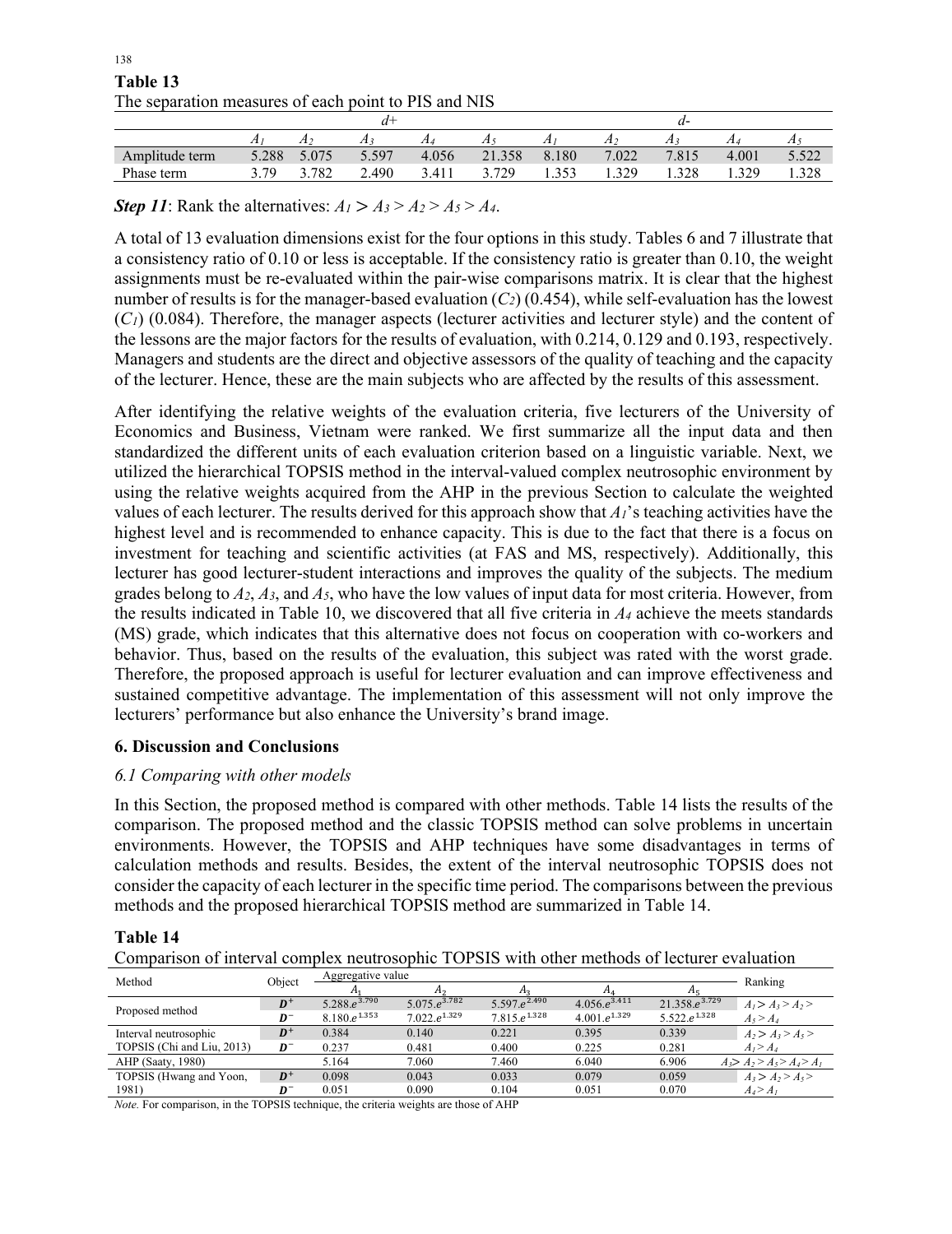Table 14 shows the comparison between the proposed method and three different methods for the aggregative value and the ranking of total alternatives. The table shows that the TOPSIS and AHP methods have the same results in classifying the abilities of the lecturers. Accordingly, *A3* is the best lecturer ( $n=7.460$  for the AHP results), while the worst lecturer is  $A_1$  ( $n=5.164$  for the AHP results). Additionally, in terms of the results for the interval neutrosophic TOPSIS, there is a difference with that of the below techniques.  $A_2$  is evaluated with high values as the best alternative, and  $A_3$  and  $A_5$ follow. Moreover, the lowest level for lecturer evaluation is for  $A_4$ , instead of  $A_1$  in the results of the TOPSIS and AHP methods. In contrast, *A1* has the highest rating in the integrated hierarchical TOPSIS and the interval-valued complex neutrosophic set. Furthermore, similar to the interval neutrosophic TOPSIS, *A4* has a medium rating (at the final class). When the study used different methods, the ranking of the alternatives was disturbed. This demonstrates that the number of criteria and the sample size play important roles in decision-making problems. Thus, depending on the complexity of the issues, an assessor may require customizable selections and a suitable method.

## *6.2 Limitations of this model*

The current study has several limitations. First, lecturer evaluation is a difficult issue in employee recruitment in the educational system (Malen et al. 2015). Any assessment must be effective because it includes the possibility of job loss (Kunter and Baumert 2006; Odden 2014). For some lecturers, a low rating may motivate them to enhance their professional level. Others may try to build nice relationships with management, fellow workers and students. Hence, determining the weaknesses of lecturers and universities is key to supporting improvement, but it also brings negative impacts such as competition between colleagues (Fischer et al. 2018). Additionally, this approach should be tested for a long time before being applied (Derrington and Campbell 2015). Secondly, although the TOPSIS method in interval-valued complex neutrosophic is effective, this method requires complex calculations to ensure exact results (Chi and Liu 2013). Thus, the method depends on the professional knowledge of experts to identify the importance of each criterion (Malik et al., 2016). Third, limitations in the number of samples may undermine the robustness of the findings, such as low reliability of the cognitive measure  $(n = 0.5)$ . It would be beneficial for further research to use larger samples from different educational levels. Moreover, the study findings rely on four objective reports to create a set of criteria. Further research can evaluate many methods for selecting the data, such as interviews and survey reports. The survey method could be used to obtain the information and data required by an investigator (Wu et al. 2012). Finally, this study is limited by the fact that it only reflects some subjects' responses, which may or may not share the perspectives of the evaluated lecturers. Still, school leaders are objective observers of lecturer-level effects, perhaps more so than the lecturers themselves (Taut et al. 2011). For this reason, we recommend further work on the coverage and depth of the problem.

## *6.3 Conclusions*

The implementation of lecturer evaluation can generate competition between lecturers in a university. It also requires a strategic approach to fairness and transparency. Because of its complexity, assessment has become a hot topic in education and management systems. This study has presented a comprehensive assessment based on a hierarchical structure for the criteria set. The hierarchical TOPSIS approach was developed with the interval-valued complex neutrosophic set to create an assessment for determining lecturer capability. The proposed hierarchical approach was further compared with the related methods to demonstrate the advantages and applicability. The results show that the proposed approach is efficient and can be used to solve other decision-making problems. However, there remains certain limitation of the study and future work are proposed to make lecture evaluation more accurate, which will support the dynamic decision-making procedure in education contexts in the real world.

## **Acknowledgements**

This research is funded by Vietnam National Foundation for Science and Technology Development (NAFOSTED) under grant number 503.01-2018.03.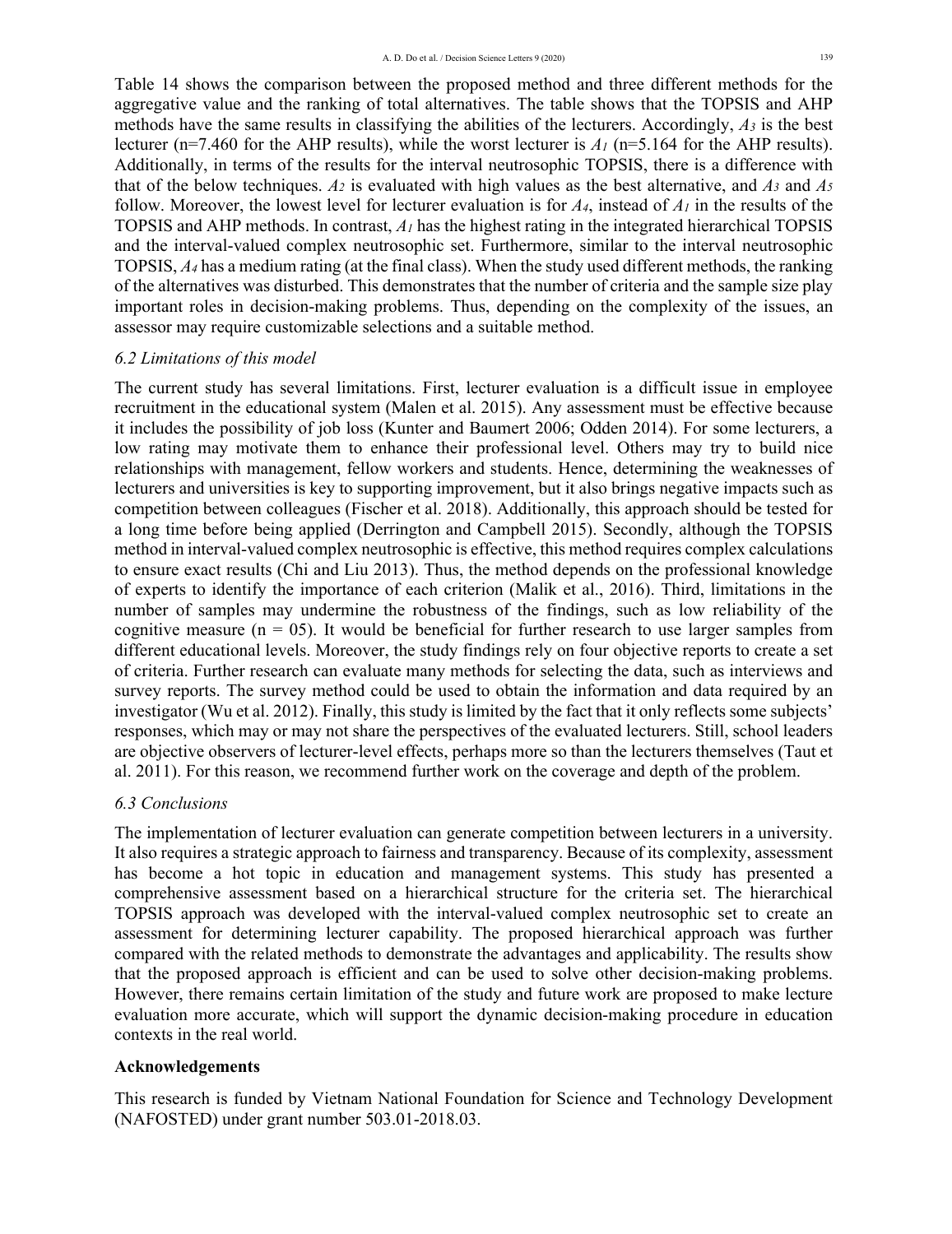### **References**

- Akram, M., Shahzadi, S., & Smarandache, F. (2018). Multi-Attribute Decision-Making Method Based on Neutrosophic Soft Rough Information. *Axioms*, *7*(1), 19. doi:10.3390/axioms7010019
- Aldrup, K., Klusmann, U., Lüdtke, O., Göllner, R., & Trautwein, U. (2018). Student misbehavior and teacher well-being: Testing the mediating role of the teacher-student relationship. *Learning and Instruction*, *58*, 126-136.
- Ali, M., Dat, L. Q., Son, L. H., & Smarandache, F. (2018). Interval Complex Neutrosophic Set: Formulation and Applications in Decision-Making. *International Journal of Fuzzy Systems*, *20*(3), 986-999.
- Ali, M., & Smarandache, F. (2017). Complex neutrosophic set. *Neural Computing and Applications*, *28*(7), 1817-1834.
- Alias, M., Masek, A., & Salleh, H. H. M. (2015). Self, Peer and Teacher Assessments in Problem Based Learning: Are They in Agreements? *Procedia - Social and Behavioral Sciences*, *204*, 309-317.
- Almeida, J. de C. (2017). Teacher Performance Evaluation: The Importance of Performance Standards. *International Journal for Cross-Disciplinary Subjects in Education*, *8*(1), 2973-2981.
- Atanassov, K. T. (1986). Intuitionistic fuzzy sets. *Fuzzy Sets and Systems*, *20*(1), 87-96.
- Bambaeeroo, F., & Shokrpour, N. (2017). The impact of the teachers' non-verbal communication on success in teaching. *Journal of Advances in Medical Education and Professionalism*, *5*(2), 51-59.
- Baykasoğlu, A., Kaplanoğlu, V., Durmuşoğlu, Z. D. U., & Şahin, C. (2013). Integrating fuzzy DEMATEL and fuzzy hierarchical TOPSIS methods for truck selection. *Expert Systems with Applications*, *40*(3), 899-907.
- Biggs, J. B., & Collis, K. F. (2014). *Evaluating the Quality of Learning: The SOLO Taxonomy (Structure of the Observed Learning Outcome)*. Academic Press, 245 pages.
- Bohlmann, N. L., & Weinstein, R. S. (2013). Classroom context, teacher expectations, and cognitive level: Predicting children's math ability judgments. *Journal of Applied Developmental Psychology*, *34*(6), 288-298.
- Bottani, E., & Rizzi, A. (2006). A fuzzy TOPSIS methodology to support outsourcing of logistics services. *Supply Chain Management: An International Journal*, *11*(4), 294–308. doi: 10.1108/13598540610671743
- Bradford, A. (2015). Adopting English-Taught Degree Programs. *International Higher Education*, *69*, 8-10.
- Brookfield, S. D. (2017). *Becoming a Critically Reflective Teacher*. John Wiley and Sons.
- Buttram, J. L., & Wilson, B. L. (1987). Promising trends in teacher evaluation. *Educational Leadership*, *44*(7), 4-6.
- Cegarra-Navarro, J.-G., Soto-Acosta, P., and Martinez-Caro, E. (2016). Linking counter-knowledge to goal orientation through an unlearning context - A study from a Spanish University. *Learning and Individual Differences*, *45*, 260-267.
- Cegarra-Sánchez, J., & Cegarra-Navarro, J.-G. (2017). Making meaning out of noise: A knowledge management core competence for higher education students. *VINE Journal of Information and Knowledge Management Systems*, *47*(4), 506-521.
- Chappuis, S., Commodore, C., and Stiggins, R. (2016). *Balanced Assessment Systems: Leadership, Quality, and the Role of Classroom Assessment*. Corwin Press.
- Cheng, M. M. H., Chan, K.-W., Tang, S. Y. F., and Cheng, A. Y. N. (2009). Pre-service teacher education students' epistemological beliefs and their conceptions of teaching. *Teaching and Teacher Education*, *25*(2), 319-327.
- Chi, P., & Liu, P. (2013). An extended TOPSIS method for the multiple attribute decision making problems based on interval neutrosophic set. *Neutrosophic Sets and Systems, 1*, 1-8.
- Colby, S. A., Bradshaw, L. K., & Joyner, R. L. (2002). Teacher evaluation: A review of the literature. *Annual Meeting of the American Educational Research Association*, New Orleans, LA, 1-18.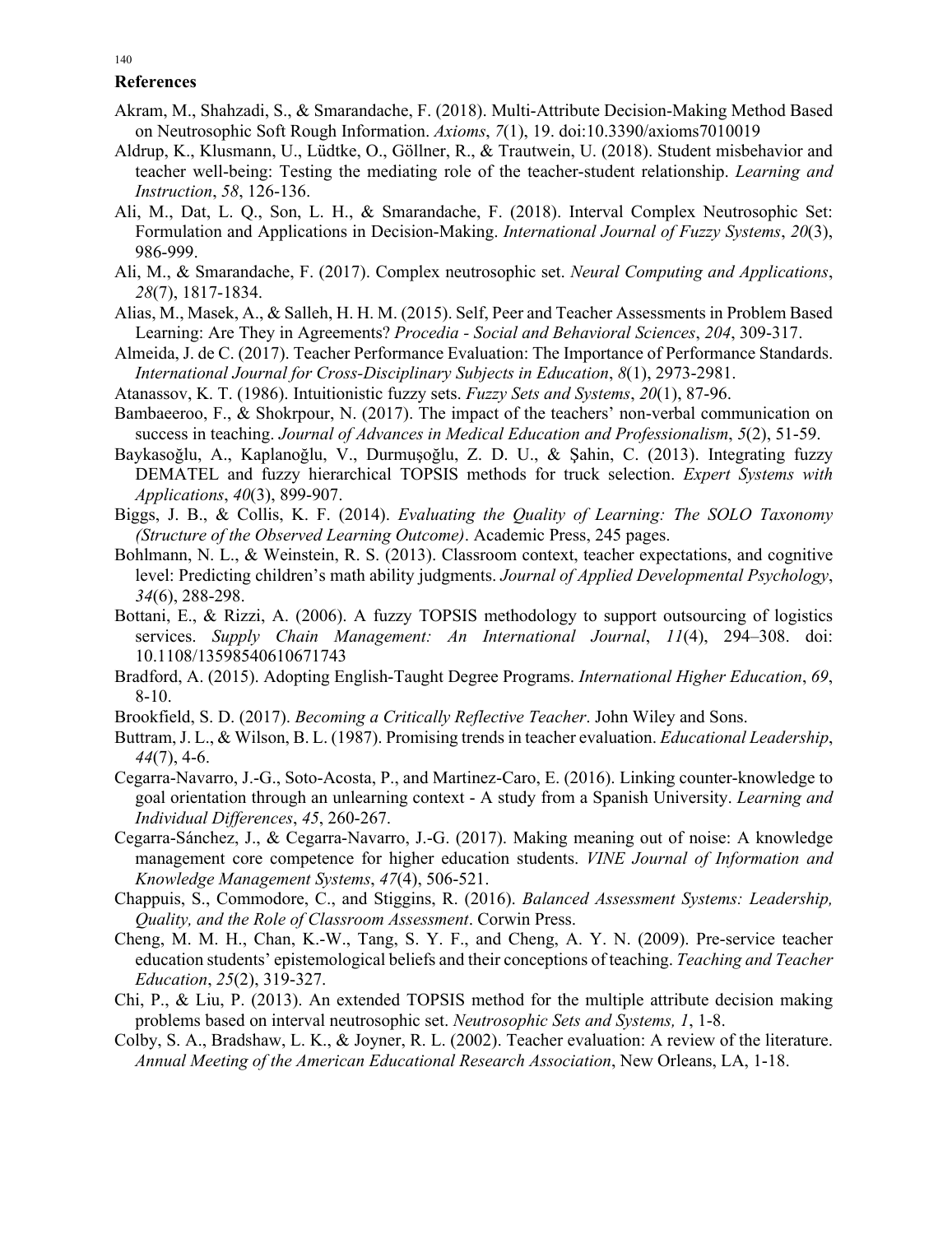- Cuevas, R., Ntoumanis, N., Fernandez-Bustos, J. G., and Bartholomew, K. (2018). Does teacher evaluation based on student performance predict motivation, well-being, and ill-being? *Journal of School Psychology*, *68*, 154-162.
- Danielson, C. (2000). *Teacher evaluation to enhance professional practice.* Retrieved from http://ebookcentral.proquest.com/lib/ucm/detail.action?docID=280406
- Darling-Hammond, L. (2017). Teacher education around the world: What can we learn from international practice? *European Journal of Teacher Education*, *40*(3), 291-309.
- Davey, B. (1991). Evaluating teacher competence through the use of performance assessment tasks: An overview. *Journal of Personnel Evaluation in Education*, *5*(2), 121-132.
- Derrington, M. L., and Campbell, J. W. (2015). Implementing new teacher evaluation systems: Principals' concerns and supervisor support. *Journal of Educational Change*, *16*(3), 305-326.
- Fabjanowicz, M., Bystrzanowska, M., Namieśnik, J., Tobiszewski, M., and Płotka-Wasylka, J. (2018). An analytical hierarchy process for selection of the optimal procedure for resveratrol determination in wine samples. *Microchemical Journal*, *142*, 126-134.
- Fauth, B., Decristan, J., Rieser, S., Klieme, E., and Büttner, G. (2014). Student ratings of teaching quality in primary school: Dimensions and prediction of student outcomes. *Learning and Instruction*, *29*, 1-9.
- Fischer, C., Fishman, B., Dede, C., Eisenkraft, A., Frumin, K., Foster, B., … McCoy, A. (2018). Investigating relationships between school context, teacher professional development, teaching practices, and student achievement in response to a nationwide science reform. *Teaching and Teacher Education*, *72*, 107-121.
- Frunză, V. (2014). Implications of Teaching Styles on Learning Efficiency. *Procedia Social and Behavioral Sciences*, *127*, 342-346.
- Gormally, C., Evans, M., and Brickman, P. (2014). Feedback about teaching in higher Ed: Neglected opportunities to promote change. *CBE Life Sciences Education*, *13*(2), 187-199.
- Hein, N., Kroenke, A., & Júnior, M. M. R. (2015a). Professor assessment using multi-criteria decision analysis. *Procedia Computer Science*, *55*, 539-548.
- Hwang, C.-L., & Yoon, K. (1981). *Multiple Attribute Decision Making: Methods and Applications A State-of-the-Art Survey*. Berlin Heidelberg: Springer-Verlag.
- Iantorno, S. E., Andras, L. M., and Skaggs, D. L. (2016). Variability of reviewers' comments in the peer review process for orthopaedic research. *Spine Deformity*, *4*(4), 268-271.
- Ishizaka, A., & Labib, A. (2009). Analytic hierarchy process and expert choice: Benefits and limitations. *OR Insight*, *22*(4), 201-220.
- Jaramillo, I. F., Pico, R. B., & Marquez, C. V. (2017). A model for faculty evaluation in higher education ecuadorian through multi-criteria decision Analysis. *Indian Journal of Science and Technology*, *10*(18), 1-8.
- Jiayi, W., & Ling, C. (2012). Reviewing teacher evaluation of rewards and punishments: The overview of Chinese teacher evaluation research. Education Research International, 1-16. doi: 10.1155/2012/184640
- Johnson, E. D., Al-Mahmood, R., & Maierb, A. G. (2012). Student and staff perceptions of teamwork in groupwriting for science honours. *International Journal of Innovation in Science and Mathematics Education, 20*(4), 25-41.
- Karthikeyan, R., Venkatesan, K. G. S., & Chandrasekar, A. (2016). A comparison of strengths and weaknesses for analytical hierarchy process. *Journal of Chemical and Pharmaceutical Sciences 9*(3), S-12-S-15.
- Kilic, A. (2010). Learner-centered micro teaching in teacher education. *International Journal of Instruction*, *3*(1) 77-100.
- King, F. (2014). Evaluating the impact of teacher professional development: An evidence-based framework. *Professional Development in Education*, *40*(1), 89-111.
- Kunter, M., & Baumert, J. (2006). Who is the expert? Construct and criteria validity of student and teacher ratings of instruction. *Learning Environments Research*, *9*(3), 231-251.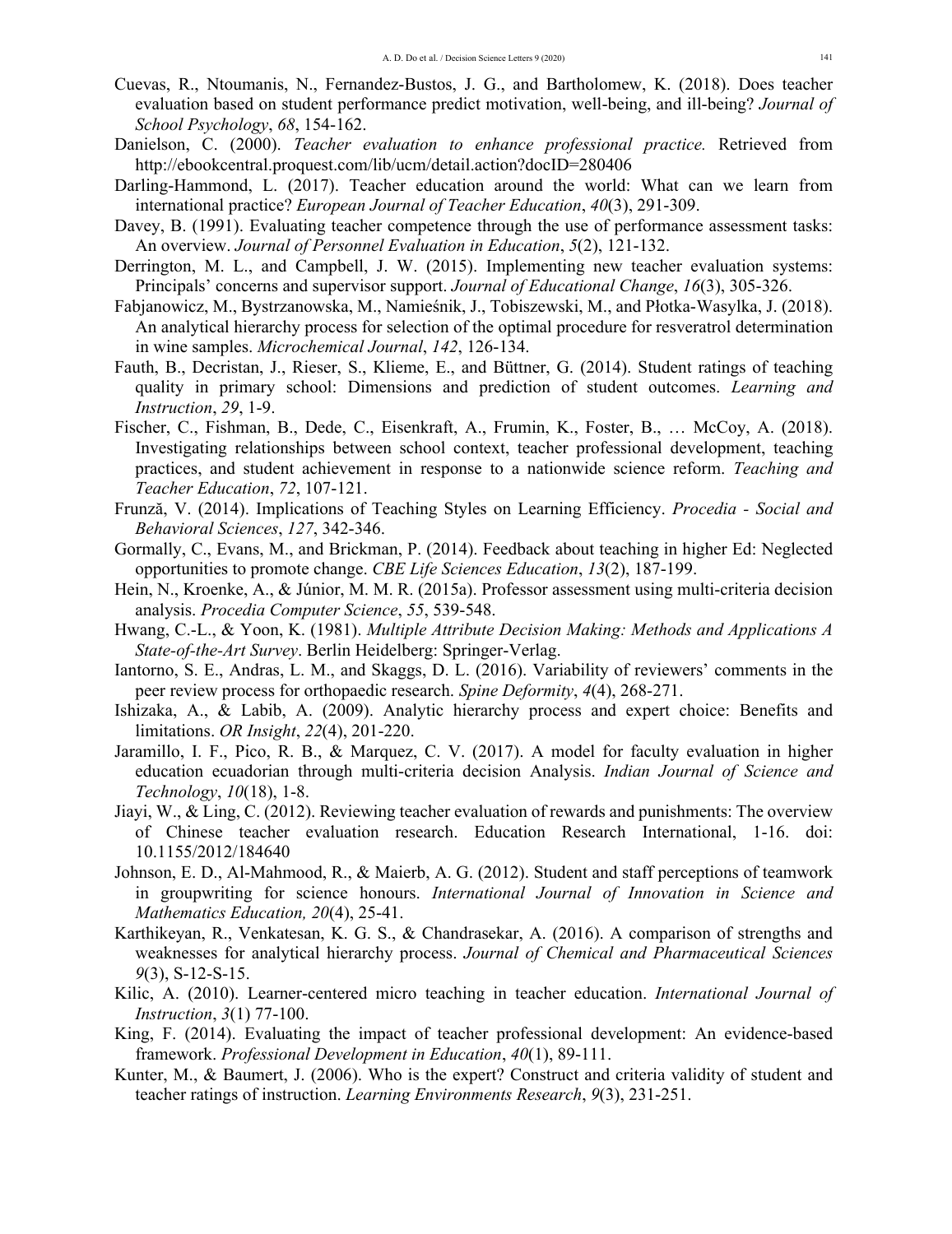- Kupers, E., van Dijk, M., & van Geert, P. (2015). Within-teacher differences in one-to-one teacher– student interactions in instrumental music lessons. *Learning and Individual Differences*, *37*, 283- 289.
- Kurtz, S., Draper, J., Silverman, J., Draper, J., & Silverman, J. (2017). *Teaching and Learning Communication Skills in Medicine*. CRC Press, 2nd edition, 388 Pages.
- Lans, R. M. van der, Grift, W. J. C. M. van de, & Veen, K. van. (2018). Developing an instrument for teacher feedback: Using the rasch model to explore teachers' development of effective teaching strategies and behaviors. *The Journal of Experimental Education*, *86*(2), 247-264.
- Lazarides, R., Viljaranta, J., Aunola, K., & Nurmi, J.-E. (2018). Teacher ability evaluation and changes in elementary student profiles of motivation and performance in mathematics. *Learning and Individual Differences*, *67*, 245-258.
- Li, G., Gang KOU, G., and Peng, Y. (2015). Dynamic fuzzy multiple criteria decision making for performance evaluation. *Technological and Economic Development of Economy*, *21*(5), 705-719.
- Liu, S., & Teddlie, C. (2007). A follow-up study on teacher evaluation in China: Historical analysis and latest trends. *Journal of Personnel Evaluation in Education*, *18*(4), 253-272.
- Liu, S., & Zhao, D. (2013). Teacher evaluation in China: Latest trends and future directions. *Educational Assessment, Evaluation and Accountability*, *25*(3), 231-250.
- Malakolunthu, S., & Vasudevan, V. (2012). Teacher evaluation practices in Malaysian primary schools: Issues and challenges. *Asia Pacific Education Review*, *13*(3), 449-456.
- Malen, B., Rice, J. K., Matlach, L. K. B., Bowsher, A., Hoyer, K. M., and Hyde, L. H. (2015). Developing organizational capacity for implementing complex education reform initiatives: Insights from a multiyear study of a teacher incentive fund program. *Educational Administration Quarterly*, *51*(1), 133-176.
- Malik, M. M., Abdallah, S., and Hussain, M. (2016). Assessing supplier environmental performance: Applying Analytical Hierarchical Process in the United Arab Emirates healthcare chain. *Renewable and Sustainable Energy Reviews*, *55*, 1313-1321.
- Maltarich, M. A., Nyberg, A. J., Reilly, G., Abdulsalam, D. "Dee," & Martin, M. (2017). Pay-forperformance, sometimes: An Interdisciplinary Approach to Integrating Economic Rationality with Psychological Emotion to Predict Individual Performance. *Academy of Management Journal*, *60*(6), 2155-2174.
- Marzano, R. J., & Toth, M. D. (2013). *Teacher Evaluation that Makes a Difference: A New Model for Teacher Growth and Student Achievement*. Association for Supervision and Curriculum Development, 192 pages.
- Muijs, D., & Reynolds, D. (2017). *Effective Teaching: Evidence and Practice*. SAGE.
- Nahid, B. S., Nasr isfahani, A., Rouhollahi, A., & Khalili, R. (2016). Effective teaching methods in higher education: Requirements and barriers. *Journal of Advances in Medical Education and Professionalism*, *4*(4), 170-178.
- Nilson, L. B. (2016). *Teaching at Its Best: A Research-Based Resource for College Instructors*. John Wiley and Sons, 400 pages.
- Odden, A. (2014). Lessons Learned About Standards-Based Teacher Evaluation Systems. *Peabody Journal of Education*, *79*(4), 126-137.
- OECD. (2009). *Teacher Evaluation: Current Practices in OECD Countries and a Literature Review*. OECD Education Working papers, 49 pages.
- OECD (Ed.). (2013). *Synergies for better learning: An international perspective on evaluation and assessment*. OECD reviews of evaluation and assessment in education, 670 pages.
- Ovando, M. N. (2001). Teachers' perceptions of a learner-centered teacher evaluation system. *Journal of Personnel Evaluation in Education*, (15), 213-231.
- Parrish, D. R. (2016). Principles and a model for advancing future-oriented and student-focused teaching and learning. *Procedia - Social and Behavioral Sciences*, *228*, 311-315.
- Ramot, D., Milo, R., Friedman, M., and Kandel, A. (2002). Complex fuzzy sets. *IEEE Transactions on Fuzzy Systems*, *10*(2), 171-186.

142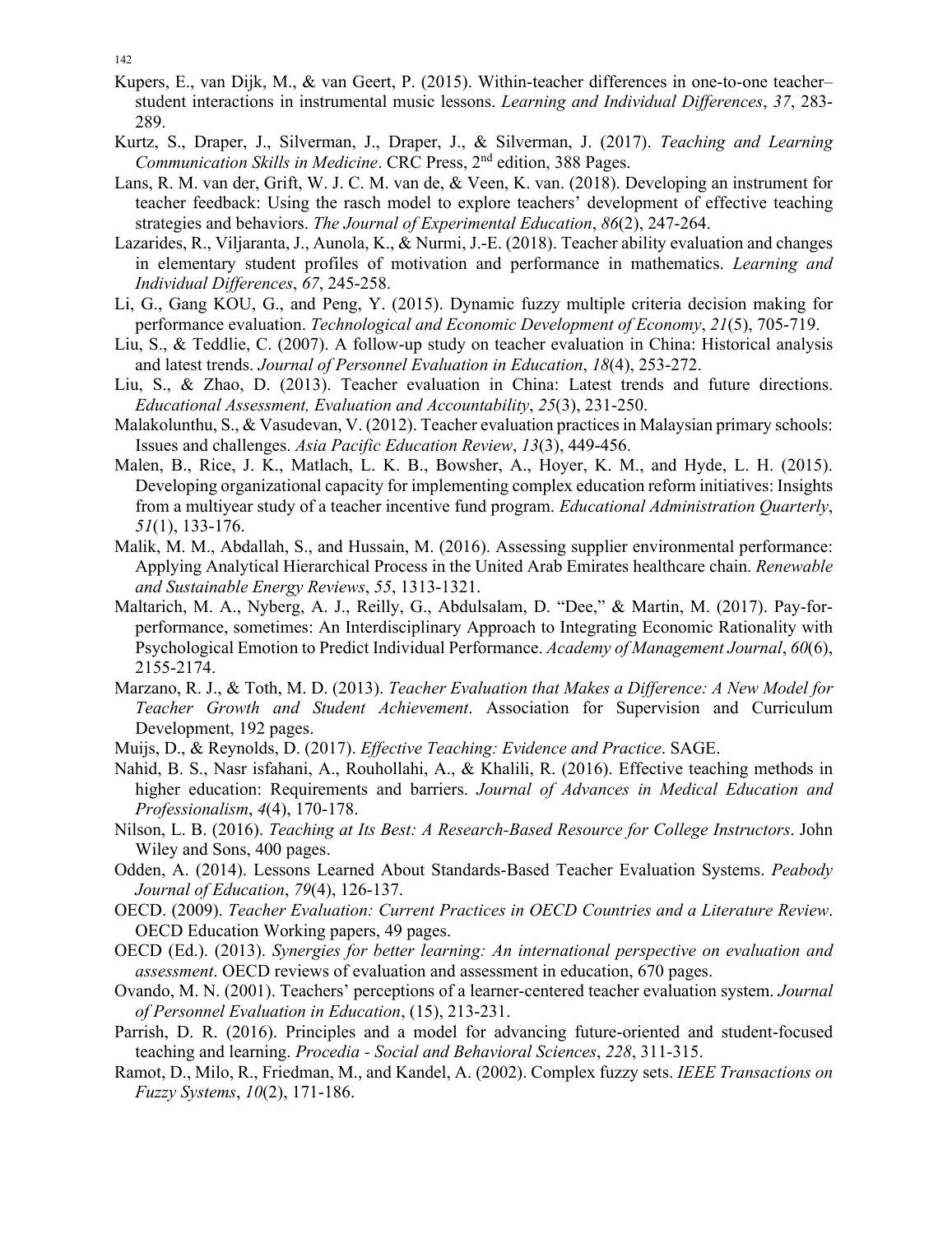- Reddy, L. A., Dudek, C. M., Peters, S., Alperin, A., Kettler, R. J., and Kurz, A. (2018). Teachers' and school administrators' attitudes and beliefs of teacher evaluation: A preliminary investigation of high poverty school districts. *Educational Assessment, Evaluation and Accountability*, *30*(1), 47-70.
- Saaty, T. L. (1980). The analytic hierarchy process. *Newyork, NY: McGraw-Hill Inc*, 17-34.
- Saaty, Thomas L. (2008). Decision making with the analytic hierarchy process. *International Journal of Services Sciences*, *1*(1), 83-98.
- Said, B., Ye, J., & Smarandache, F. (2015). An extended TOPSIS method for multiple attribute decision making based on interval neutrosophic uncertain linguistic variables. *Neutrosophic Sets and Systems*, 8, 22-31.
- Schön, D. A. (2017). *The Reflective Practitioner: How Professionals Think in Action*. Basic Books, 384 pages.
- Sharp, J. A., Peters, J., Howard, K., Peters, J., and Howard, K. (2017). *The Management of a Student Research Project*. Taylor and Fancis, 278 pages.
- Shingphachanh, S. (2018). Teachers' understanding and concerns about the practices of lesson study in suburb schools in Laos. *International Journal for Lesson and Learning Studies*, *7*(2), 150-162.
- Singh, I., & Jha, A. (2014). Difference in Self-reported and Students-rated Teacher Effectiveness among Medical and Engineering Faculty Members: Need for Direct Informal Feedback. *American Journal of Educational Research*, *2*(5), 272-277.
- Skedsmo, G., & Huber, S. G. (2018). Teacher evaluation: The need for valid measures and increased teacher involvement. *Educational Assessment, Evaluation and Accountability*, *30*(1), 1-5.
- Smarandache, F. (1998). A unifying field in logics. Neutrosophy: Neutrosophic probability, set and logic. *American Research Press, Rehoboth*, 105 pages.
- Sonnert, G., Hazari, Z., & Sadler, P. M. (2018). Evaluating the quality of middle school mathematics teachers, using videos rated by college students. *Studies in Educational Evaluation*, *58*, 60-69.
- Steinberg, M. P., and Garrett, R. (2016). Classroom Composition and Measured Teacher Performance: What Do Teacher Observation Scores Really Measure? *Educational Evaluation and Policy Analysis*, *38*(2), 293-317.
- Taut, S., Santelices, M. V., Araya, C., & Manzi, J. (2011). Perceived effects and uses of the national teacher evaluation system in Chilean elementary schools. *Studies in Educational Evaluation*, *37*(4), 218-229.
- Thomas, S., Chie, Q. T., Abraham, M., Jalarajan Raj, S., & Beh, L.-S. (2014). A Qualitative Review of Literature on Peer Review of Teaching in Higher Education: An Application of the SWOT Framework. *Review of Educational Research*, *84*(1), 112-159.
- Tondeur, J., van Braak, J., Ertmer, P. A., & Ottenbreit-Leftwich, A. (2017). Understanding the relationship between teachers' pedagogical beliefs and technology use in education: A systematic review of qualitative evidence. *Educational Technology Research and Development*, *65*(3), 555- 575.
- Torkabadi, A. M., Pourjavad, E., & Mayorga, R. V. (2018). An integrated fuzzy MCDM approach to improve sustainable consumption and production trends in supply chain. *Sustainable Production and Consumption*, *16*, 99-109.
- Turksen, I. B. (1986). Interval valued fuzzy sets based on normal forms. *Fuzzy Sets and Systems*, *20*(2), 191-210.
- Tuytens, M., & Devos, G. (2017). The role of feedback from the school leader during teacher evaluation for teacher and school improvement. *Teachers and Teaching*, *23*(1), 6-24.
- Wager, E., & Kleinert, S. (2012). Cooperation between research institutions and journals on research integrity cases: Guidance from the committee on publication ethics. *Saudi Journal of Anaesthesia*, *6*(2), 155-160.
- Wang, H., Smarandache, F., Zhang, Y., & Sunderraman, R. (2010). Single valued Neutrosophic sets. T*echnical Sciences and Applied Mathematics*, 10-14.
- Wang, J.-W., Cheng, C.-H., & Huang, K.-C. (2009). Fuzzy hierarchical TOPSIS for supplier selection. *Applied Soft Computing*, *9*(1), 377-386.